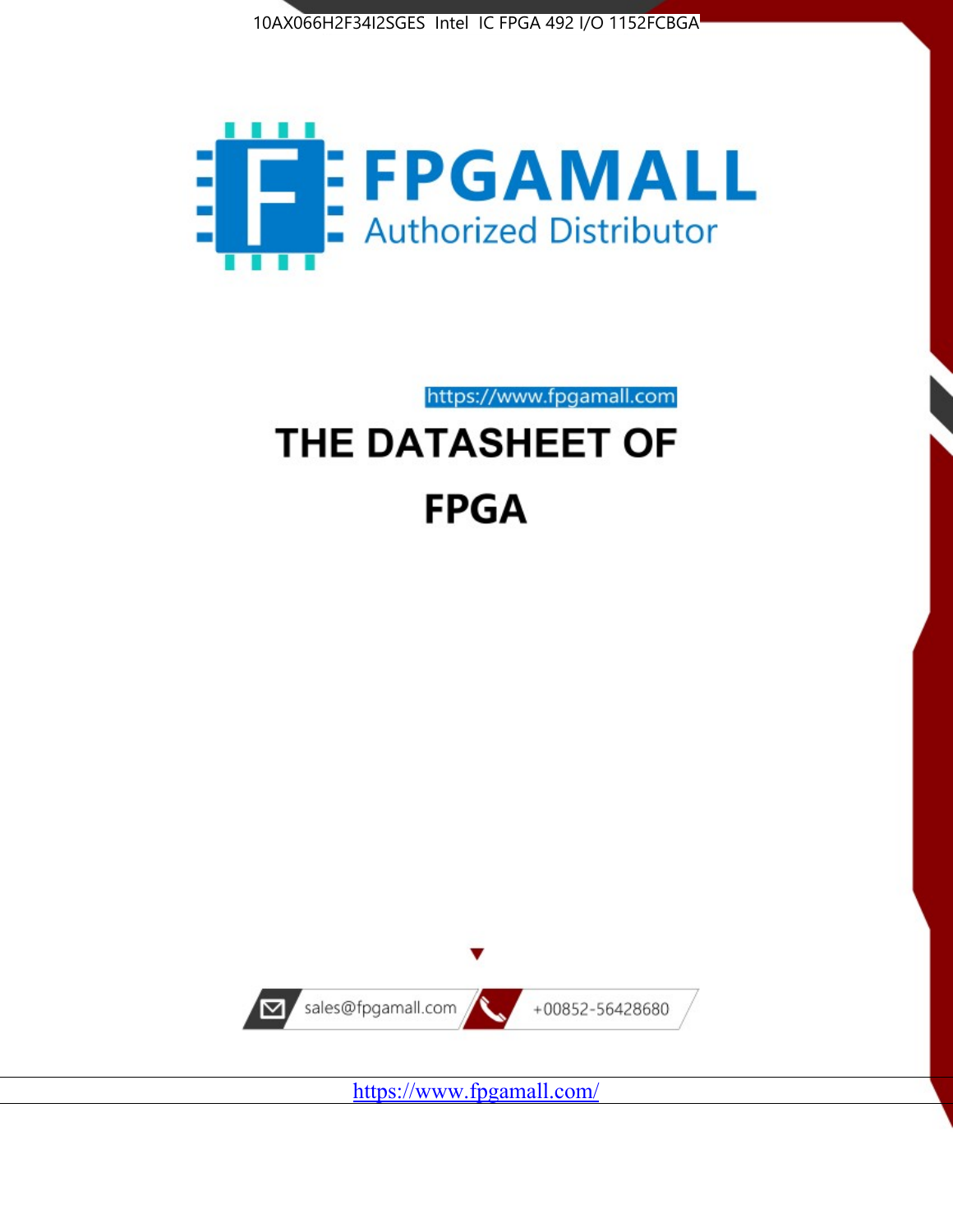10AX066H2F34I2SGES Intel IC FPGA 492 I/O 1152FCBGA



# **Intel® Arria® 10 Device Overview**



**A10-OVERVIEW | 2018.12.06** Latest document on the web: **[PDF](https://www.intel.com/content/dam/www/programmable/us/en/pdfs/literature/hb/arria-10/a10_overview.pdf)** | **[HTML](https://www.intel.com/content/www/us/en/programmable/documentation/sam1403480274650.html)**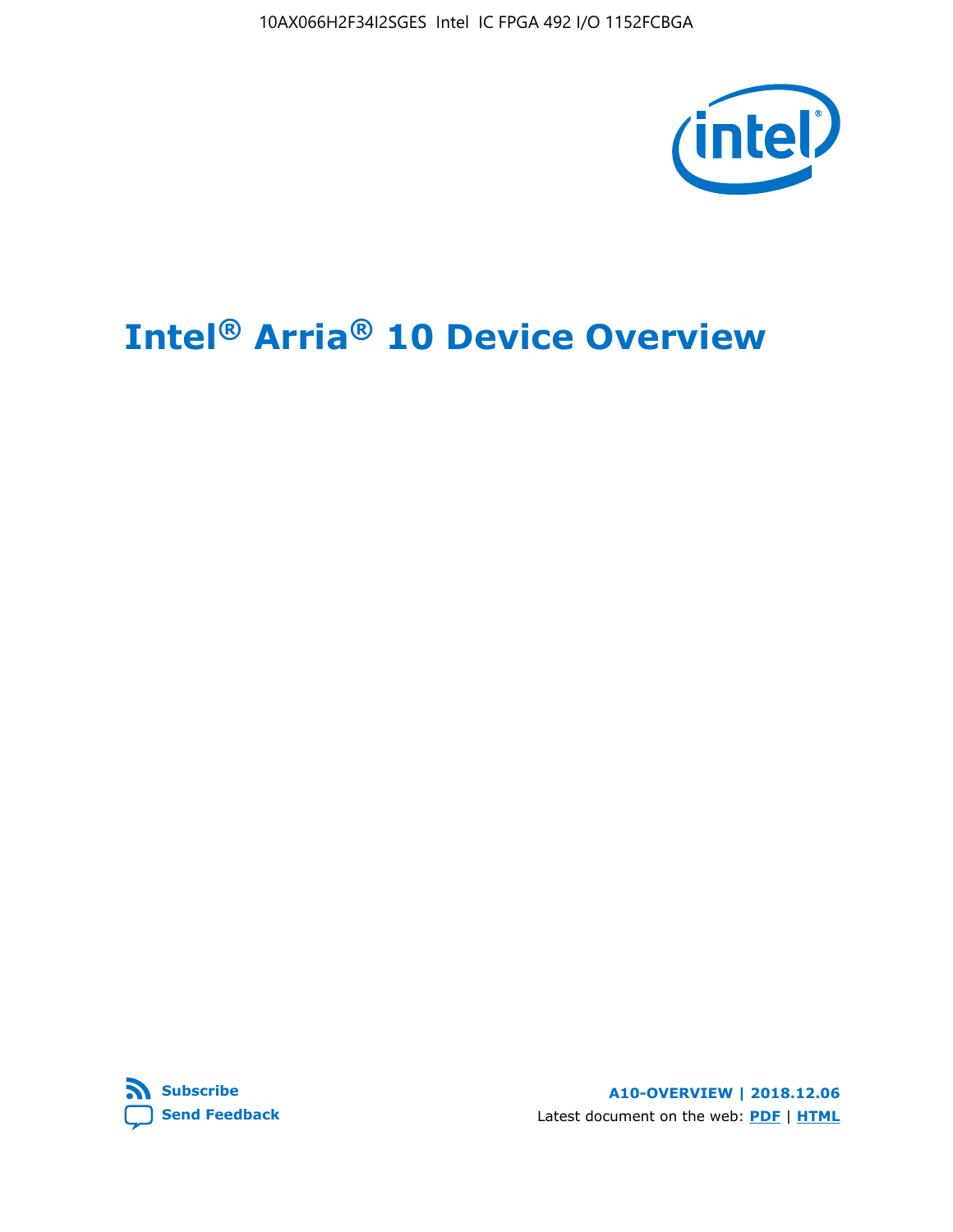

**Contents** 

# **Contents**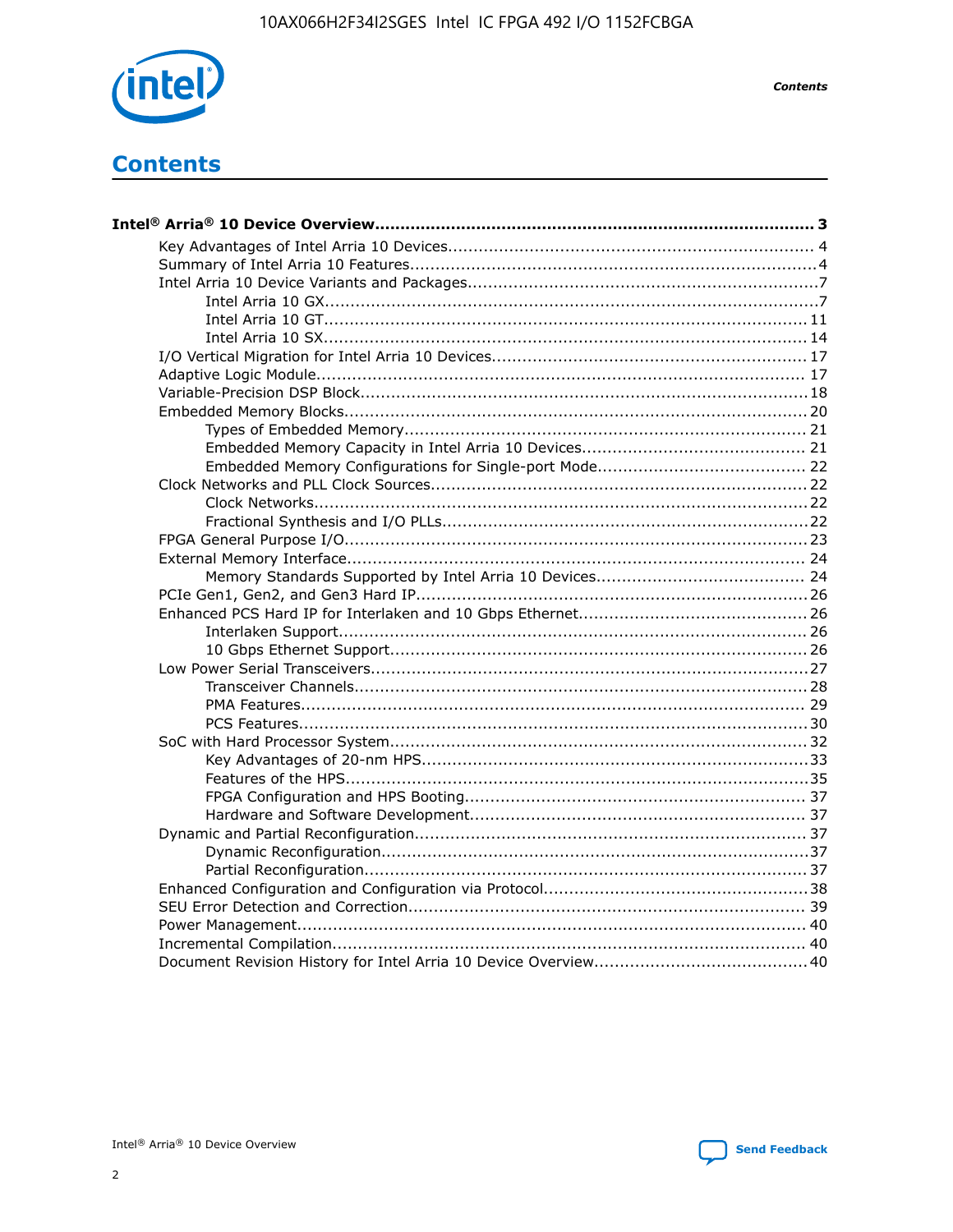**A10-OVERVIEW | 2018.12.06**

**[Send Feedback](mailto:FPGAtechdocfeedback@intel.com?subject=Feedback%20on%20Intel%20Arria%2010%20Device%20Overview%20(A10-OVERVIEW%202018.12.06)&body=We%20appreciate%20your%20feedback.%20In%20your%20comments,%20also%20specify%20the%20page%20number%20or%20paragraph.%20Thank%20you.)**



# **Intel® Arria® 10 Device Overview**

The Intel<sup>®</sup> Arria<sup>®</sup> 10 device family consists of high-performance and power-efficient 20 nm mid-range FPGAs and SoCs.

Intel Arria 10 device family delivers:

- Higher performance than the previous generation of mid-range and high-end FPGAs.
- Power efficiency attained through a comprehensive set of power-saving technologies.

The Intel Arria 10 devices are ideal for high performance, power-sensitive, midrange applications in diverse markets.

| <b>Market</b>         | <b>Applications</b>                                                                                               |
|-----------------------|-------------------------------------------------------------------------------------------------------------------|
| Wireless              | Channel and switch cards in remote radio heads<br>٠<br>Mobile backhaul<br>٠                                       |
| Wireline              | 40G/100G muxponders and transponders<br>٠<br>100G line cards<br>٠<br><b>Bridging</b><br>٠<br>Aggregation<br>٠     |
| <b>Broadcast</b>      | Studio switches<br>٠<br>Servers and transport<br>٠<br>Videoconferencing<br>٠<br>Professional audio and video<br>٠ |
| Computing and Storage | Flash cache<br>٠<br>Cloud computing servers<br>٠<br>Server acceleration<br>٠                                      |
| Medical               | Diagnostic scanners<br>٠<br>Diagnostic imaging<br>٠                                                               |
| Military              | Missile guidance and control<br>٠<br>Radar<br>٠<br>Electronic warfare<br>٠<br>Secure communications<br>٠          |

#### **Table 1. Sample Markets and Ideal Applications for Intel Arria 10 Devices**

#### **Related Information**

- [Intel Arria 10 Device Handbook: Known Issues](http://www.altera.com/support/kdb/solutions/rd07302013_646.html) Lists the planned updates to the *Intel Arria 10 Device Handbook* chapters.
- [Intel Arria 10 GX/GT Device Errata and Design Recommendations](https://www.intel.com/content/www/us/en/programmable/documentation/agz1493851706374.html#yqz1494433888646)
- [Intel Arria 10 SX Device Errata and Design Recommendations](https://www.intel.com/content/www/us/en/programmable/documentation/cru1462832385668.html#cru1462832558642)

Intel Corporation. All rights reserved. Intel, the Intel logo, Altera, Arria, Cyclone, Enpirion, MAX, Nios, Quartus and Stratix words and logos are trademarks of Intel Corporation or its subsidiaries in the U.S. and/or other countries. Intel warrants performance of its FPGA and semiconductor products to current specifications in accordance with Intel's standard warranty, but reserves the right to make changes to any products and services at any time without notice. Intel assumes no responsibility or liability arising out of the application or use of any information, product, or service described herein except as expressly agreed to in writing by Intel. Intel customers are advised to obtain the latest version of device specifications before relying on any published information and before placing orders for products or services. \*Other names and brands may be claimed as the property of others.

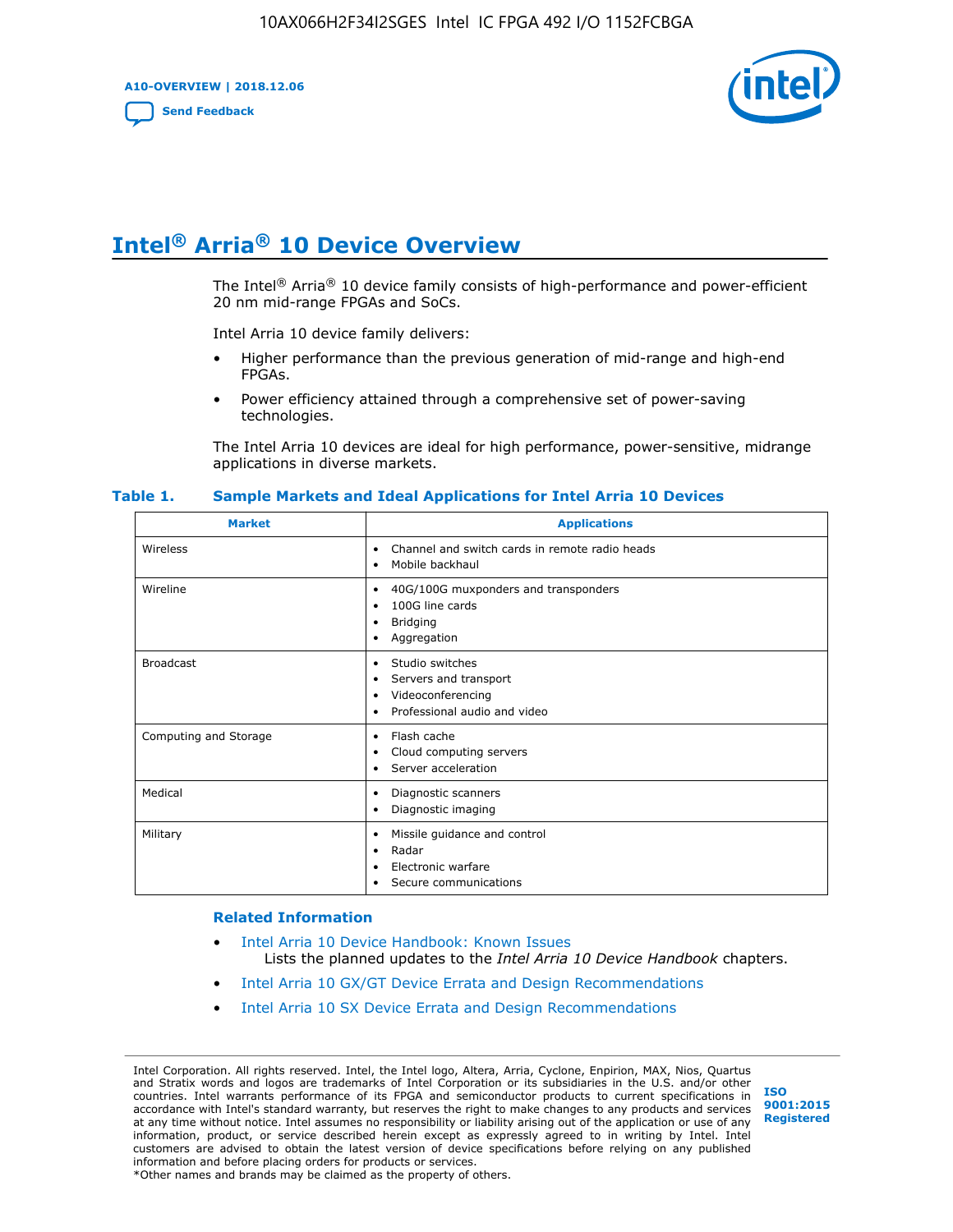

# **Key Advantages of Intel Arria 10 Devices**

## **Table 2. Key Advantages of the Intel Arria 10 Device Family**

| <b>Advantage</b>                                                                                          | <b>Supporting Feature</b>                                                                                                                                                                                                                                                                                                |
|-----------------------------------------------------------------------------------------------------------|--------------------------------------------------------------------------------------------------------------------------------------------------------------------------------------------------------------------------------------------------------------------------------------------------------------------------|
| Enhanced core architecture                                                                                | Built on TSMC's 20 nm process technology<br>٠<br>60% higher performance than the previous generation of mid-range FPGAs<br>٠<br>15% higher performance than the fastest previous-generation FPGA<br>٠                                                                                                                    |
| High-bandwidth integrated<br>transceivers                                                                 | Short-reach rates up to 25.8 Gigabits per second (Gbps)<br>٠<br>Backplane capability up to 12.5 Gbps<br>٠<br>Integrated 10GBASE-KR and 40GBASE-KR4 Forward Error Correction (FEC)<br>٠                                                                                                                                   |
| Improved logic integration and<br>hard IP blocks                                                          | 8-input adaptive logic module (ALM)<br>٠<br>Up to 65.6 megabits (Mb) of embedded memory<br>٠<br>Variable-precision digital signal processing (DSP) blocks<br>Fractional synthesis phase-locked loops (PLLs)<br>Hard PCI Express Gen3 IP blocks<br>Hard memory controllers and PHY up to 2,400 Megabits per second (Mbps) |
| Second generation hard<br>processor system (HPS) with<br>integrated ARM* Cortex*-A9*<br>MPCore* processor | Tight integration of a dual-core ARM Cortex-A9 MPCore processor, hard IP, and an<br>٠<br>FPGA in a single Intel Arria 10 system-on-a-chip (SoC)<br>Supports over 128 Gbps peak bandwidth with integrated data coherency between<br>$\bullet$<br>the processor and the FPGA fabric                                        |
| Advanced power savings                                                                                    | Comprehensive set of advanced power saving features<br>٠<br>Power-optimized MultiTrack routing and core architecture<br>٠<br>Up to 40% lower power compared to previous generation of mid-range FPGAs<br>٠<br>Up to 60% lower power compared to previous generation of high-end FPGAs                                    |

# **Summary of Intel Arria 10 Features**

## **Table 3. Summary of Features for Intel Arria 10 Devices**

| <b>Feature</b>                  | <b>Description</b>                                                                                                                                                                                                                                                                                                                                                                                       |
|---------------------------------|----------------------------------------------------------------------------------------------------------------------------------------------------------------------------------------------------------------------------------------------------------------------------------------------------------------------------------------------------------------------------------------------------------|
| Technology                      | TSMC's 20-nm SoC process technology<br>٠<br>Allows operation at a lower $V_{\text{CC}}$ level of 0.82 V instead of the 0.9 V standard $V_{\text{CC}}$ core voltage                                                                                                                                                                                                                                       |
| Packaging                       | 1.0 mm ball-pitch Fineline BGA packaging<br>0.8 mm ball-pitch Ultra Fineline BGA packaging<br>Multiple devices with identical package footprints for seamless migration between different<br><b>FPGA</b> densities<br>Devices with compatible package footprints allow migration to next generation high-end<br>Stratix $\mathcal{R}$ 10 devices<br>RoHS, leaded $(1)$ , and lead-free (Pb-free) options |
| High-performance<br>FPGA fabric | Enhanced 8-input ALM with four registers<br>٠<br>Improved multi-track routing architecture to reduce congestion and improve compilation time<br>Hierarchical core clocking architecture<br>Fine-grained partial reconfiguration                                                                                                                                                                          |
| Internal memory<br>blocks       | M20K-20-Kb memory blocks with hard error correction code (ECC)<br>Memory logic array block (MLAB)-640-bit memory                                                                                                                                                                                                                                                                                         |
|                                 | continued                                                                                                                                                                                                                                                                                                                                                                                                |



<sup>(1)</sup> Contact Intel for availability.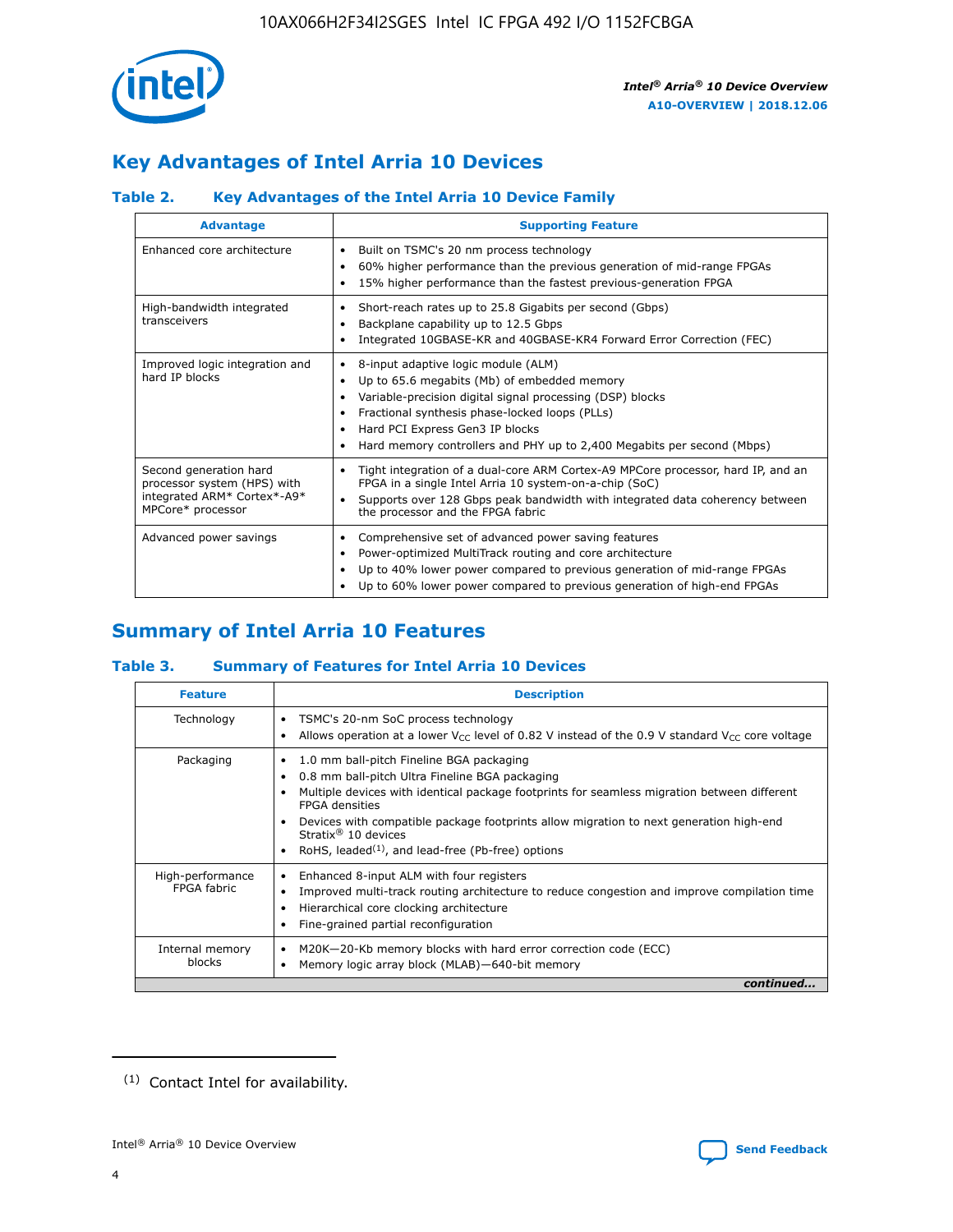r



| <b>Feature</b>                         | <b>Description</b>                                                                                             |                                                                                                                                                                                                                                                                                                                                                                                                                                                                                                                                                                                                                                                                                                                                                                                                                                                                  |  |  |  |  |  |
|----------------------------------------|----------------------------------------------------------------------------------------------------------------|------------------------------------------------------------------------------------------------------------------------------------------------------------------------------------------------------------------------------------------------------------------------------------------------------------------------------------------------------------------------------------------------------------------------------------------------------------------------------------------------------------------------------------------------------------------------------------------------------------------------------------------------------------------------------------------------------------------------------------------------------------------------------------------------------------------------------------------------------------------|--|--|--|--|--|
| Embedded Hard IP<br>blocks             | Variable-precision DSP                                                                                         | Native support for signal processing precision levels from $18 \times 19$ to<br>$\bullet$<br>54 x 54<br>Native support for 27 x 27 multiplier mode<br>$\bullet$<br>64-bit accumulator and cascade for systolic finite impulse responses<br>(FIRs)<br>Internal coefficient memory banks<br>$\bullet$<br>Preadder/subtractor for improved efficiency<br>Additional pipeline register to increase performance and reduce<br>power<br>Supports floating point arithmetic:<br>- Perform multiplication, addition, subtraction, multiply-add,<br>multiply-subtract, and complex multiplication.<br>- Supports multiplication with accumulation capability, cascade<br>summation, and cascade subtraction capability.<br>- Dynamic accumulator reset control.<br>- Support direct vector dot and complex multiplication chaining<br>multiply floating point DSP blocks. |  |  |  |  |  |
|                                        | Memory controller                                                                                              | DDR4, DDR3, and DDR3L                                                                                                                                                                                                                                                                                                                                                                                                                                                                                                                                                                                                                                                                                                                                                                                                                                            |  |  |  |  |  |
|                                        | PCI Express*                                                                                                   | PCI Express (PCIe*) Gen3 (x1, x2, x4, or x8), Gen2 (x1, x2, x4, or x8)<br>and Gen1 (x1, x2, x4, or x8) hard IP with complete protocol stack,<br>endpoint, and root port                                                                                                                                                                                                                                                                                                                                                                                                                                                                                                                                                                                                                                                                                          |  |  |  |  |  |
|                                        | Transceiver I/O                                                                                                | 10GBASE-KR/40GBASE-KR4 Forward Error Correction (FEC)<br>PCS hard IPs that support:<br>- 10-Gbps Ethernet (10GbE)<br>- PCIe PIPE interface<br>- Interlaken<br>- Gbps Ethernet (GbE)<br>- Common Public Radio Interface (CPRI) with deterministic latency<br>support<br>- Gigabit-capable passive optical network (GPON) with fast lock-<br>time support<br>13.5G JESD204b<br>$\bullet$<br>8B/10B, 64B/66B, 64B/67B encoders and decoders<br>Custom mode support for proprietary protocols                                                                                                                                                                                                                                                                                                                                                                        |  |  |  |  |  |
| Core clock networks                    | $\bullet$                                                                                                      | Up to 800 MHz fabric clocking, depending on the application:<br>- 667 MHz external memory interface clocking with 2,400 Mbps DDR4 interface<br>- 800 MHz LVDS interface clocking with 1,600 Mbps LVDS interface<br>Global, regional, and peripheral clock networks<br>Clock networks that are not used can be gated to reduce dynamic power                                                                                                                                                                                                                                                                                                                                                                                                                                                                                                                      |  |  |  |  |  |
| Phase-locked loops<br>(PLLs)           | High-resolution fractional synthesis PLLs:<br>$\bullet$<br>Integer PLLs:<br>- Adjacent to general purpose I/Os | - Precision clock synthesis, clock delay compensation, and zero delay buffering (ZDB)<br>- Support integer mode and fractional mode<br>- Fractional mode support with third-order delta-sigma modulation<br>- Support external memory and LVDS interfaces                                                                                                                                                                                                                                                                                                                                                                                                                                                                                                                                                                                                        |  |  |  |  |  |
| FPGA General-purpose<br>$I/Os$ (GPIOs) | On-chip termination (OCT)<br>٠<br>$\bullet$                                                                    | 1.6 Gbps LVDS-every pair can be configured as receiver or transmitter<br>1.2 V to 3.0 V single-ended LVTTL/LVCMOS interfacing                                                                                                                                                                                                                                                                                                                                                                                                                                                                                                                                                                                                                                                                                                                                    |  |  |  |  |  |
| <b>External Memory</b><br>Interface    | $\bullet$                                                                                                      | Hard memory controller- DDR4, DDR3, and DDR3L support<br>$-$ DDR4-speeds up to 1,200 MHz/2,400 Mbps<br>- DDR3-speeds up to 1,067 MHz/2,133 Mbps<br>Soft memory controller—provides support for RLDRAM $3^{(2)}$ , QDR IV $^{(2)}$ , and QDR II+<br>continued                                                                                                                                                                                                                                                                                                                                                                                                                                                                                                                                                                                                     |  |  |  |  |  |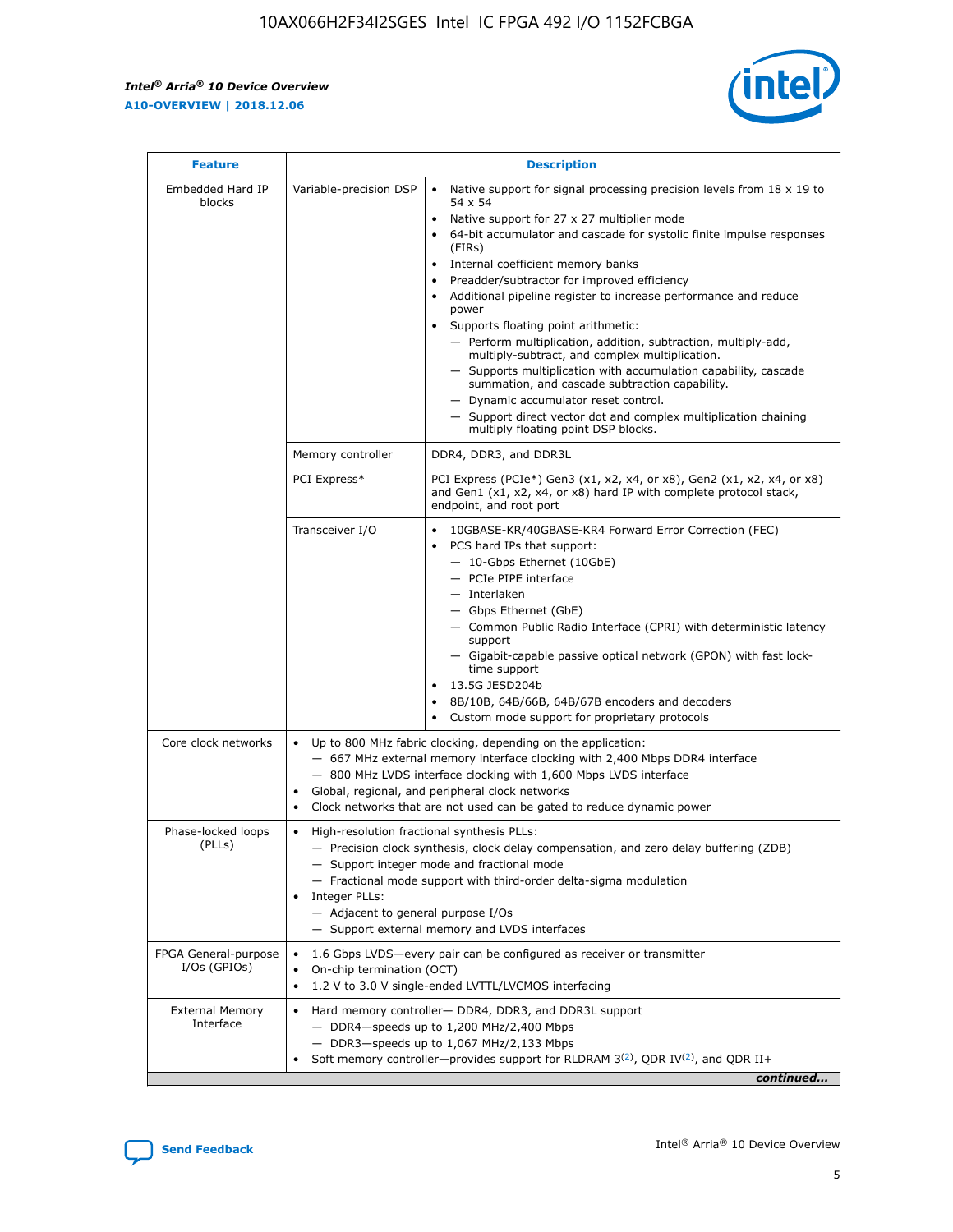

| <b>Feature</b>                                    | <b>Description</b>                                                                                                                                                                                                                                                                                                                                                                                                                                                                                                                                                                                                                         |  |  |  |  |  |  |  |
|---------------------------------------------------|--------------------------------------------------------------------------------------------------------------------------------------------------------------------------------------------------------------------------------------------------------------------------------------------------------------------------------------------------------------------------------------------------------------------------------------------------------------------------------------------------------------------------------------------------------------------------------------------------------------------------------------------|--|--|--|--|--|--|--|
| Low-power serial<br>transceivers                  | • Continuous operating range:<br>- Intel Arria 10 GX-1 Gbps to 17.4 Gbps<br>- Intel Arria 10 GT-1 Gbps to 25.8 Gbps<br>Backplane support:<br>$-$ Intel Arria 10 GX-up to 12.5<br>- Intel Arria 10 GT-up to 12.5<br>Extended range down to 125 Mbps with oversampling<br>ATX transmit PLLs with user-configurable fractional synthesis capability<br>Electronic Dispersion Compensation (EDC) support for XFP, SFP+, QSFP, and CFP optical<br>module<br>• Adaptive linear and decision feedback equalization<br>Transmitter pre-emphasis and de-emphasis<br>$\bullet$<br>Dynamic partial reconfiguration of individual transceiver channels |  |  |  |  |  |  |  |
| <b>HPS</b><br>(Intel Arria 10 SX<br>devices only) | Dual-core ARM Cortex-A9 MPCore processor-1.2 GHz CPU with<br>Processor and system<br>$\bullet$<br>1.5 GHz overdrive capability<br>256 KB on-chip RAM and 64 KB on-chip ROM<br>System peripherals-general-purpose timers, watchdog timers, direct<br>memory access (DMA) controller, FPGA configuration manager, and<br>clock and reset managers<br>Security features-anti-tamper, secure boot, Advanced Encryption<br>$\bullet$<br>Standard (AES) and authentication (SHA)<br>ARM CoreSight* JTAG debug access port, trace port, and on-chip<br>trace storage                                                                              |  |  |  |  |  |  |  |
|                                                   | <b>External interfaces</b><br>Hard memory interface-Hard memory controller (2,400 Mbps DDR4,<br>$\bullet$<br>and 2,133 Mbps DDR3), Quad serial peripheral interface (QSPI) flash<br>controller, NAND flash controller, direct memory access (DMA)<br>controller, Secure Digital/MultiMediaCard (SD/MMC) controller<br>Communication interface-10/100/1000 Ethernet media access<br>$\bullet$<br>control (MAC), USB On-The-GO (OTG) controllers, I <sup>2</sup> C controllers,<br>UART 16550, serial peripheral interface (SPI), and up to 62<br>HPS GPIO interfaces (48 direct-share I/Os)                                                 |  |  |  |  |  |  |  |
|                                                   | High-performance ARM AMBA* AXI bus bridges that support<br>Interconnects to core<br>$\bullet$<br>simultaneous read and write<br>HPS-FPGA bridges-include the FPGA-to-HPS, HPS-to-FPGA, and<br>$\bullet$<br>lightweight HPS-to-FPGA bridges that allow the FPGA fabric to issue<br>transactions to slaves in the HPS, and vice versa<br>Configuration bridge that allows HPS configuration manager to<br>configure the core logic via dedicated 32-bit configuration port<br>FPGA-to-HPS SDRAM controller bridge-provides configuration<br>interfaces for the multiport front end (MPFE) of the HPS SDRAM<br>controller                     |  |  |  |  |  |  |  |
| Configuration                                     | Tamper protection—comprehensive design protection to protect your valuable IP investments<br>Enhanced 256-bit advanced encryption standard (AES) design security with authentication<br>٠<br>Configuration via protocol (CvP) using PCIe Gen1, Gen2, or Gen3<br>continued                                                                                                                                                                                                                                                                                                                                                                  |  |  |  |  |  |  |  |

<sup>(2)</sup> Intel Arria 10 devices support this external memory interface using hard PHY with soft memory controller.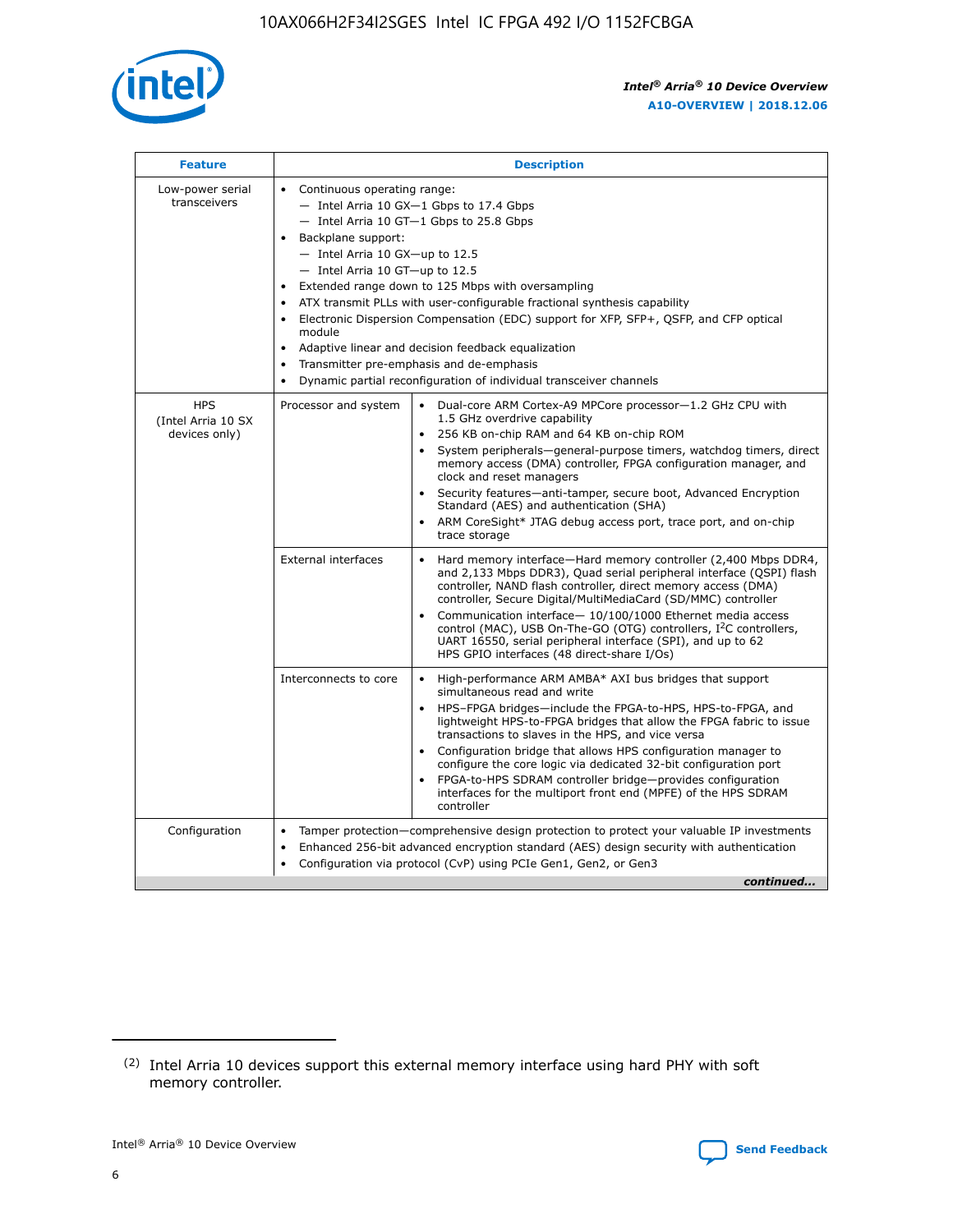

| <b>Feature</b>     | <b>Description</b>                                                                                                                                                                                               |
|--------------------|------------------------------------------------------------------------------------------------------------------------------------------------------------------------------------------------------------------|
|                    | Dynamic reconfiguration of the transceivers and PLLs<br>Fine-grained partial reconfiguration of the core fabric<br>Active Serial x4 Interface<br>$\bullet$                                                       |
| Power management   | SmartVID<br>Low static power device options<br>Programmable Power Technology<br>Intel Quartus <sup>®</sup> Prime integrated power analysis                                                                       |
| Software and tools | Intel Quartus Prime design suite<br>Transceiver toolkit<br>Platform Designer system integration tool<br>DSP Builder for Intel FPGAs<br>OpenCL <sup>"</sup> support<br>Intel SoC FPGA Embedded Design Suite (EDS) |

## **Related Information**

[Intel Arria 10 Transceiver PHY Overview](https://www.intel.com/content/www/us/en/programmable/documentation/nik1398707230472.html#nik1398706768037) Provides details on Intel Arria 10 transceivers.

## **Intel Arria 10 Device Variants and Packages**

#### **Table 4. Device Variants for the Intel Arria 10 Device Family**

| <b>Variant</b>    | <b>Description</b>                                                                                                                                                                                                     |
|-------------------|------------------------------------------------------------------------------------------------------------------------------------------------------------------------------------------------------------------------|
| Intel Arria 10 GX | FPGA featuring 17.4 Gbps transceivers for short reach applications with 12.5 backplane driving<br>capability.                                                                                                          |
| Intel Arria 10 GT | FPGA featuring:<br>17.4 Gbps transceivers for short reach applications with 12.5 backplane driving capability.<br>25.8 Gbps transceivers for supporting CAUI-4 and CEI-25G applications with CFP2 and CFP4<br>modules. |
| Intel Arria 10 SX | SoC integrating ARM-based HPS and FPGA featuring 17.4 Gbps transceivers for short reach<br>applications with 12.5 backplane driving capability.                                                                        |

## **Intel Arria 10 GX**

This section provides the available options, maximum resource counts, and package plan for the Intel Arria 10 GX devices.

The information in this section is correct at the time of publication. For the latest information and to get more details, refer to the Intel FPGA Product Selector.

#### **Related Information**

#### [Intel FPGA Product Selector](http://www.altera.com/products/selector/psg-selector.html) Provides the latest information on Intel products.

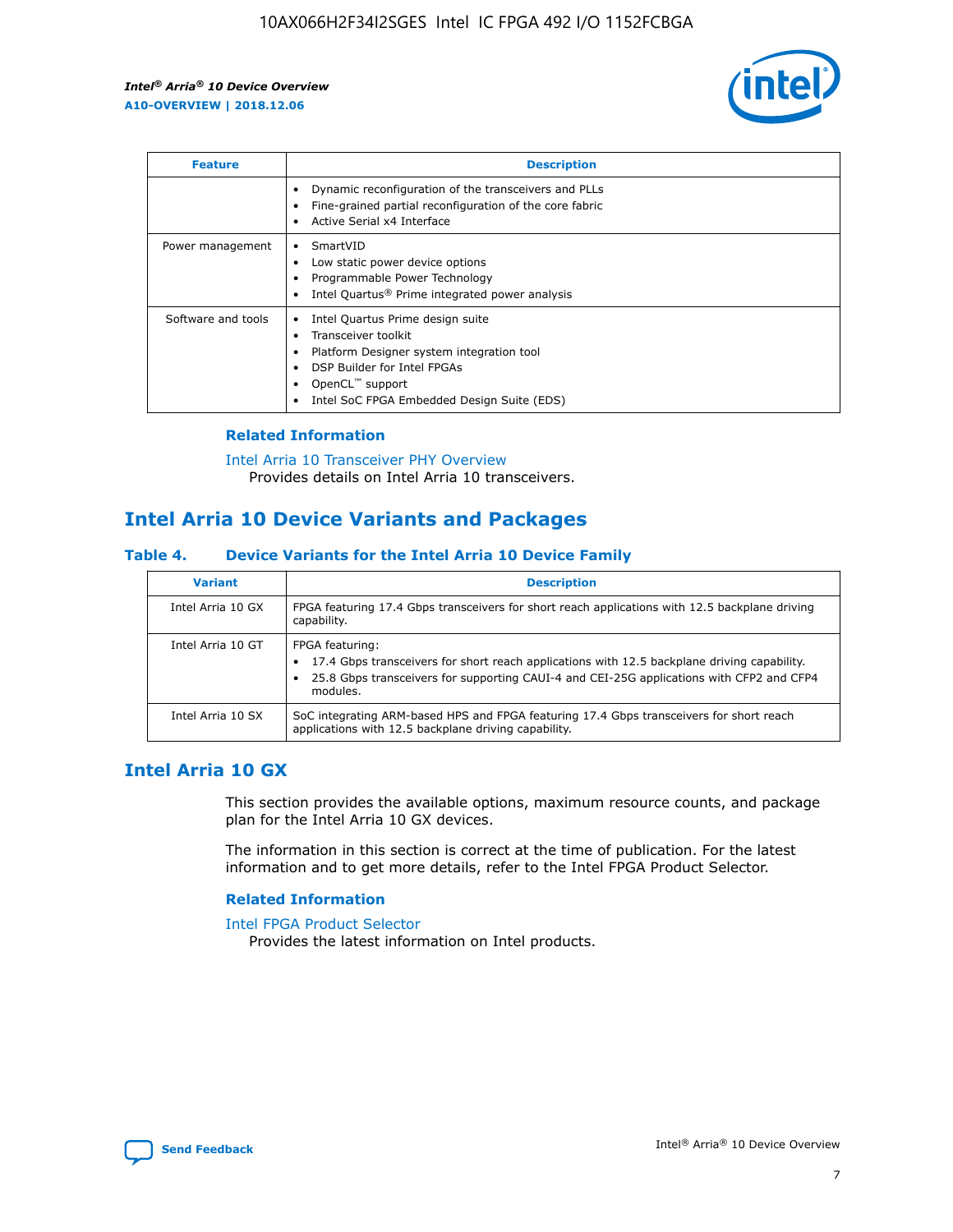

## **Available Options**

## **Figure 1. Sample Ordering Code and Available Options for Intel Arria 10 GX Devices**



#### **Related Information**

#### [Transceiver Performance for Intel Arria 10 GX/SX Devices](https://www.intel.com/content/www/us/en/programmable/documentation/mcn1413182292568.html#mcn1413213965502) Provides more information about the transceiver speed grade.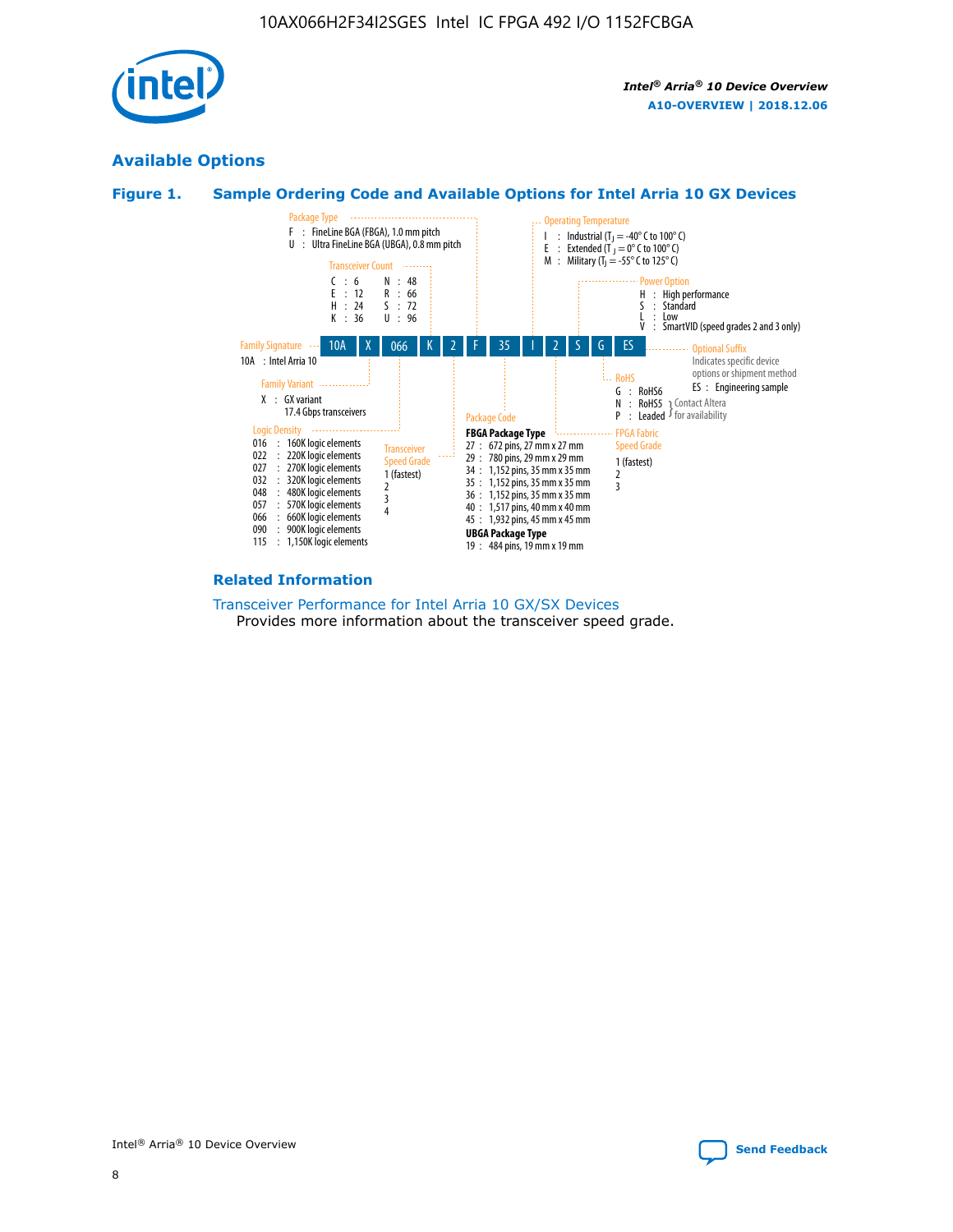

## **Maximum Resources**

#### **Table 5. Maximum Resource Counts for Intel Arria 10 GX Devices (GX 160, GX 220, GX 270, GX 320, and GX 480)**

| <b>Resource</b>              |                         | <b>Product Line</b> |                                                 |                |                |                |  |  |  |
|------------------------------|-------------------------|---------------------|-------------------------------------------------|----------------|----------------|----------------|--|--|--|
|                              |                         | <b>GX 160</b>       | <b>GX 220</b><br><b>GX 270</b><br><b>GX 320</b> |                |                | <b>GX 480</b>  |  |  |  |
| Logic Elements (LE) (K)      |                         | 160                 | 220                                             | 270            | 320            | 480            |  |  |  |
| <b>ALM</b>                   |                         | 61,510              | 80,330                                          | 101,620        | 119,900        | 183,590        |  |  |  |
| Register                     |                         | 246,040             | 321,320<br>406,480                              |                | 479,600        | 734,360        |  |  |  |
| Memory (Kb)                  | M <sub>20</sub> K       | 8,800               | 11,740                                          | 15,000         | 17,820         | 28,620         |  |  |  |
|                              | <b>MLAB</b>             | 1,050               | 1,690                                           | 2,452          | 2,727          | 4,164          |  |  |  |
| Variable-precision DSP Block |                         | 156                 | 192                                             | 830            | 985            |                |  |  |  |
| 18 x 19 Multiplier           |                         | 312                 | 384                                             | 1,970<br>1,660 |                | 2,736          |  |  |  |
| PLL                          | Fractional<br>Synthesis | 6                   | 6                                               | 8              | 8              | 12             |  |  |  |
|                              | I/O                     | 6                   | 6                                               | 8              | 8              | 12             |  |  |  |
| 17.4 Gbps Transceiver        |                         | 12                  | 12                                              | 24             | 24             | 36             |  |  |  |
| GPIO <sup>(3)</sup>          |                         | 288                 | 288                                             | 384<br>384     |                | 492            |  |  |  |
| LVDS Pair $(4)$              |                         | 120                 | 120                                             | 168            | 168            | 222            |  |  |  |
| PCIe Hard IP Block           |                         | 1                   | 1                                               | 2              | $\overline{2}$ | $\overline{2}$ |  |  |  |
| Hard Memory Controller       |                         | 6                   | 6                                               | 8              | 8              |                |  |  |  |

<sup>(4)</sup> Each LVDS I/O pair can be used as differential input or output.



<sup>(3)</sup> The number of GPIOs does not include transceiver I/Os. In the Intel Quartus Prime software, the number of user I/Os includes transceiver I/Os.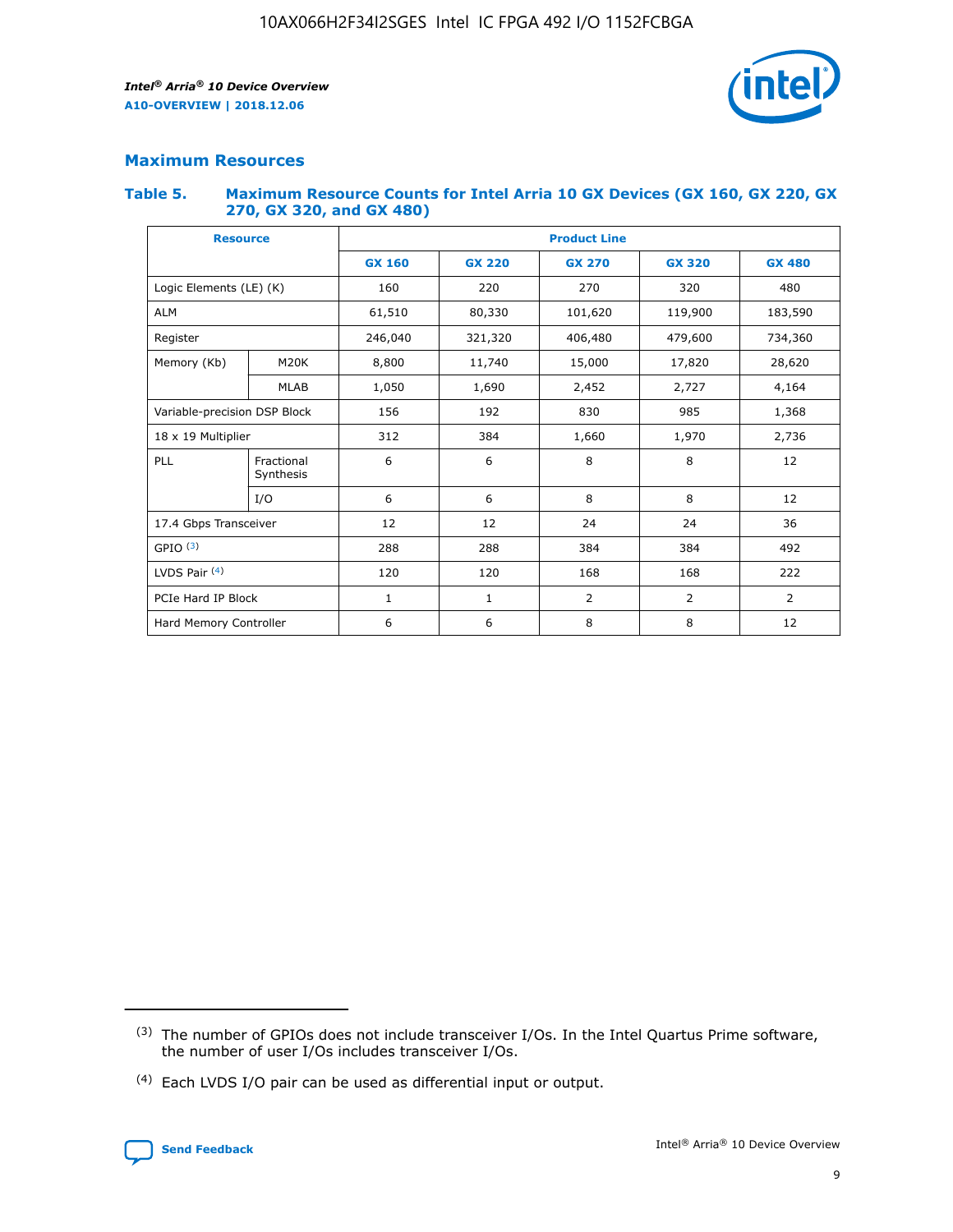

## **Table 6. Maximum Resource Counts for Intel Arria 10 GX Devices (GX 570, GX 660, GX 900, and GX 1150)**

|                              | <b>Resource</b>         | <b>Product Line</b> |                |                |                |  |  |  |
|------------------------------|-------------------------|---------------------|----------------|----------------|----------------|--|--|--|
|                              |                         | <b>GX 570</b>       | <b>GX 660</b>  | <b>GX 900</b>  | <b>GX 1150</b> |  |  |  |
| Logic Elements (LE) (K)      |                         | 570                 | 660            | 900            | 1,150          |  |  |  |
| <b>ALM</b>                   |                         | 217,080             | 251,680        | 339,620        | 427,200        |  |  |  |
| Register                     |                         | 868,320             | 1,006,720      |                | 1,708,800      |  |  |  |
| Memory (Kb)                  | <b>M20K</b>             | 36,000              | 42,620         | 48,460         | 54,260         |  |  |  |
|                              | <b>MLAB</b>             | 5,096               | 5,788<br>9,386 |                | 12,984         |  |  |  |
| Variable-precision DSP Block |                         | 1,523               | 1,687          | 1,518          | 1,518          |  |  |  |
| $18 \times 19$ Multiplier    |                         | 3,046               | 3,374          | 3,036          | 3,036          |  |  |  |
| PLL                          | Fractional<br>Synthesis | 16                  | 16             | 32             | 32             |  |  |  |
|                              | I/O                     | 16                  | 16             | 16             | 16             |  |  |  |
| 17.4 Gbps Transceiver        |                         | 48                  | 48<br>96       |                | 96             |  |  |  |
| GPIO <sup>(3)</sup>          |                         | 696                 | 696            | 768            | 768            |  |  |  |
| LVDS Pair $(4)$              |                         | 324                 | 324            | 384            | 384            |  |  |  |
| PCIe Hard IP Block           |                         | 2                   | $\overline{2}$ | $\overline{4}$ | 4              |  |  |  |
| Hard Memory Controller       |                         | 16                  | 16             | 16             | 16             |  |  |  |

## **Package Plan**

## **Table 7. Package Plan for Intel Arria 10 GX Devices (U19, F27, and F29)**

Refer to I/O and High Speed I/O in Intel Arria 10 Devices chapter for the number of 3 V I/O, LVDS I/O, and LVDS channels in each device package.

| <b>Product Line</b> | U <sub>19</sub><br>$(19 \text{ mm} \times 19 \text{ mm})$<br>484-pin UBGA) |          |             | <b>F27</b><br>(27 mm × 27 mm,<br>672-pin FBGA) |                 |             | <b>F29</b><br>(29 mm × 29 mm,<br>780-pin FBGA) |          |             |  |
|---------------------|----------------------------------------------------------------------------|----------|-------------|------------------------------------------------|-----------------|-------------|------------------------------------------------|----------|-------------|--|
|                     | 3 V I/O                                                                    | LVDS I/O | <b>XCVR</b> | 3 V I/O                                        | <b>LVDS I/O</b> | <b>XCVR</b> | 3 V I/O                                        | LVDS I/O | <b>XCVR</b> |  |
| GX 160              | 48                                                                         | 192      | 6           | 48                                             | 192             | 12          | 48                                             | 240      | 12          |  |
| GX 220              | 48                                                                         | 192      | 6           | 48                                             | 192             | 12          | 48                                             | 240      | 12          |  |
| GX 270              |                                                                            |          |             | 48                                             | 192             | 12          | 48                                             | 312      | 12          |  |
| GX 320              |                                                                            |          |             | 48                                             | 192             | 12          | 48                                             | 312      | 12          |  |
| GX 480              |                                                                            |          |             |                                                |                 |             | 48                                             | 312      | 12          |  |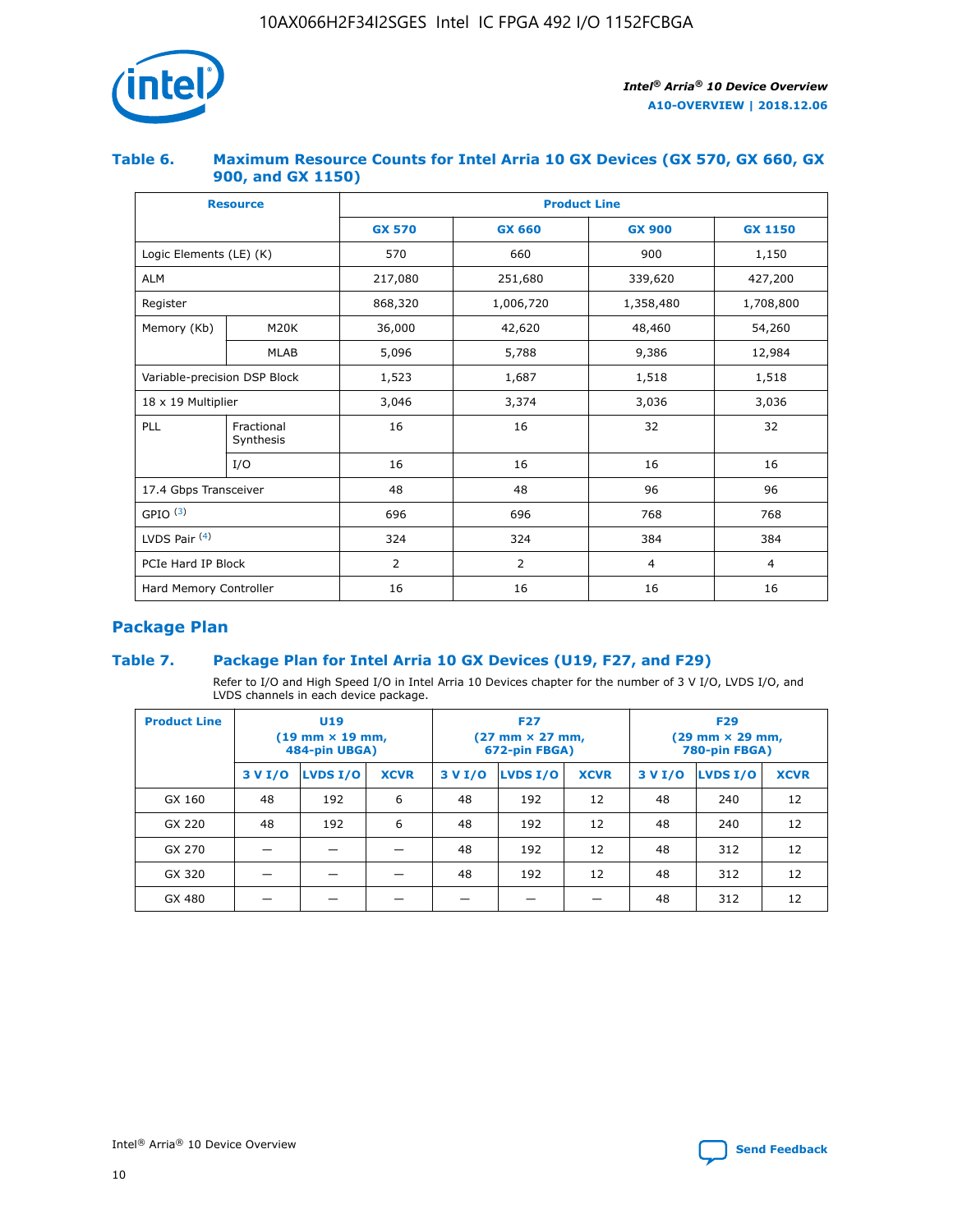

#### **Table 8. Package Plan for Intel Arria 10 GX Devices (F34, F35, NF40, and KF40)**

Refer to I/O and High Speed I/O in Intel Arria 10 Devices chapter for the number of 3 V I/O, LVDS I/O, and LVDS channels in each device package.

| <b>Product Line</b> | <b>F34</b><br>$(35 \text{ mm} \times 35 \text{ mm})$<br>1152-pin FBGA) |                    | <b>F35</b><br>$(35 \text{ mm} \times 35 \text{ mm})$<br><b>1152-pin FBGA)</b> |           | <b>KF40</b><br>$(40 \text{ mm} \times 40 \text{ mm})$<br>1517-pin FBGA) |             |            | <b>NF40</b><br>$(40 \text{ mm} \times 40 \text{ mm})$<br><b>1517-pin FBGA)</b> |             |            |                    |             |
|---------------------|------------------------------------------------------------------------|--------------------|-------------------------------------------------------------------------------|-----------|-------------------------------------------------------------------------|-------------|------------|--------------------------------------------------------------------------------|-------------|------------|--------------------|-------------|
|                     | 3V<br>I/O                                                              | <b>LVDS</b><br>I/O | <b>XCVR</b>                                                                   | 3V<br>I/O | <b>LVDS</b><br>I/O                                                      | <b>XCVR</b> | 3 V<br>I/O | <b>LVDS</b><br>I/O                                                             | <b>XCVR</b> | 3 V<br>I/O | <b>LVDS</b><br>I/O | <b>XCVR</b> |
| GX 270              | 48                                                                     | 336                | 24                                                                            | 48        | 336                                                                     | 24          |            |                                                                                |             |            |                    |             |
| GX 320              | 48                                                                     | 336                | 24                                                                            | 48        | 336                                                                     | 24          |            |                                                                                |             |            |                    |             |
| GX 480              | 48                                                                     | 444                | 24                                                                            | 48        | 348                                                                     | 36          |            |                                                                                |             |            |                    |             |
| GX 570              | 48                                                                     | 444                | 24                                                                            | 48        | 348                                                                     | 36          | 96         | 600                                                                            | 36          | 48         | 540                | 48          |
| GX 660              | 48                                                                     | 444                | 24                                                                            | 48        | 348                                                                     | 36          | 96         | 600                                                                            | 36          | 48         | 540                | 48          |
| GX 900              |                                                                        | 504                | 24                                                                            | -         |                                                                         |             |            |                                                                                |             |            | 600                | 48          |
| GX 1150             |                                                                        | 504                | 24                                                                            |           |                                                                         |             |            |                                                                                |             |            | 600                | 48          |

#### **Table 9. Package Plan for Intel Arria 10 GX Devices (RF40, NF45, SF45, and UF45)**

Refer to I/O and High Speed I/O in Intel Arria 10 Devices chapter for the number of 3 V I/O, LVDS I/O, and LVDS channels in each device package.

| <b>Product Line</b> | <b>RF40</b><br>$(40$ mm $\times$ 40 mm,<br>1517-pin FBGA) |                    |             | <b>NF45</b><br>$(45 \text{ mm} \times 45 \text{ mm})$<br><b>1932-pin FBGA)</b> |                    |             | <b>SF45</b><br>$(45 \text{ mm} \times 45 \text{ mm})$<br><b>1932-pin FBGA)</b> |                    |             | <b>UF45</b><br>$(45 \text{ mm} \times 45 \text{ mm})$<br><b>1932-pin FBGA)</b> |                    |             |
|---------------------|-----------------------------------------------------------|--------------------|-------------|--------------------------------------------------------------------------------|--------------------|-------------|--------------------------------------------------------------------------------|--------------------|-------------|--------------------------------------------------------------------------------|--------------------|-------------|
|                     | 3V<br>I/O                                                 | <b>LVDS</b><br>I/O | <b>XCVR</b> | 3 V<br>I/O                                                                     | <b>LVDS</b><br>I/O | <b>XCVR</b> | 3 V<br>I/O                                                                     | <b>LVDS</b><br>I/O | <b>XCVR</b> | 3V<br>I/O                                                                      | <b>LVDS</b><br>I/O | <b>XCVR</b> |
| GX 900              |                                                           | 342                | 66          | _                                                                              | 768                | 48          |                                                                                | 624                | 72          |                                                                                | 480                | 96          |
| GX 1150             |                                                           | 342                | 66          | _                                                                              | 768                | 48          |                                                                                | 624                | 72          |                                                                                | 480                | 96          |

## **Related Information**

[I/O and High-Speed Differential I/O Interfaces in Intel Arria 10 Devices chapter, Intel](https://www.intel.com/content/www/us/en/programmable/documentation/sam1403482614086.html#sam1403482030321) [Arria 10 Device Handbook](https://www.intel.com/content/www/us/en/programmable/documentation/sam1403482614086.html#sam1403482030321)

Provides the number of 3 V and LVDS I/Os, and LVDS channels for each Intel Arria 10 device package.

## **Intel Arria 10 GT**

This section provides the available options, maximum resource counts, and package plan for the Intel Arria 10 GT devices.

The information in this section is correct at the time of publication. For the latest information and to get more details, refer to the Intel FPGA Product Selector.

#### **Related Information**

#### [Intel FPGA Product Selector](http://www.altera.com/products/selector/psg-selector.html)

Provides the latest information on Intel products.

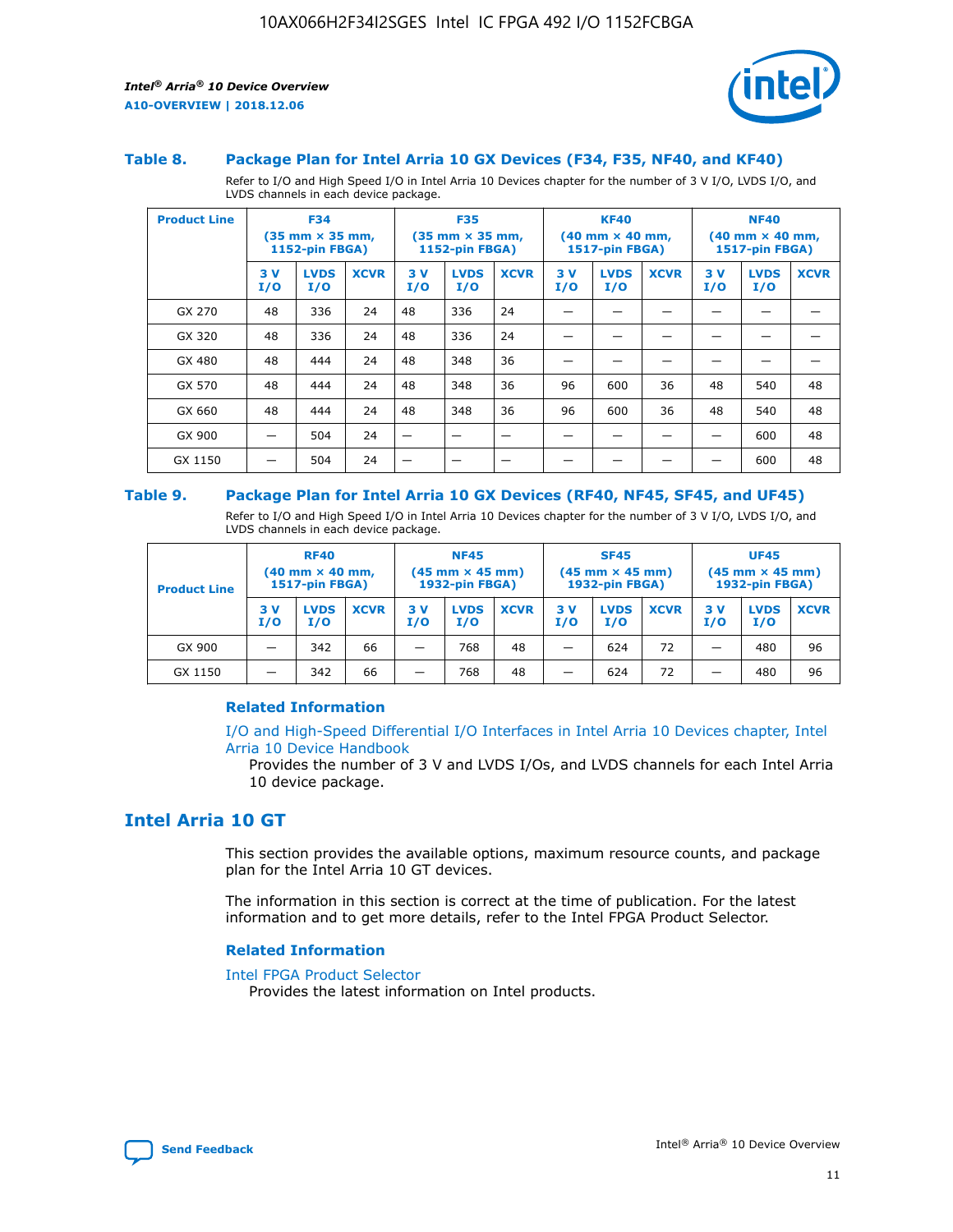

## **Available Options**

## **Figure 2. Sample Ordering Code and Available Options for Intel Arria 10 GT Devices**

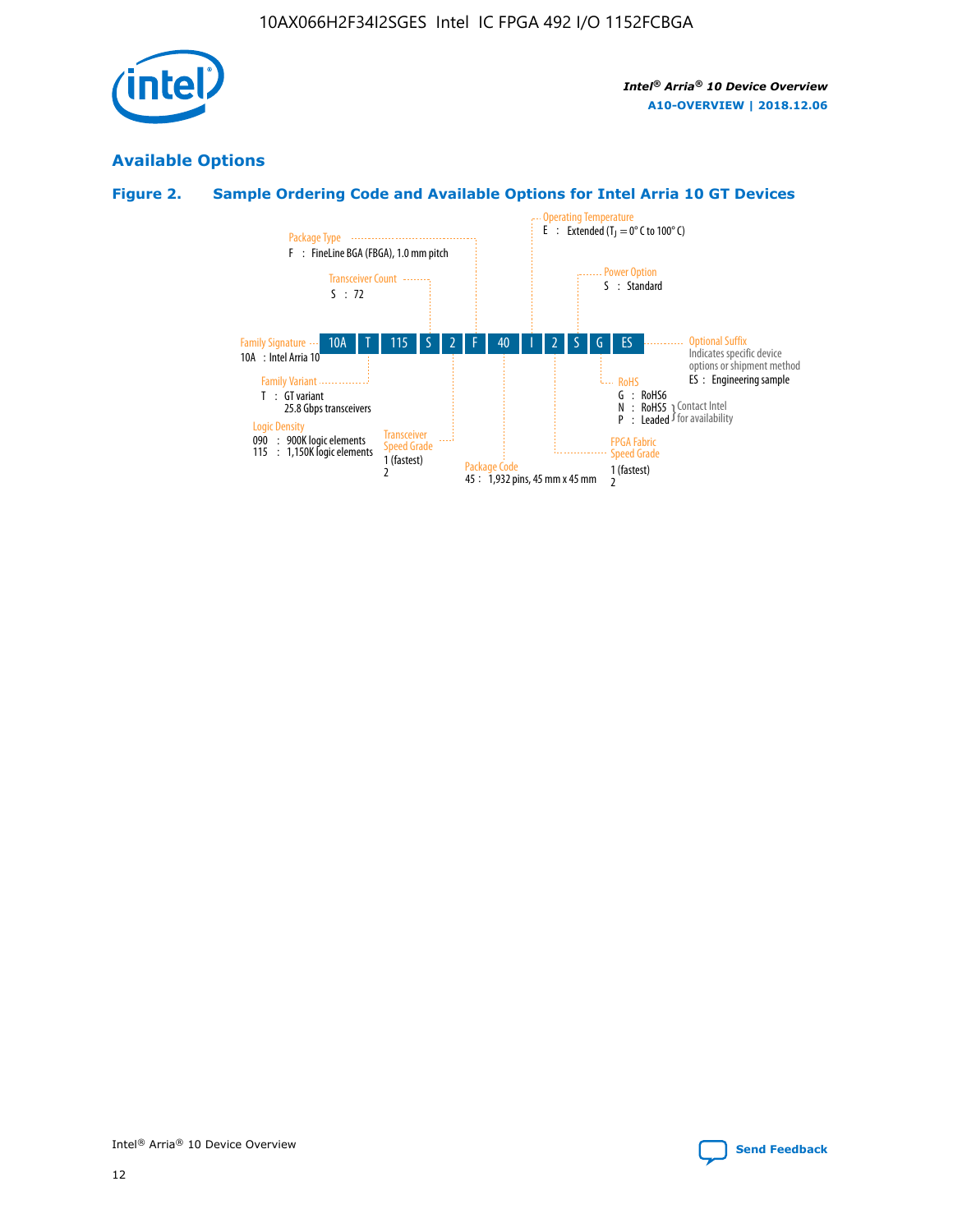

## **Maximum Resources**

#### **Table 10. Maximum Resource Counts for Intel Arria 10 GT Devices**

| <b>Resource</b>              |                      |                | <b>Product Line</b> |  |
|------------------------------|----------------------|----------------|---------------------|--|
|                              |                      | <b>GT 900</b>  | GT 1150             |  |
| Logic Elements (LE) (K)      |                      | 900            | 1,150               |  |
| <b>ALM</b>                   |                      | 339,620        | 427,200             |  |
| Register                     |                      | 1,358,480      | 1,708,800           |  |
| Memory (Kb)                  | M20K                 | 48,460         | 54,260              |  |
|                              | <b>MLAB</b>          | 9,386          | 12,984              |  |
| Variable-precision DSP Block |                      | 1,518          | 1,518               |  |
| 18 x 19 Multiplier           |                      | 3,036          | 3,036               |  |
| <b>PLL</b>                   | Fractional Synthesis | 32             | 32                  |  |
|                              | I/O                  | 16             | 16                  |  |
| Transceiver                  | 17.4 Gbps            | 72(5)          | 72(5)               |  |
|                              | 25.8 Gbps            | 6              | 6                   |  |
| GPIO <sup>(6)</sup>          |                      | 624            | 624                 |  |
| LVDS Pair $(7)$              |                      | 312            | 312                 |  |
| PCIe Hard IP Block           |                      | $\overline{4}$ | $\overline{4}$      |  |
| Hard Memory Controller       |                      | 16             | 16                  |  |

## **Related Information**

#### [Intel Arria 10 GT Channel Usage](https://www.intel.com/content/www/us/en/programmable/documentation/nik1398707230472.html#nik1398707008178)

Configuring GT/GX channels in Intel Arria 10 GT devices.

## **Package Plan**

### **Table 11. Package Plan for Intel Arria 10 GT Devices**

Refer to I/O and High Speed I/O in Intel Arria 10 Devices chapter for the number of 3 V I/O, LVDS I/O, and LVDS channels in each device package.

| <b>Product Line</b> | <b>SF45</b><br>(45 mm × 45 mm, 1932-pin FBGA) |                 |             |  |  |  |
|---------------------|-----------------------------------------------|-----------------|-------------|--|--|--|
|                     | 3 V I/O                                       | <b>LVDS I/O</b> | <b>XCVR</b> |  |  |  |
| GT 900              |                                               | 624             | 72          |  |  |  |
| GT 1150             |                                               | 624             | 72          |  |  |  |

<sup>(7)</sup> Each LVDS I/O pair can be used as differential input or output.



 $(5)$  If all 6 GT channels are in use, 12 of the GX channels are not usable.

<sup>(6)</sup> The number of GPIOs does not include transceiver I/Os. In the Intel Quartus Prime software, the number of user I/Os includes transceiver I/Os.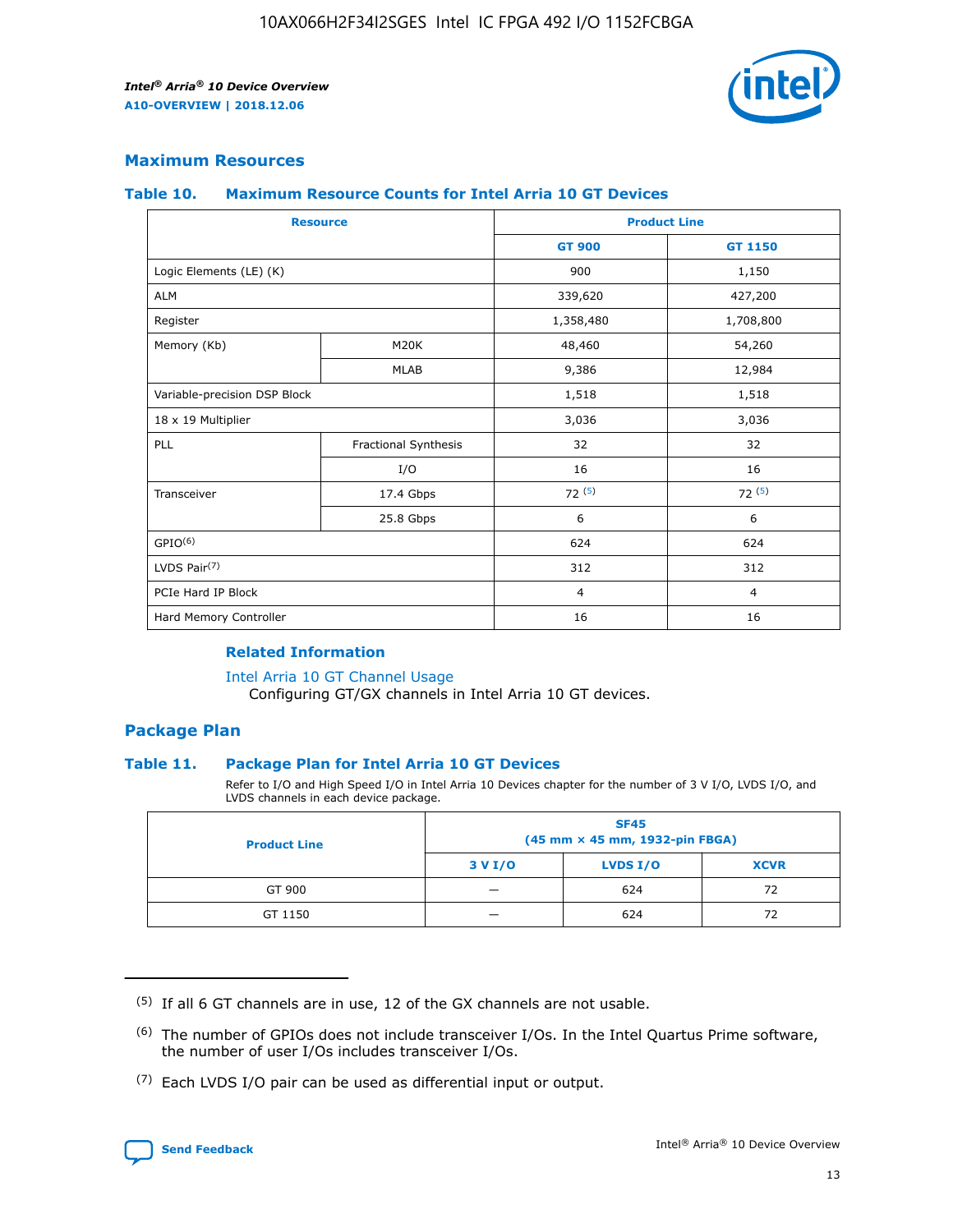

#### **Related Information**

[I/O and High-Speed Differential I/O Interfaces in Intel Arria 10 Devices chapter, Intel](https://www.intel.com/content/www/us/en/programmable/documentation/sam1403482614086.html#sam1403482030321) [Arria 10 Device Handbook](https://www.intel.com/content/www/us/en/programmable/documentation/sam1403482614086.html#sam1403482030321)

Provides the number of 3 V and LVDS I/Os, and LVDS channels for each Intel Arria 10 device package.

## **Intel Arria 10 SX**

This section provides the available options, maximum resource counts, and package plan for the Intel Arria 10 SX devices.

The information in this section is correct at the time of publication. For the latest information and to get more details, refer to the Intel FPGA Product Selector.

#### **Related Information**

[Intel FPGA Product Selector](http://www.altera.com/products/selector/psg-selector.html) Provides the latest information on Intel products.

#### **Available Options**

#### **Figure 3. Sample Ordering Code and Available Options for Intel Arria 10 SX Devices**



#### **Related Information**

[Transceiver Performance for Intel Arria 10 GX/SX Devices](https://www.intel.com/content/www/us/en/programmable/documentation/mcn1413182292568.html#mcn1413213965502) Provides more information about the transceiver speed grade.

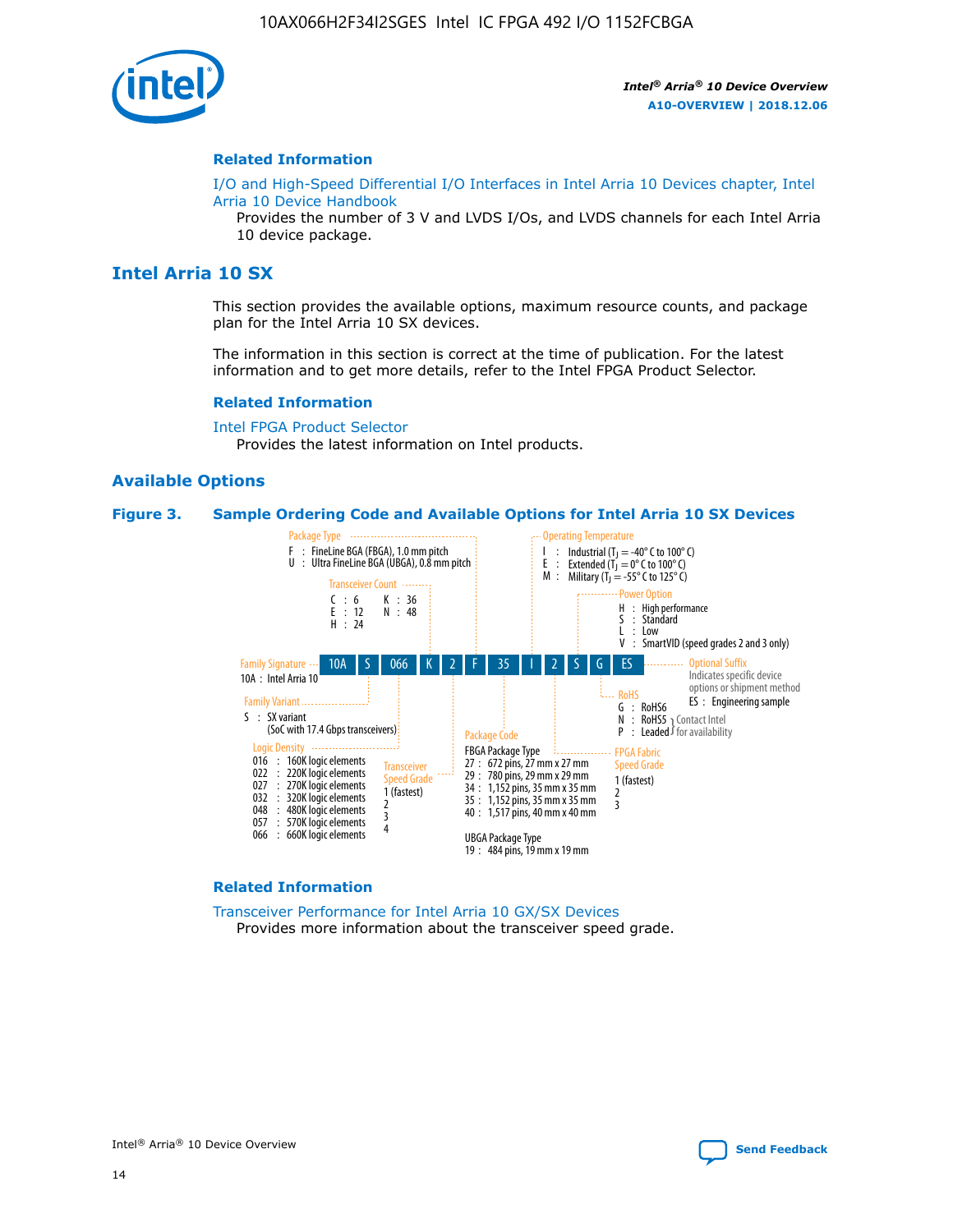

## **Maximum Resources**

### **Table 12. Maximum Resource Counts for Intel Arria 10 SX Devices**

|                                   | <b>Resource</b>         | <b>Product Line</b> |               |                |                |                |                |                |  |  |  |
|-----------------------------------|-------------------------|---------------------|---------------|----------------|----------------|----------------|----------------|----------------|--|--|--|
|                                   |                         | <b>SX 160</b>       | <b>SX 220</b> | <b>SX 270</b>  | <b>SX 320</b>  | <b>SX 480</b>  | <b>SX 570</b>  | <b>SX 660</b>  |  |  |  |
| Logic Elements (LE) (K)           |                         | 160                 | 220           | 270            | 320            | 480            | 570            | 660            |  |  |  |
| <b>ALM</b>                        |                         | 61,510              | 80,330        | 101,620        | 119,900        | 183,590        | 217,080        | 251,680        |  |  |  |
| Register                          |                         | 246,040             | 321,320       | 406,480        | 479,600        | 734,360        | 868,320        | 1,006,720      |  |  |  |
| Memory (Kb)                       | M <sub>20</sub> K       | 8,800               | 11,740        | 15,000         | 17,820         | 28,620         | 36,000         | 42,620         |  |  |  |
|                                   | <b>MLAB</b>             | 1,050               | 1,690         | 2,452          | 2,727          | 4,164          | 5,096          | 5,788          |  |  |  |
| Variable-precision DSP Block      |                         | 156                 | 192           | 830            | 985            | 1,368          | 1,523          | 1,687          |  |  |  |
| 18 x 19 Multiplier                |                         | 312                 | 384           | 1,660          | 1,970          | 2,736          | 3,046          | 3,374          |  |  |  |
| <b>PLL</b>                        | Fractional<br>Synthesis | 6                   | 6             | 8              | 8              | 12             | 16             | 16             |  |  |  |
|                                   | I/O                     | 6                   | 6             | 8              | 8              | 12             | 16             | 16             |  |  |  |
| 17.4 Gbps Transceiver             |                         | 12                  | 12            | 24             | 24             | 36             | 48             | 48             |  |  |  |
| GPIO <sup>(8)</sup>               |                         | 288                 | 288           | 384            | 384            | 492            | 696            | 696            |  |  |  |
| LVDS Pair $(9)$                   |                         | 120                 | 120           | 168            | 168            | 174            | 324            | 324            |  |  |  |
| PCIe Hard IP Block                |                         | $\mathbf{1}$        | $\mathbf{1}$  | $\overline{2}$ | $\overline{2}$ | $\overline{2}$ | $\overline{2}$ | $\overline{2}$ |  |  |  |
| Hard Memory Controller            |                         | 6                   | 6             | 8              | 8              | 12             | 16             | 16             |  |  |  |
| ARM Cortex-A9 MPCore<br>Processor |                         | Yes                 | Yes           | Yes            | Yes            | Yes            | Yes            | Yes            |  |  |  |

## **Package Plan**

### **Table 13. Package Plan for Intel Arria 10 SX Devices (U19, F27, F29, and F34)**

Refer to I/O and High Speed I/O in Intel Arria 10 Devices chapter for the number of 3 V I/O, LVDS I/O, and LVDS channels in each device package.

| <b>Product Line</b> | U19<br>$(19 \text{ mm} \times 19 \text{ mm})$<br>484-pin UBGA) |                    | <b>F27</b><br>$(27 \text{ mm} \times 27 \text{ mm})$<br>672-pin FBGA) |           | <b>F29</b><br>$(29 \text{ mm} \times 29 \text{ mm})$<br>780-pin FBGA) |             |            | <b>F34</b><br>$(35 \text{ mm} \times 35 \text{ mm})$<br><b>1152-pin FBGA)</b> |             |           |                    |             |
|---------------------|----------------------------------------------------------------|--------------------|-----------------------------------------------------------------------|-----------|-----------------------------------------------------------------------|-------------|------------|-------------------------------------------------------------------------------|-------------|-----------|--------------------|-------------|
|                     | 3V<br>I/O                                                      | <b>LVDS</b><br>I/O | <b>XCVR</b>                                                           | 3V<br>I/O | <b>LVDS</b><br>I/O                                                    | <b>XCVR</b> | 3 V<br>I/O | <b>LVDS</b><br>I/O                                                            | <b>XCVR</b> | 3V<br>I/O | <b>LVDS</b><br>I/O | <b>XCVR</b> |
| SX 160              | 48                                                             | 144                | 6                                                                     | 48        | 192                                                                   | 12          | 48         | 240                                                                           | 12          | –         |                    |             |
| SX 220              | 48                                                             | 144                | 6                                                                     | 48        | 192                                                                   | 12          | 48         | 240                                                                           | 12          |           |                    |             |
| SX 270              |                                                                |                    |                                                                       | 48        | 192                                                                   | 12          | 48         | 312                                                                           | 12          | 48        | 336                | 24          |
| SX 320              |                                                                |                    |                                                                       | 48        | 192                                                                   | 12          | 48         | 312                                                                           | 12          | 48        | 336                | 24          |
|                     |                                                                |                    |                                                                       |           |                                                                       |             |            |                                                                               |             |           |                    | continued   |

 $(8)$  The number of GPIOs does not include transceiver I/Os. In the Intel Quartus Prime software, the number of user I/Os includes transceiver I/Os.

 $(9)$  Each LVDS I/O pair can be used as differential input or output.

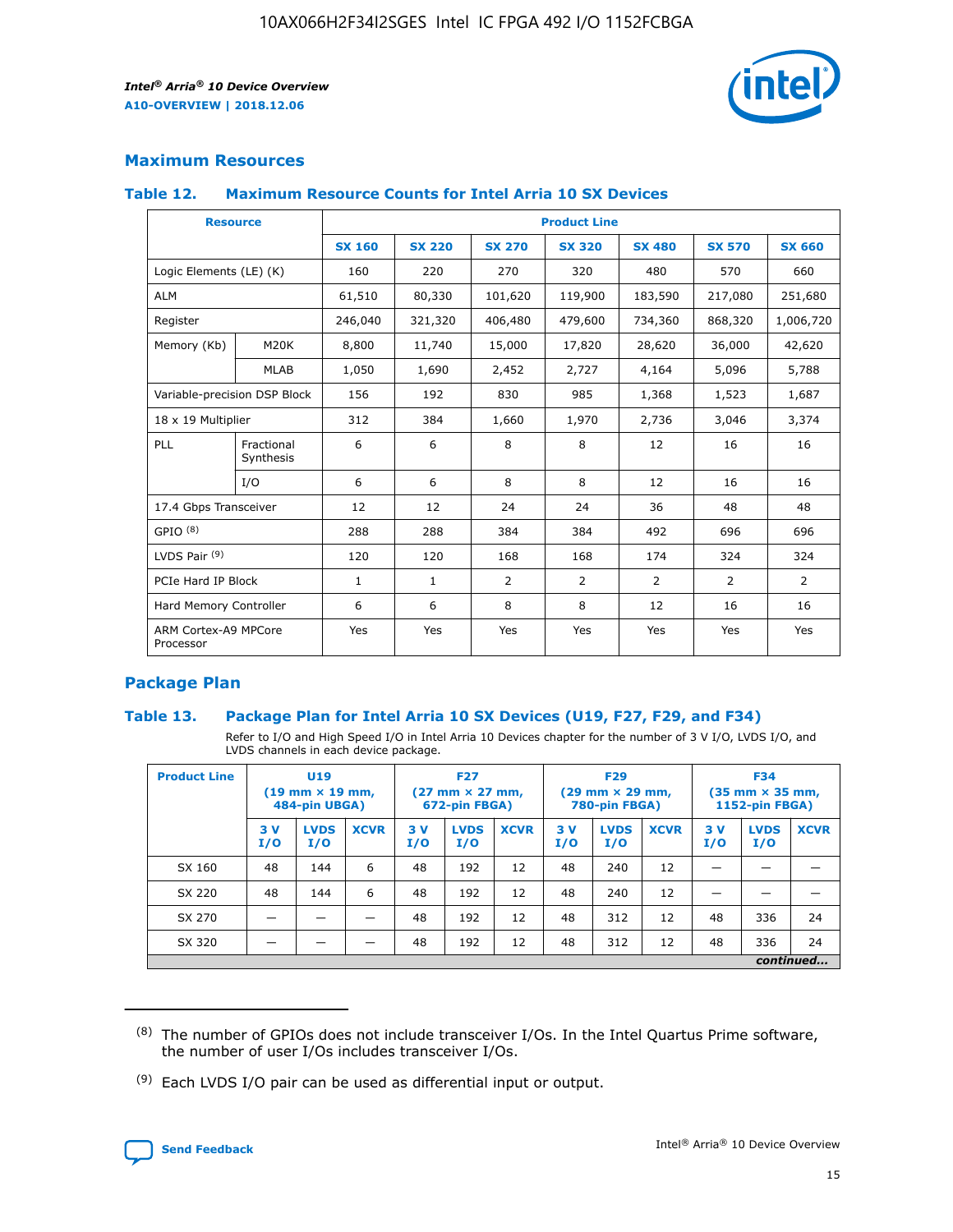

| <b>Product Line</b> | U <sub>19</sub><br>$(19 \text{ mm} \times 19 \text{ mm})$<br>484-pin UBGA) |                    | <b>F27</b><br>$(27 \text{ mm} \times 27 \text{ mm})$<br>672-pin FBGA) |           | <b>F29</b><br>$(29 \text{ mm} \times 29 \text{ mm})$<br>780-pin FBGA) |             |           | <b>F34</b><br>$(35 \text{ mm} \times 35 \text{ mm})$<br><b>1152-pin FBGA)</b> |             |           |                    |             |
|---------------------|----------------------------------------------------------------------------|--------------------|-----------------------------------------------------------------------|-----------|-----------------------------------------------------------------------|-------------|-----------|-------------------------------------------------------------------------------|-------------|-----------|--------------------|-------------|
|                     | 3 V<br>I/O                                                                 | <b>LVDS</b><br>I/O | <b>XCVR</b>                                                           | 3V<br>I/O | <b>LVDS</b><br>I/O                                                    | <b>XCVR</b> | 3V<br>I/O | <b>LVDS</b><br>I/O                                                            | <b>XCVR</b> | 3V<br>I/O | <b>LVDS</b><br>I/O | <b>XCVR</b> |
| SX 480              |                                                                            |                    |                                                                       |           |                                                                       |             | 48        | 312                                                                           | 12          | 48        | 444                | 24          |
| SX 570              |                                                                            |                    |                                                                       |           |                                                                       |             |           |                                                                               |             | 48        | 444                | 24          |
| SX 660              |                                                                            |                    |                                                                       |           |                                                                       |             |           |                                                                               |             | 48        | 444                | 24          |

## **Table 14. Package Plan for Intel Arria 10 SX Devices (F35, KF40, and NF40)**

Refer to I/O and High Speed I/O in Intel Arria 10 Devices chapter for the number of 3 V I/O, LVDS I/O, and LVDS channels in each device package.

| <b>Product Line</b> | <b>F35</b><br>(35 mm × 35 mm,<br><b>1152-pin FBGA)</b> |          |             |                                           | <b>KF40</b><br>(40 mm × 40 mm,<br>1517-pin FBGA) |    | <b>NF40</b><br>$(40 \text{ mm} \times 40 \text{ mm})$<br><b>1517-pin FBGA)</b> |          |             |  |
|---------------------|--------------------------------------------------------|----------|-------------|-------------------------------------------|--------------------------------------------------|----|--------------------------------------------------------------------------------|----------|-------------|--|
|                     | 3 V I/O                                                | LVDS I/O | <b>XCVR</b> | <b>LVDS I/O</b><br><b>XCVR</b><br>3 V I/O |                                                  |    | 3 V I/O                                                                        | LVDS I/O | <b>XCVR</b> |  |
| SX 270              | 48                                                     | 336      | 24          |                                           |                                                  |    |                                                                                |          |             |  |
| SX 320              | 48                                                     | 336      | 24          |                                           |                                                  |    |                                                                                |          |             |  |
| SX 480              | 48                                                     | 348      | 36          |                                           |                                                  |    |                                                                                |          |             |  |
| SX 570              | 48                                                     | 348      | 36          | 96                                        | 600                                              | 36 | 48                                                                             | 540      | 48          |  |
| SX 660              | 48                                                     | 348      | 36          | 96                                        | 600                                              | 36 | 48                                                                             | 540      | 48          |  |

## **Related Information**

[I/O and High-Speed Differential I/O Interfaces in Intel Arria 10 Devices chapter, Intel](https://www.intel.com/content/www/us/en/programmable/documentation/sam1403482614086.html#sam1403482030321) [Arria 10 Device Handbook](https://www.intel.com/content/www/us/en/programmable/documentation/sam1403482614086.html#sam1403482030321)

Provides the number of 3 V and LVDS I/Os, and LVDS channels for each Intel Arria 10 device package.

Intel<sup>®</sup> Arria<sup>®</sup> 10 Device Overview **[Send Feedback](mailto:FPGAtechdocfeedback@intel.com?subject=Feedback%20on%20Intel%20Arria%2010%20Device%20Overview%20(A10-OVERVIEW%202018.12.06)&body=We%20appreciate%20your%20feedback.%20In%20your%20comments,%20also%20specify%20the%20page%20number%20or%20paragraph.%20Thank%20you.)** Send Feedback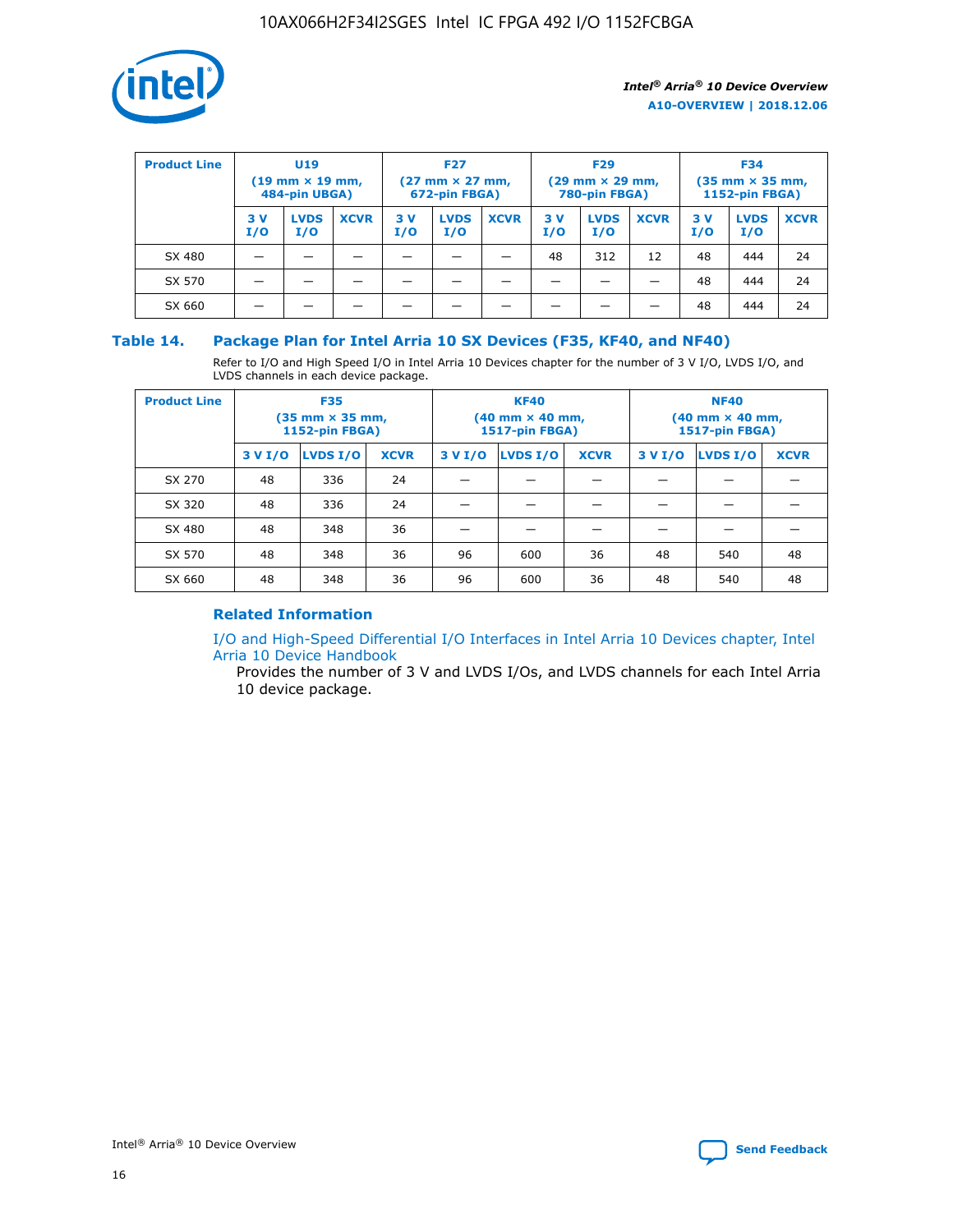

# **I/O Vertical Migration for Intel Arria 10 Devices**

#### **Figure 4. Migration Capability Across Intel Arria 10 Product Lines**

- The arrows indicate the migration paths. The devices included in each vertical migration path are shaded. Devices with fewer resources in the same path have lighter shades.
- To achieve the full I/O migration across product lines in the same migration path, restrict I/Os and transceivers usage to match the product line with the lowest I/O and transceiver counts.
- An LVDS I/O bank in the source device may be mapped to a 3 V I/O bank in the target device. To use memory interface clock frequency higher than 533 MHz, assign external memory interface pins only to banks that are LVDS I/O in both devices.
- There may be nominal 0.15 mm package height difference between some product lines in the same package type.
	- **Variant Product Line Package U19 F27 F29 F34 F35 KF40 NF40 RF40 NF45 SF45 UF45** Intel® Arria® 10 GX GX 160 GX 220 GX 270 GX 320 GX 480 GX 570 GX 660 GX 900 GX 1150 Intel Arria 10 GT GT 900 GT 1150 Intel Arria 10 SX SX 160 SX 220 SX 270 SX 320 SX 480 SX 570 SX 660
- Some migration paths are not shown in the Intel Quartus Prime software **Pin Migration View**.

*Note:* To verify the pin migration compatibility, use the **Pin Migration View** window in the Intel Quartus Prime software Pin Planner.

## **Adaptive Logic Module**

Intel Arria 10 devices use a 20 nm ALM as the basic building block of the logic fabric.

The ALM architecture is the same as the previous generation FPGAs, allowing for efficient implementation of logic functions and easy conversion of IP between the device generations.

The ALM, as shown in following figure, uses an 8-input fracturable look-up table (LUT) with four dedicated registers to help improve timing closure in register-rich designs and achieve an even higher design packing capability than the traditional two-register per LUT architecture.

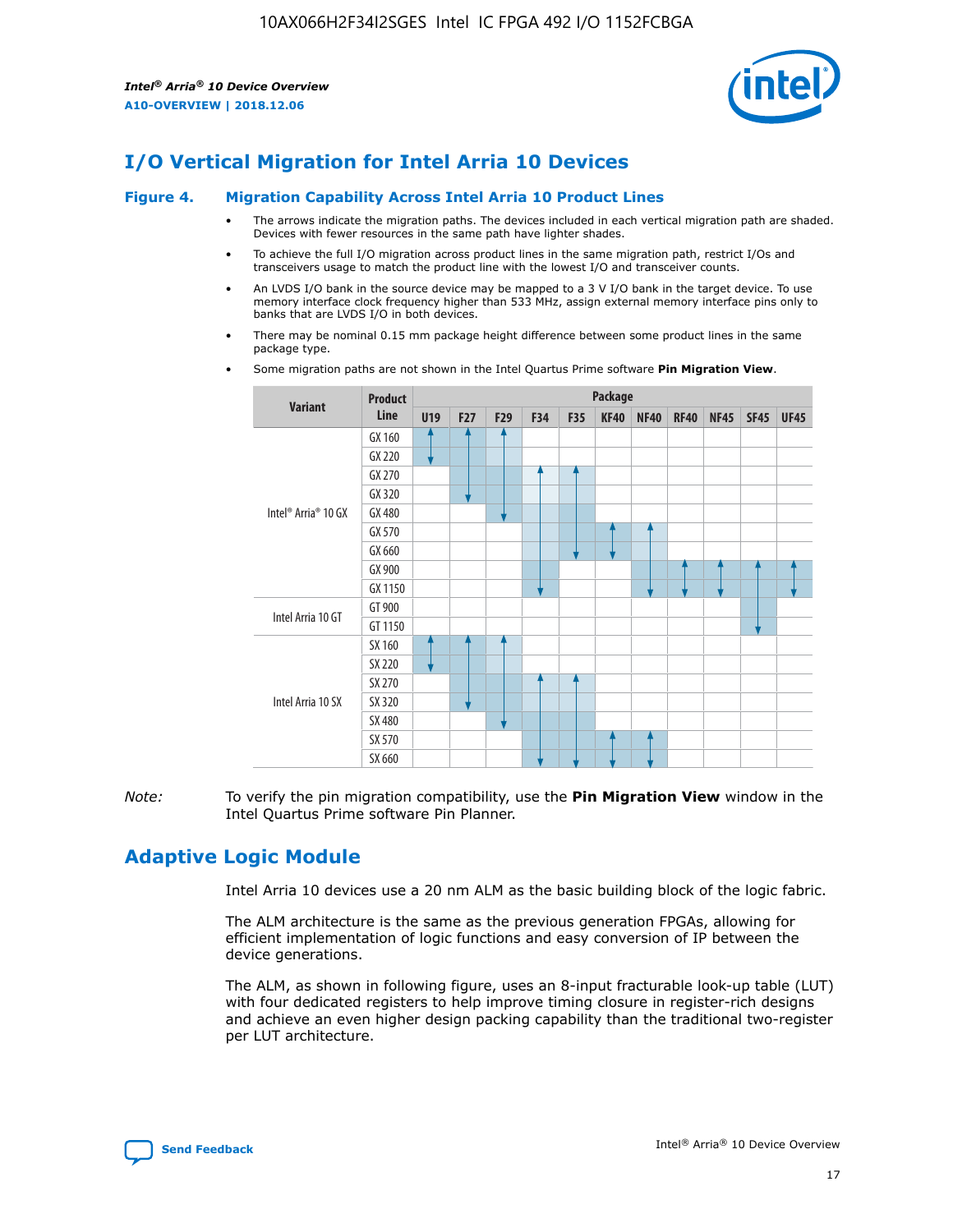

**Figure 5. ALM for Intel Arria 10 Devices**



The Intel Quartus Prime software optimizes your design according to the ALM logic structure and automatically maps legacy designs into the Intel Arria 10 ALM architecture.

## **Variable-Precision DSP Block**

The Intel Arria 10 variable precision DSP blocks support fixed-point arithmetic and floating-point arithmetic.

Features for fixed-point arithmetic:

- High-performance, power-optimized, and fully registered multiplication operations
- 18-bit and 27-bit word lengths
- Two 18 x 19 multipliers or one 27 x 27 multiplier per DSP block
- Built-in addition, subtraction, and 64-bit double accumulation register to combine multiplication results
- Cascading 19-bit or 27-bit when pre-adder is disabled and cascading 18-bit when pre-adder is used to form the tap-delay line for filtering applications
- Cascading 64-bit output bus to propagate output results from one block to the next block without external logic support
- Hard pre-adder supported in 19-bit and 27-bit modes for symmetric filters
- Internal coefficient register bank in both 18-bit and 27-bit modes for filter implementation
- 18-bit and 27-bit systolic finite impulse response (FIR) filters with distributed output adder
- Biased rounding support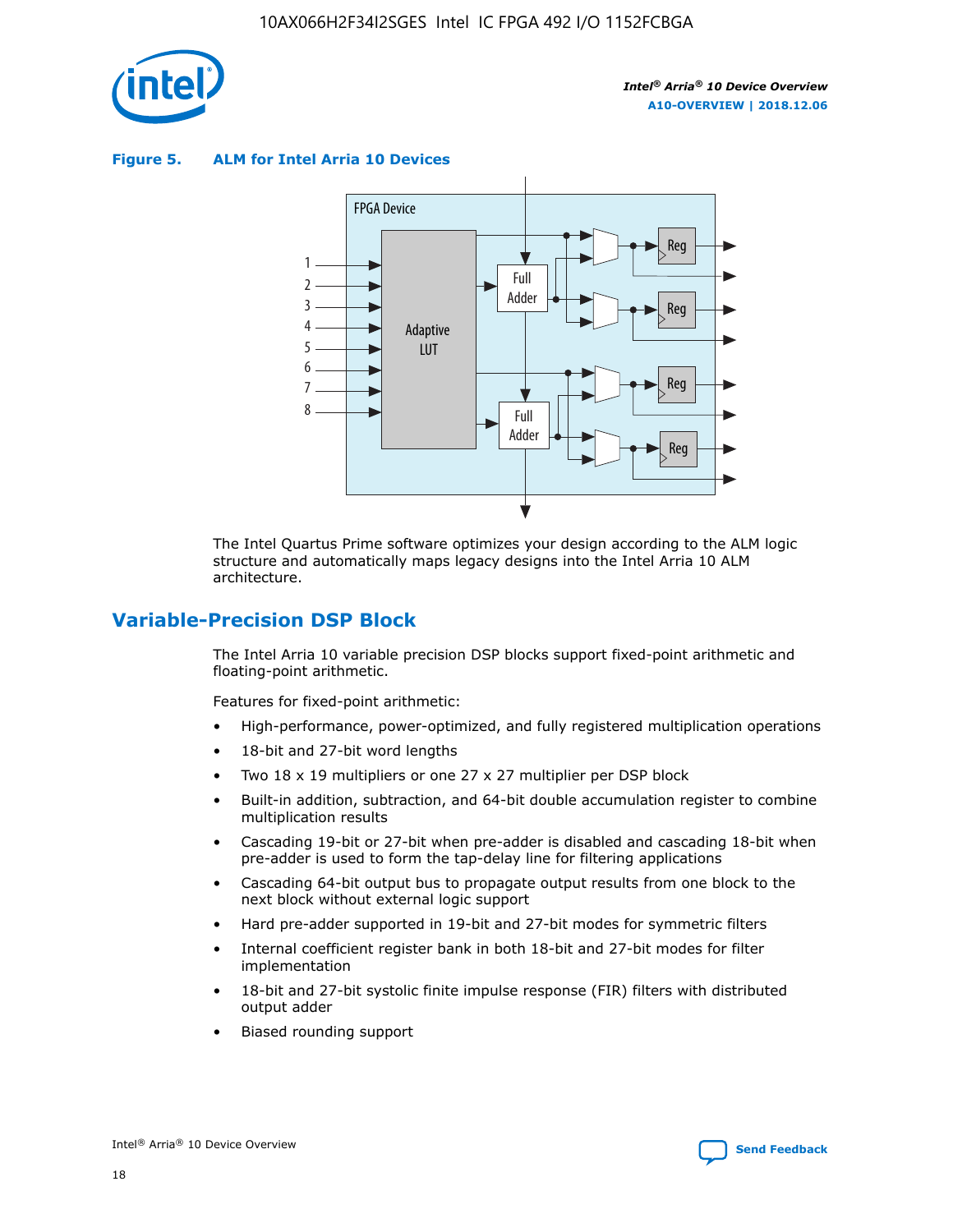

Features for floating-point arithmetic:

- A completely hardened architecture that supports multiplication, addition, subtraction, multiply-add, and multiply-subtract
- Multiplication with accumulation capability and a dynamic accumulator reset control
- Multiplication with cascade summation capability
- Multiplication with cascade subtraction capability
- Complex multiplication
- Direct vector dot product
- Systolic FIR filter

### **Table 15. Variable-Precision DSP Block Configurations for Intel Arria 10 Devices**

| <b>Usage Example</b>                                       | <b>Multiplier Size (Bit)</b>    | <b>DSP Block Resources</b> |
|------------------------------------------------------------|---------------------------------|----------------------------|
| Medium precision fixed point                               | Two 18 x 19                     |                            |
| High precision fixed or Single precision<br>floating point | One 27 x 27                     |                            |
| Fixed point FFTs                                           | One 19 x 36 with external adder |                            |
| Very high precision fixed point                            | One 36 x 36 with external adder |                            |
| Double precision floating point                            | One 54 x 54 with external adder | 4                          |

#### **Table 16. Resources for Fixed-Point Arithmetic in Intel Arria 10 Devices**

The table lists the variable-precision DSP resources by bit precision for each Intel Arria 10 device.

| <b>Variant</b>  | <b>Product Line</b> | Variable-<br>precision<br><b>DSP Block</b> | <b>Independent Input and Output</b><br><b>Multiplications Operator</b> |                                     | 18 x 19<br><b>Multiplier</b><br><b>Adder Sum</b> | $18 \times 18$<br><b>Multiplier</b><br><b>Adder</b> |
|-----------------|---------------------|--------------------------------------------|------------------------------------------------------------------------|-------------------------------------|--------------------------------------------------|-----------------------------------------------------|
|                 |                     |                                            | 18 x 19<br><b>Multiplier</b>                                           | $27 \times 27$<br><b>Multiplier</b> | <b>Mode</b>                                      | <b>Summed with</b><br>36 bit Input                  |
| AIntel Arria 10 | GX 160              | 156                                        | 312                                                                    | 156                                 | 156                                              | 156                                                 |
| GX              | GX 220              | 192                                        | 384                                                                    | 192                                 | 192                                              | 192                                                 |
|                 | GX 270              | 830                                        | 1,660                                                                  | 830                                 | 830                                              | 830                                                 |
|                 | GX 320              | 984                                        | 1,968                                                                  | 984                                 | 984                                              | 984                                                 |
|                 | GX 480              | 1,368                                      | 2,736                                                                  | 1,368                               | 1,368                                            | 1,368                                               |
|                 | GX 570              | 1,523                                      | 3,046                                                                  | 1,523                               | 1,523                                            | 1,523                                               |
|                 | GX 660              | 1,687                                      | 3,374                                                                  | 1,687                               | 1,687                                            | 1,687                                               |
|                 | GX 900              | 1,518                                      | 3,036                                                                  | 1,518                               | 1,518                                            | 1,518                                               |
|                 | GX 1150             | 1,518                                      | 3,036                                                                  | 1,518                               | 1,518                                            | 1,518                                               |
| Intel Arria 10  | GT 900              | 1,518                                      | 3,036                                                                  | 1,518                               | 1,518                                            | 1,518                                               |
| GT              | GT 1150             | 1,518                                      | 3,036                                                                  | 1,518                               | 1,518                                            | 1,518                                               |
| Intel Arria 10  | SX 160              | 156                                        | 312                                                                    | 156                                 | 156                                              | 156                                                 |
| <b>SX</b>       | SX 220              | 192                                        | 384                                                                    | 192                                 | 192                                              | 192                                                 |
|                 | SX 270              | 830                                        | 1,660                                                                  | 830                                 | 830                                              | 830                                                 |
|                 |                     |                                            |                                                                        |                                     |                                                  | continued                                           |

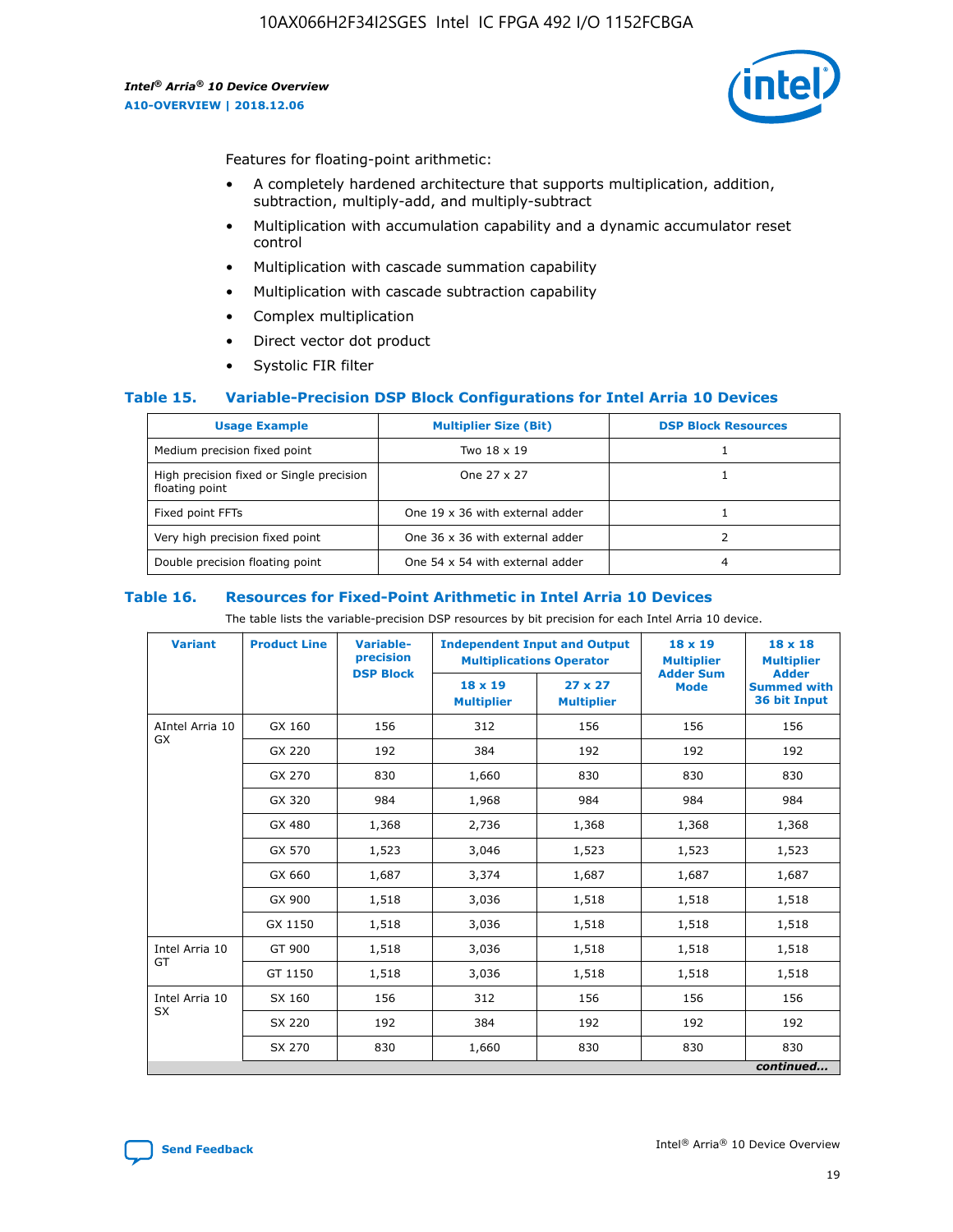

| <b>Variant</b> | <b>Product Line</b> | Variable-<br>precision | <b>Independent Input and Output</b><br><b>Multiplications Operator</b> |                                     | $18 \times 19$<br><b>Multiplier</b> | $18 \times 18$<br><b>Multiplier</b><br><b>Adder</b> |  |
|----------------|---------------------|------------------------|------------------------------------------------------------------------|-------------------------------------|-------------------------------------|-----------------------------------------------------|--|
|                |                     | <b>DSP Block</b>       | $18 \times 19$<br><b>Multiplier</b>                                    | $27 \times 27$<br><b>Multiplier</b> | <b>Adder Sum</b><br><b>Mode</b>     | <b>Summed with</b><br>36 bit Input                  |  |
|                | SX 320              | 984                    | 1,968                                                                  | 984                                 | 984                                 | 984                                                 |  |
|                | SX 480              | 1,368                  | 2,736                                                                  | 1,368                               | 1,368                               | 1,368                                               |  |
|                | SX 570              | 1,523                  | 3,046                                                                  | 1,523                               | 1,523                               | 1,523                                               |  |
|                | SX 660              | 1,687                  | 3,374                                                                  | 1,687                               | 1,687                               | 1,687                                               |  |

## **Table 17. Resources for Floating-Point Arithmetic in Intel Arria 10 Devices**

The table lists the variable-precision DSP resources by bit precision for each Intel Arria 10 device.

| <b>Variant</b> | <b>Product Line</b> | <b>Variable-</b><br>precision<br><b>DSP Block</b> | <b>Single</b><br><b>Precision</b><br><b>Floating-Point</b><br><b>Multiplication</b><br><b>Mode</b> | <b>Single-Precision</b><br><b>Floating-Point</b><br><b>Adder Mode</b> | Single-<br><b>Precision</b><br><b>Floating-Point</b><br><b>Multiply</b><br><b>Accumulate</b><br><b>Mode</b> | <b>Peak</b><br><b>Giga Floating-</b><br><b>Point</b><br><b>Operations</b><br>per Second<br>(GFLOPs) |
|----------------|---------------------|---------------------------------------------------|----------------------------------------------------------------------------------------------------|-----------------------------------------------------------------------|-------------------------------------------------------------------------------------------------------------|-----------------------------------------------------------------------------------------------------|
| Intel Arria 10 | GX 160              | 156                                               | 156                                                                                                | 156                                                                   | 156                                                                                                         | 140                                                                                                 |
| GX             | GX 220              | 192                                               | 192                                                                                                | 192                                                                   | 192                                                                                                         | 173                                                                                                 |
|                | GX 270              | 830                                               | 830                                                                                                | 830                                                                   | 830                                                                                                         | 747                                                                                                 |
|                | GX 320              | 984                                               | 984                                                                                                | 984                                                                   | 984                                                                                                         | 886                                                                                                 |
|                | GX 480              | 1,369                                             | 1,368                                                                                              | 1,368                                                                 | 1,368                                                                                                       | 1,231                                                                                               |
|                | GX 570              | 1,523                                             | 1,523                                                                                              | 1,523                                                                 | 1,523                                                                                                       | 1,371                                                                                               |
|                | GX 660              | 1,687                                             | 1,687                                                                                              | 1,687                                                                 | 1,687                                                                                                       | 1,518                                                                                               |
|                | GX 900              | 1,518                                             | 1,518                                                                                              | 1,518                                                                 | 1,518                                                                                                       | 1,366                                                                                               |
|                | GX 1150             | 1,518                                             | 1,518                                                                                              | 1,518                                                                 | 1,518                                                                                                       | 1,366                                                                                               |
| Intel Arria 10 | GT 900              | 1,518                                             | 1,518                                                                                              | 1,518                                                                 | 1,518                                                                                                       | 1,366                                                                                               |
| GT             | GT 1150             | 1,518                                             | 1,518                                                                                              | 1,518                                                                 | 1,518                                                                                                       | 1,366                                                                                               |
| Intel Arria 10 | SX 160              | 156                                               | 156                                                                                                | 156                                                                   | 156                                                                                                         | 140                                                                                                 |
| <b>SX</b>      | SX 220              | 192                                               | 192                                                                                                | 192                                                                   | 192                                                                                                         | 173                                                                                                 |
|                | SX 270              | 830                                               | 830                                                                                                | 830                                                                   | 830                                                                                                         | 747                                                                                                 |
|                | SX 320              | 984                                               | 984                                                                                                | 984                                                                   | 984                                                                                                         | 886                                                                                                 |
|                | SX 480              | 1,369                                             | 1,368                                                                                              | 1,368                                                                 | 1,368                                                                                                       | 1,231                                                                                               |
|                | SX 570              | 1,523                                             | 1,523                                                                                              | 1,523                                                                 | 1,523                                                                                                       | 1,371                                                                                               |
|                | SX 660              | 1,687                                             | 1,687                                                                                              | 1,687                                                                 | 1,687                                                                                                       | 1,518                                                                                               |

# **Embedded Memory Blocks**

The embedded memory blocks in the devices are flexible and designed to provide an optimal amount of small- and large-sized memory arrays to fit your design requirements.

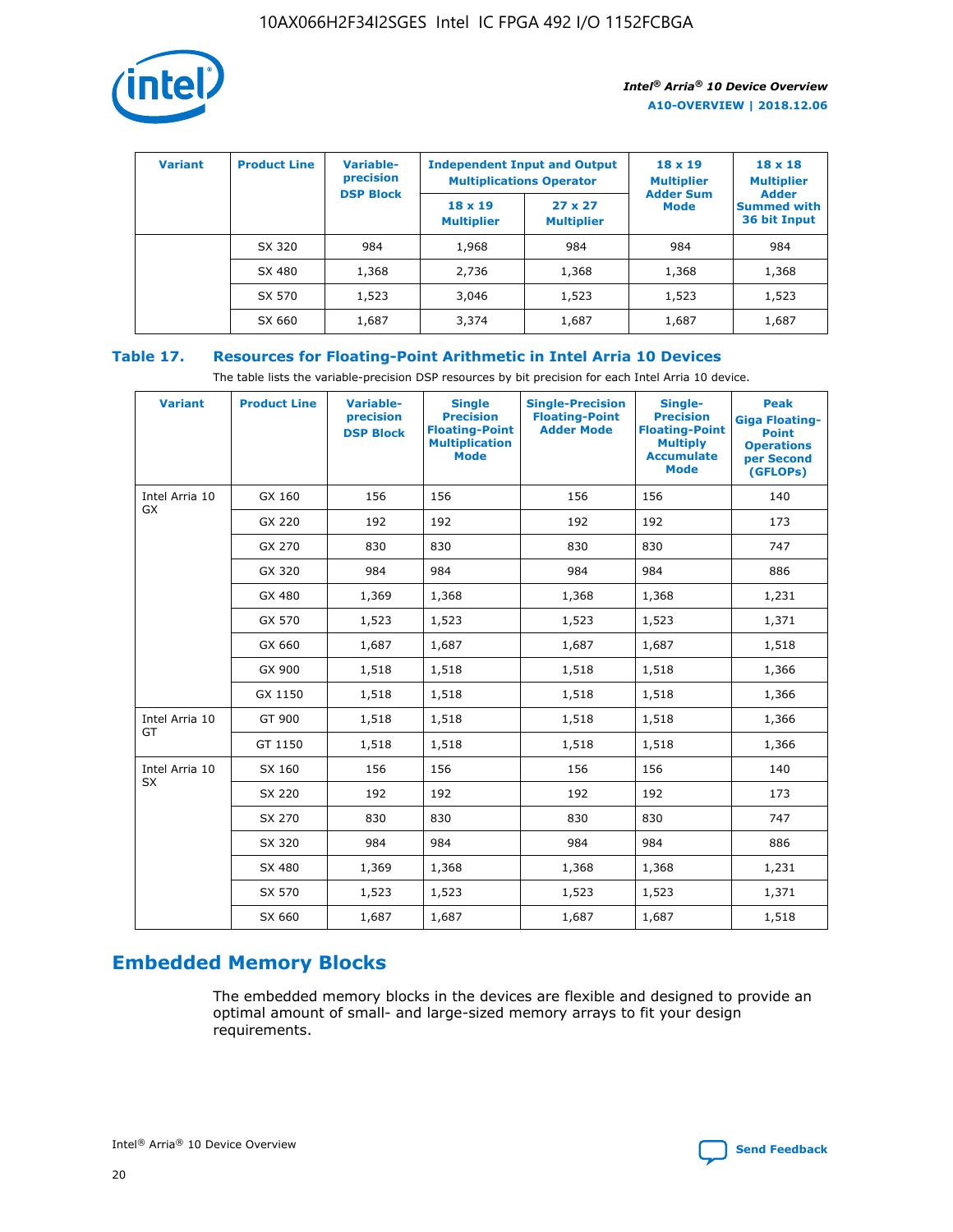

## **Types of Embedded Memory**

The Intel Arria 10 devices contain two types of memory blocks:

- 20 Kb M20K blocks—blocks of dedicated memory resources. The M20K blocks are ideal for larger memory arrays while still providing a large number of independent ports.
- 640 bit memory logic array blocks (MLABs)—enhanced memory blocks that are configured from dual-purpose logic array blocks (LABs). The MLABs are ideal for wide and shallow memory arrays. The MLABs are optimized for implementation of shift registers for digital signal processing (DSP) applications, wide and shallow FIFO buffers, and filter delay lines. Each MLAB is made up of ten adaptive logic modules (ALMs). In the Intel Arria 10 devices, you can configure these ALMs as ten 32 x 2 blocks, giving you one 32 x 20 simple dual-port SRAM block per MLAB.

## **Embedded Memory Capacity in Intel Arria 10 Devices**

|                   | <b>Product</b> |              | <b>M20K</b>         | <b>MLAB</b>  |                     | <b>Total RAM Bit</b> |
|-------------------|----------------|--------------|---------------------|--------------|---------------------|----------------------|
| <b>Variant</b>    | Line           | <b>Block</b> | <b>RAM Bit (Kb)</b> | <b>Block</b> | <b>RAM Bit (Kb)</b> | (Kb)                 |
| Intel Arria 10 GX | GX 160         | 440          | 8,800               | 1,680        | 1,050               | 9,850                |
|                   | GX 220         | 587          | 11,740              | 2,703        | 1,690               | 13,430               |
|                   | GX 270         | 750          | 15,000              | 3,922        | 2,452               | 17,452               |
|                   | GX 320         | 891          | 17,820              | 4,363        | 2,727               | 20,547               |
|                   | GX 480         | 1,431        | 28,620              | 6,662        | 4,164               | 32,784               |
|                   | GX 570         | 1,800        | 36,000              | 8,153        | 5,096               | 41,096               |
|                   | GX 660         | 2,131        | 42,620              | 9,260        | 5,788               | 48,408               |
|                   | GX 900         | 2,423        | 48,460              | 15,017       | 9,386               | 57,846               |
|                   | GX 1150        | 2,713        | 54,260              | 20,774       | 12,984              | 67,244               |
| Intel Arria 10 GT | GT 900         | 2,423        | 48,460              | 15,017       | 9,386               | 57,846               |
|                   | GT 1150        | 2,713        | 54,260              | 20,774       | 12,984              | 67,244               |
| Intel Arria 10 SX | SX 160         | 440          | 8,800               | 1,680        | 1,050               | 9,850                |
|                   | SX 220         | 587          | 11,740              | 2,703        | 1,690               | 13,430               |
|                   | SX 270         | 750          | 15,000              | 3,922        | 2,452               | 17,452               |
|                   | SX 320         | 891          | 17,820              | 4,363        | 2,727               | 20,547               |
|                   | SX 480         | 1,431        | 28,620              | 6,662        | 4,164               | 32,784               |
|                   | SX 570         | 1,800        | 36,000              | 8,153        | 5,096               | 41,096               |
|                   | SX 660         | 2,131        | 42,620              | 9,260        | 5,788               | 48,408               |

#### **Table 18. Embedded Memory Capacity and Distribution in Intel Arria 10 Devices**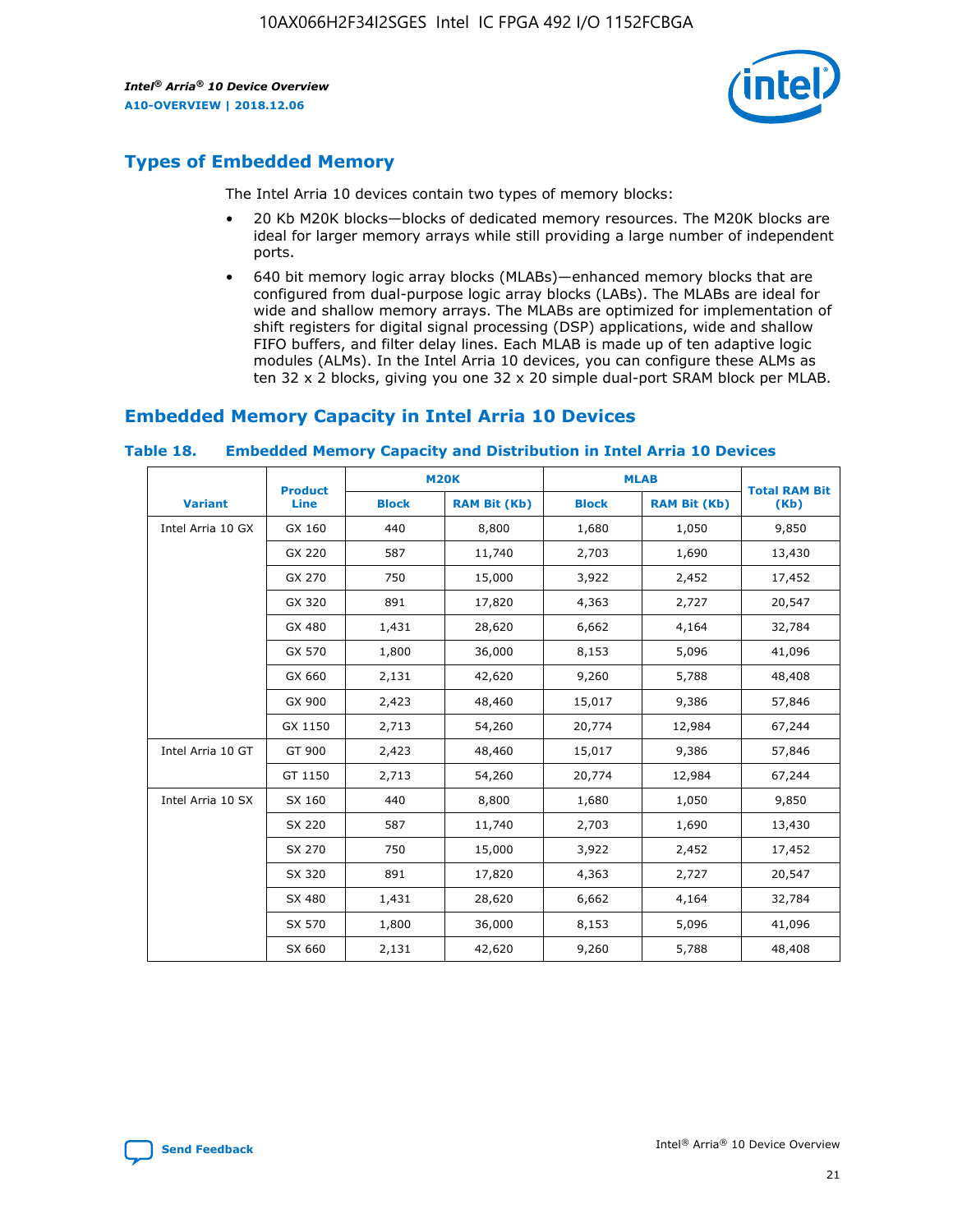

## **Embedded Memory Configurations for Single-port Mode**

### **Table 19. Single-port Embedded Memory Configurations for Intel Arria 10 Devices**

This table lists the maximum configurations supported for single-port RAM and ROM modes.

| <b>Memory Block</b> | Depth (bits) | <b>Programmable Width</b> |
|---------------------|--------------|---------------------------|
| MLAB                | 32           | x16, x18, or x20          |
|                     | 64(10)       | x8, x9, x10               |
| M20K                | 512          | x40, x32                  |
|                     | 1K           | x20, x16                  |
|                     | 2K           | x10, x8                   |
|                     | 4K           | x5, x4                    |
|                     | 8K           | x2                        |
|                     | 16K          | x1                        |

## **Clock Networks and PLL Clock Sources**

The clock network architecture is based on Intel's global, regional, and peripheral clock structure. This clock structure is supported by dedicated clock input pins, fractional clock synthesis PLLs, and integer I/O PLLs.

## **Clock Networks**

The Intel Arria 10 core clock networks are capable of up to 800 MHz fabric operation across the full industrial temperature range. For the external memory interface, the clock network supports the hard memory controller with speeds up to 2,400 Mbps in a quarter-rate transfer.

To reduce power consumption, the Intel Quartus Prime software identifies all unused sections of the clock network and powers them down.

## **Fractional Synthesis and I/O PLLs**

Intel Arria 10 devices contain up to 32 fractional synthesis PLLs and up to 16 I/O PLLs that are available for both specific and general purpose uses in the core:

- Fractional synthesis PLLs—located in the column adjacent to the transceiver blocks
- I/O PLLs—located in each bank of the 48 I/Os

### **Fractional Synthesis PLLs**

You can use the fractional synthesis PLLs to:

- Reduce the number of oscillators that are required on your board
- Reduce the number of clock pins that are used in the device by synthesizing multiple clock frequencies from a single reference clock source

<sup>(10)</sup> Supported through software emulation and consumes additional MLAB blocks.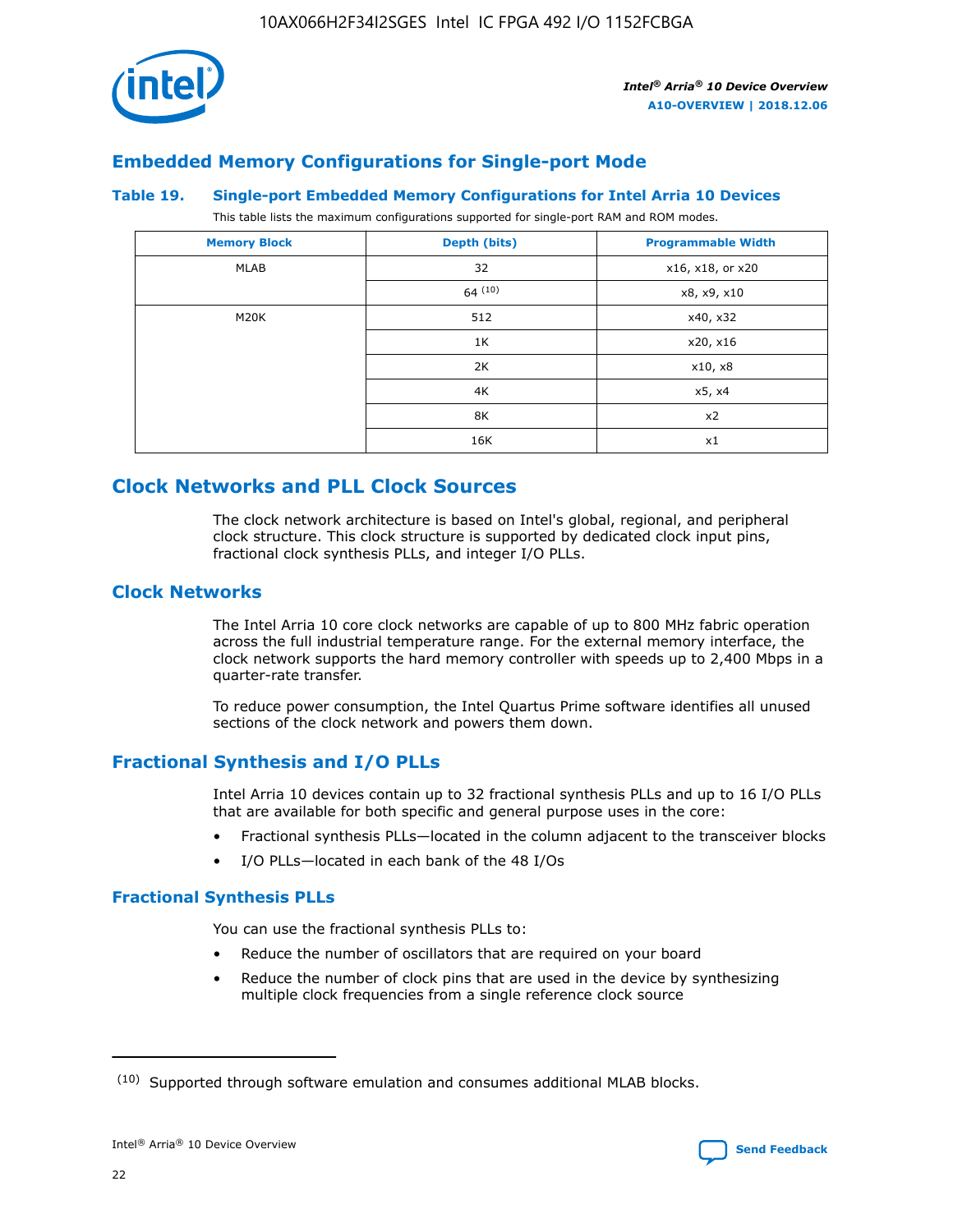

The fractional synthesis PLLs support the following features:

- Reference clock frequency synthesis for transceiver CMU and Advanced Transmit (ATX) PLLs
- Clock network delay compensation
- Zero-delay buffering
- Direct transmit clocking for transceivers
- Independently configurable into two modes:
	- Conventional integer mode equivalent to the general purpose PLL
	- Enhanced fractional mode with third order delta-sigma modulation
- PLL cascading

## **I/O PLLs**

The integer mode I/O PLLs are located in each bank of 48 I/Os. You can use the I/O PLLs to simplify the design of external memory and high-speed LVDS interfaces.

In each I/O bank, the I/O PLLs are adjacent to the hard memory controllers and LVDS SERDES. Because these PLLs are tightly coupled with the I/Os that need to use them, it makes it easier to close timing.

You can use the I/O PLLs for general purpose applications in the core such as clock network delay compensation and zero-delay buffering.

Intel Arria 10 devices support PLL-to-PLL cascading.

## **FPGA General Purpose I/O**

Intel Arria 10 devices offer highly configurable GPIOs. Each I/O bank contains 48 general purpose I/Os and a high-efficiency hard memory controller.

The following list describes the features of the GPIOs:

- Consist of 3 V I/Os for high-voltage application and LVDS I/Os for differential signaling
	- Up to two 3 V I/O banks, available in some devices, that support up to 3 V I/O standards
	- LVDS I/O banks that support up to 1.8 V I/O standards
- Support a wide range of single-ended and differential I/O interfaces
- LVDS speeds up to 1.6 Gbps
- Each LVDS pair of pins has differential input and output buffers, allowing you to configure the LVDS direction for each pair.
- Programmable bus hold and weak pull-up
- Programmable differential output voltage  $(V_{OD})$  and programmable pre-emphasis

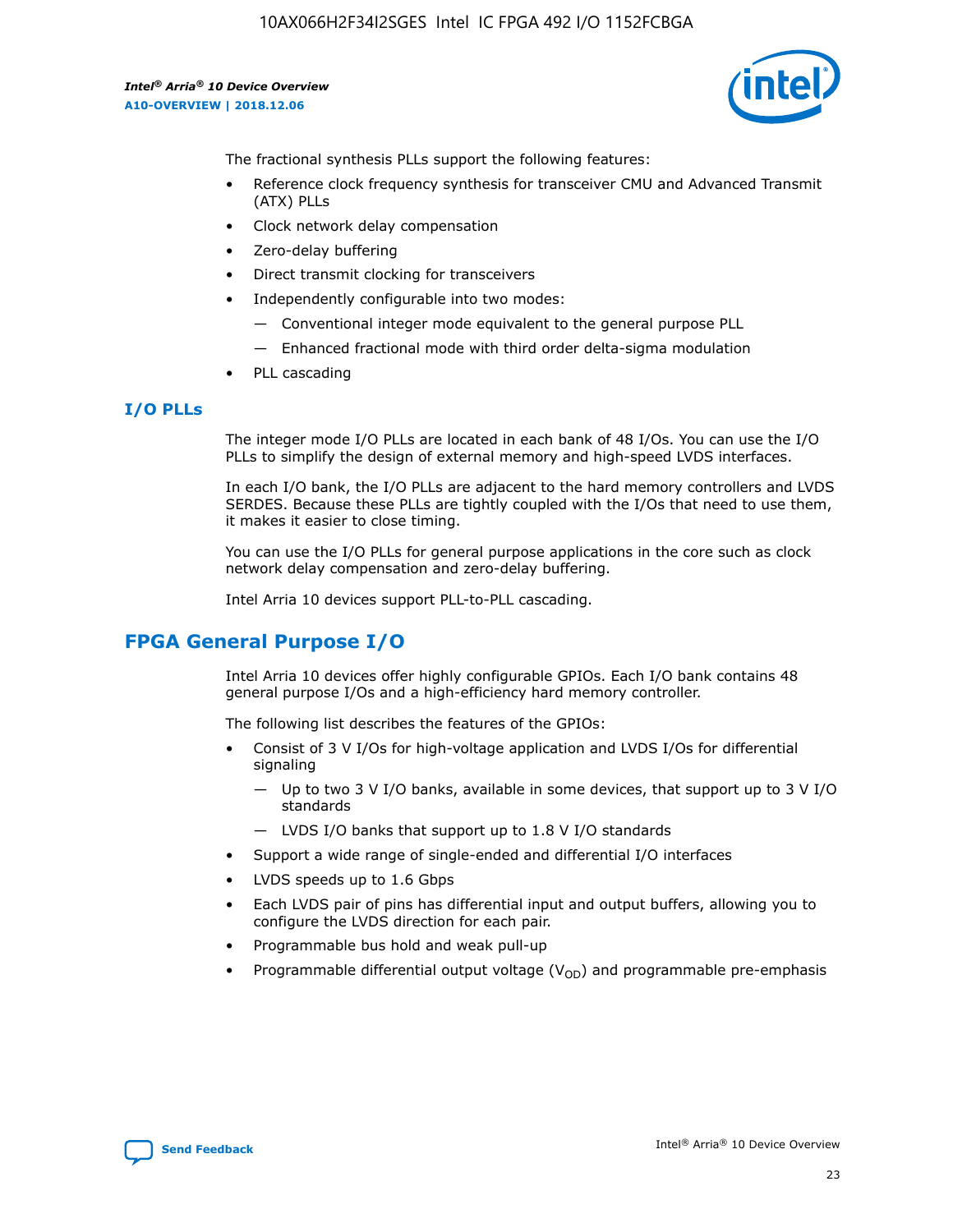

- Series (R<sub>S</sub>) and parallel (R<sub>T</sub>) on-chip termination (OCT) for all I/O banks with OCT calibration to limit the termination impedance variation
- On-chip dynamic termination that has the ability to swap between series and parallel termination, depending on whether there is read or write on a common bus for signal integrity
- Easy timing closure support using the hard read FIFO in the input register path, and delay-locked loop (DLL) delay chain with fine and coarse architecture

## **External Memory Interface**

Intel Arria 10 devices offer massive external memory bandwidth, with up to seven 32 bit DDR4 memory interfaces running at up to 2,400 Mbps. This bandwidth provides additional ease of design, lower power, and resource efficiencies of hardened highperformance memory controllers.

The memory interface within Intel Arria 10 FPGAs and SoCs delivers the highest performance and ease of use. You can configure up to a maximum width of 144 bits when using the hard or soft memory controllers. If required, you can bypass the hard memory controller and use a soft controller implemented in the user logic.

Each I/O contains a hardened DDR read/write path (PHY) capable of performing key memory interface functionality such as read/write leveling, FIFO buffering to lower latency and improve margin, timing calibration, and on-chip termination.

The timing calibration is aided by the inclusion of hard microcontrollers based on Intel's Nios® II technology, specifically tailored to control the calibration of multiple memory interfaces. This calibration allows the Intel Arria 10 device to compensate for any changes in process, voltage, or temperature either within the Intel Arria 10 device itself, or within the external memory device. The advanced calibration algorithms ensure maximum bandwidth and robust timing margin across all operating conditions.

In addition to parallel memory interfaces, Intel Arria 10 devices support serial memory technologies such as the Hybrid Memory Cube (HMC). The HMC is supported by the Intel Arria 10 high-speed serial transceivers which connect up to four HMC links, with each link running at data rates up to 15 Gbps.

### **Related Information**

#### [External Memory Interface Spec Estimator](http://www.altera.com/technology/memory/estimator/mem-emif-index.html)

Provides a parametric tool that allows you to find and compare the performance of the supported external memory interfaces in IntelFPGAs.

## **Memory Standards Supported by Intel Arria 10 Devices**

The I/Os are designed to provide high performance support for existing and emerging external memory standards.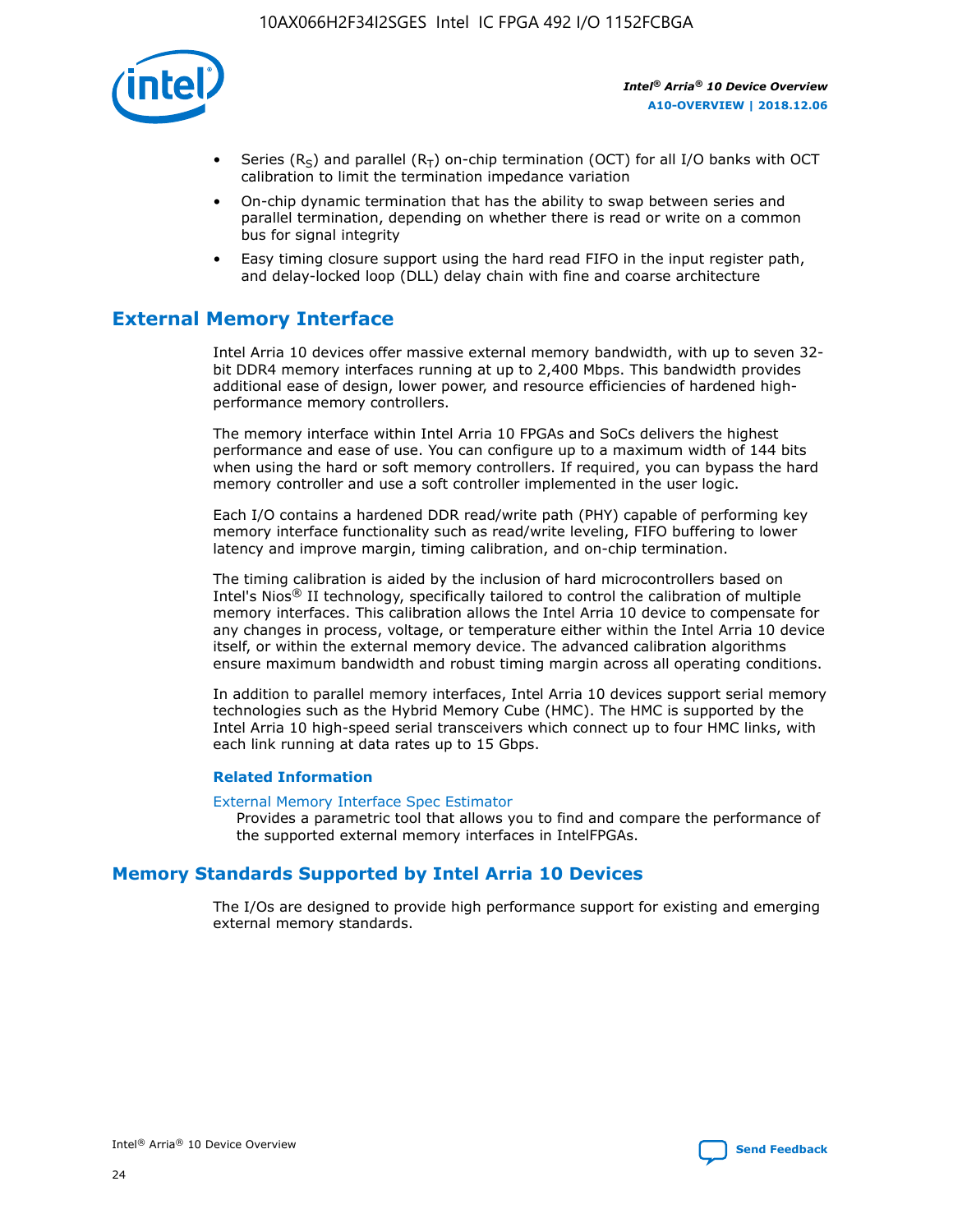

#### **Table 20. Memory Standards Supported by the Hard Memory Controller**

This table lists the overall capability of the hard memory controller. For specific details, refer to the External Memory Interface Spec Estimator and Intel Arria 10 Device Datasheet.

| <b>Memory Standard</b> | <b>Rate Support</b> | <b>Ping Pong PHY Support</b> | <b>Maximum Frequency</b><br>(MHz) |
|------------------------|---------------------|------------------------------|-----------------------------------|
| <b>DDR4 SDRAM</b>      | Quarter rate        | Yes                          | 1,067                             |
|                        |                     |                              | 1,200                             |
| <b>DDR3 SDRAM</b>      | Half rate           | Yes                          | 533                               |
|                        |                     |                              | 667                               |
|                        | Quarter rate        | Yes                          | 1,067                             |
|                        |                     |                              | 1,067                             |
| <b>DDR3L SDRAM</b>     | Half rate           | Yes                          | 533                               |
|                        |                     |                              | 667                               |
|                        | Quarter rate        | Yes                          | 933                               |
|                        |                     |                              | 933                               |
| LPDDR3 SDRAM           | Half rate           |                              | 533                               |
|                        | Quarter rate        |                              | 800                               |

### **Table 21. Memory Standards Supported by the Soft Memory Controller**

| <b>Memory Standard</b>      | <b>Rate Support</b> | <b>Maximum Frequency</b><br>(MHz) |
|-----------------------------|---------------------|-----------------------------------|
| <b>RLDRAM 3 (11)</b>        | Quarter rate        | 1,200                             |
| ODR IV SRAM <sup>(11)</sup> | Quarter rate        | 1,067                             |
| <b>ODR II SRAM</b>          | Full rate           | 333                               |
|                             | Half rate           | 633                               |
| <b>ODR II+ SRAM</b>         | Full rate           | 333                               |
|                             | Half rate           | 633                               |
| <b>ODR II+ Xtreme SRAM</b>  | Full rate           | 333                               |
|                             | Half rate           | 633                               |

#### **Table 22. Memory Standards Supported by the HPS Hard Memory Controller**

The hard processor system (HPS) is available in Intel Arria 10 SoC devices only.

| <b>Memory Standard</b> | <b>Rate Support</b> | <b>Maximum Frequency</b><br>(MHz) |
|------------------------|---------------------|-----------------------------------|
| <b>DDR4 SDRAM</b>      | Half rate           | 1,200                             |
| <b>DDR3 SDRAM</b>      | Half rate           | 1,067                             |
| <b>DDR3L SDRAM</b>     | Half rate           | 933                               |

<sup>(11)</sup> Intel Arria 10 devices support this external memory interface using hard PHY with soft memory controller.

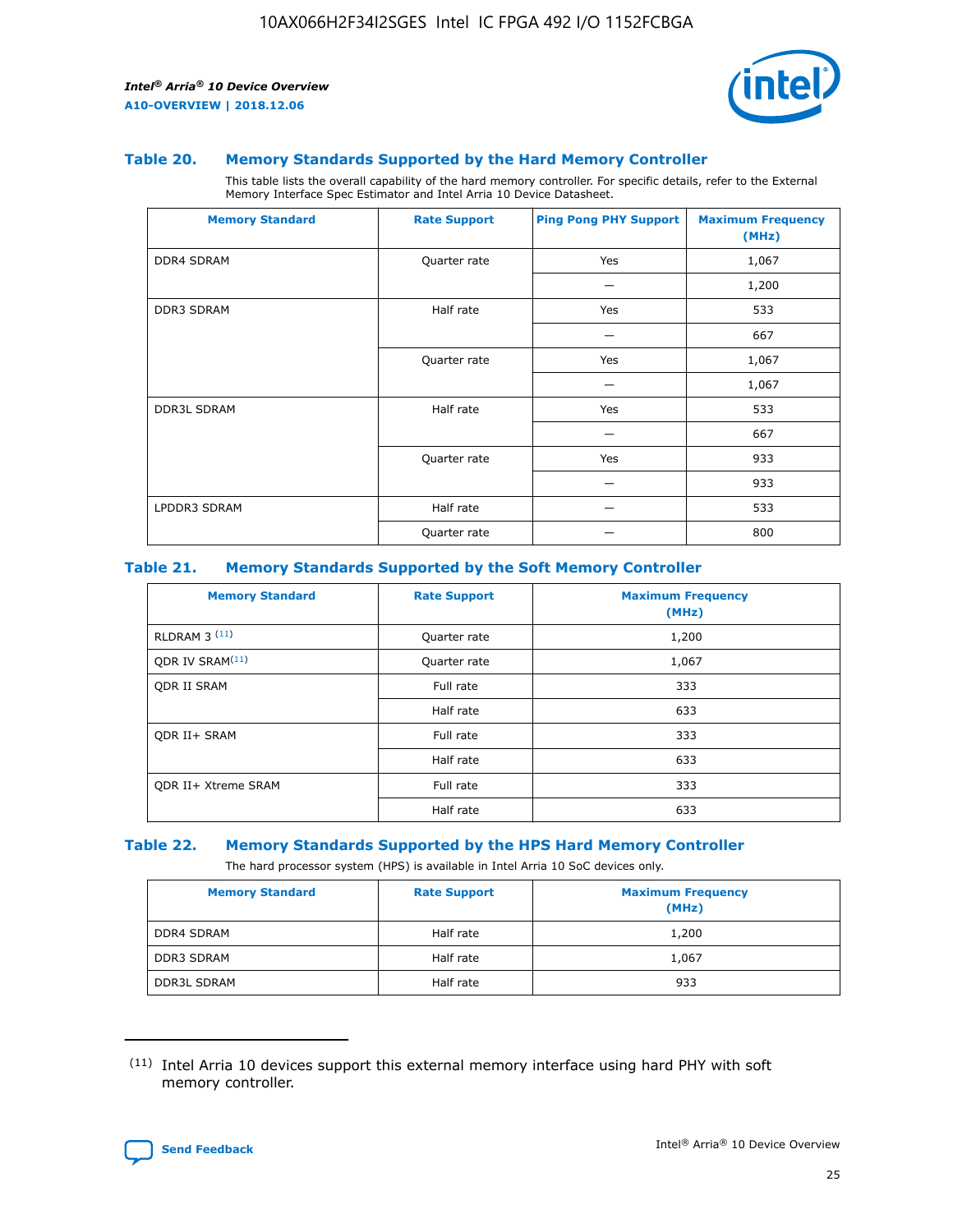

### **Related Information**

#### [Intel Arria 10 Device Datasheet](https://www.intel.com/content/www/us/en/programmable/documentation/mcn1413182292568.html#mcn1413182153340)

Lists the memory interface performance according to memory interface standards, rank or chip select configurations, and Intel Arria 10 device speed grades.

# **PCIe Gen1, Gen2, and Gen3 Hard IP**

Intel Arria 10 devices contain PCIe hard IP that is designed for performance and ease-of-use:

- Includes all layers of the PCIe stack—transaction, data link and physical layers.
- Supports PCIe Gen3, Gen2, and Gen1 Endpoint and Root Port in x1, x2, x4, or x8 lane configuration.
- Operates independently from the core logic—optional configuration via protocol (CvP) allows the PCIe link to power up and complete link training in less than 100 ms while the Intel Arria 10 device completes loading the programming file for the rest of the FPGA.
- Provides added functionality that makes it easier to support emerging features such as Single Root I/O Virtualization (SR-IOV) and optional protocol extensions.
- Provides improved end-to-end datapath protection using ECC.
- Supports FPGA configuration via protocol (CvP) using PCIe at Gen3, Gen2, or Gen1 speed.

#### **Related Information**

PCS Features on page 30

## **Enhanced PCS Hard IP for Interlaken and 10 Gbps Ethernet**

## **Interlaken Support**

The Intel Arria 10 enhanced PCS hard IP provides integrated Interlaken PCS supporting rates up to 25.8 Gbps per lane.

The Interlaken PCS is based on the proven functionality of the PCS developed for Intel's previous generation FPGAs, which demonstrated interoperability with Interlaken ASSP vendors and third-party IP suppliers. The Interlaken PCS is present in every transceiver channel in Intel Arria 10 devices.

### **Related Information**

PCS Features on page 30

## **10 Gbps Ethernet Support**

The Intel Arria 10 enhanced PCS hard IP supports 10GBASE-R PCS compliant with IEEE 802.3 10 Gbps Ethernet (10GbE). The integrated hard IP support for 10GbE and the 10 Gbps transceivers save external PHY cost, board space, and system power.

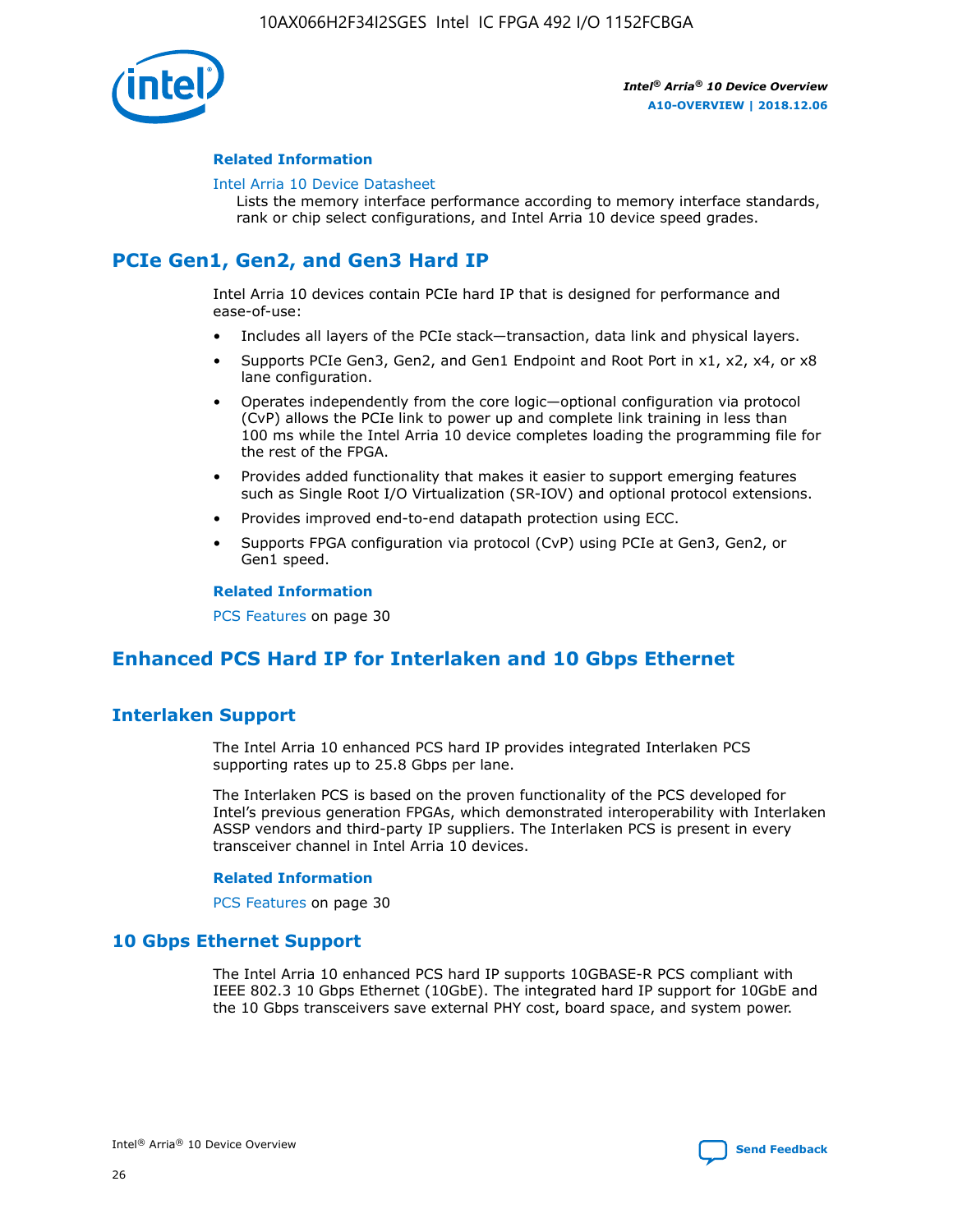

The scalable hard IP supports multiple independent 10GbE ports while using a single PLL for all the 10GBASE-R PCS instantiations, which saves on core logic resources and clock networks:

- Simplifies multiport 10GbE systems compared to XAUI interfaces that require an external XAUI-to-10G PHY.
- Incorporates Electronic Dispersion Compensation (EDC), which enables direct connection to standard 10 Gbps XFP and SFP+ pluggable optical modules.
- Supports backplane Ethernet applications and includes a hard 10GBASE-KR Forward Error Correction (FEC) circuit that you can use for 10 Gbps and 40 Gbps applications.

The 10 Gbps Ethernet PCS hard IP and 10GBASE-KR FEC are present in every transceiver channel.

#### **Related Information**

PCS Features on page 30

## **Low Power Serial Transceivers**

Intel Arria 10 FPGAs and SoCs include lowest power transceivers that deliver high bandwidth, throughput and low latency.

Intel Arria 10 devices deliver the industry's lowest power consumption per transceiver channel:

- 12.5 Gbps transceivers at as low as 242 mW
- 10 Gbps transceivers at as low as 168 mW
- 6 Gbps transceivers at as low as 117 mW

Intel Arria 10 transceivers support various data rates according to application:

- Chip-to-chip and chip-to-module applications—from 1 Gbps up to 25.8 Gbps
- Long reach and backplane applications—from 1 Gbps up to 12.5 with advanced adaptive equalization
- Critical power sensitive applications—from 1 Gbps up to 11.3 Gbps using lower power modes

The combination of 20 nm process technology and architectural advances provide the following benefits:

- Significant reduction in die area and power consumption
- Increase of up to two times in transceiver I/O density compared to previous generation devices while maintaining optimal signal integrity
- Up to 72 total transceiver channels—you can configure up to 6 of these channels to run as fast as 25.8 Gbps
- All channels feature continuous data rate support up to the maximum rated speed

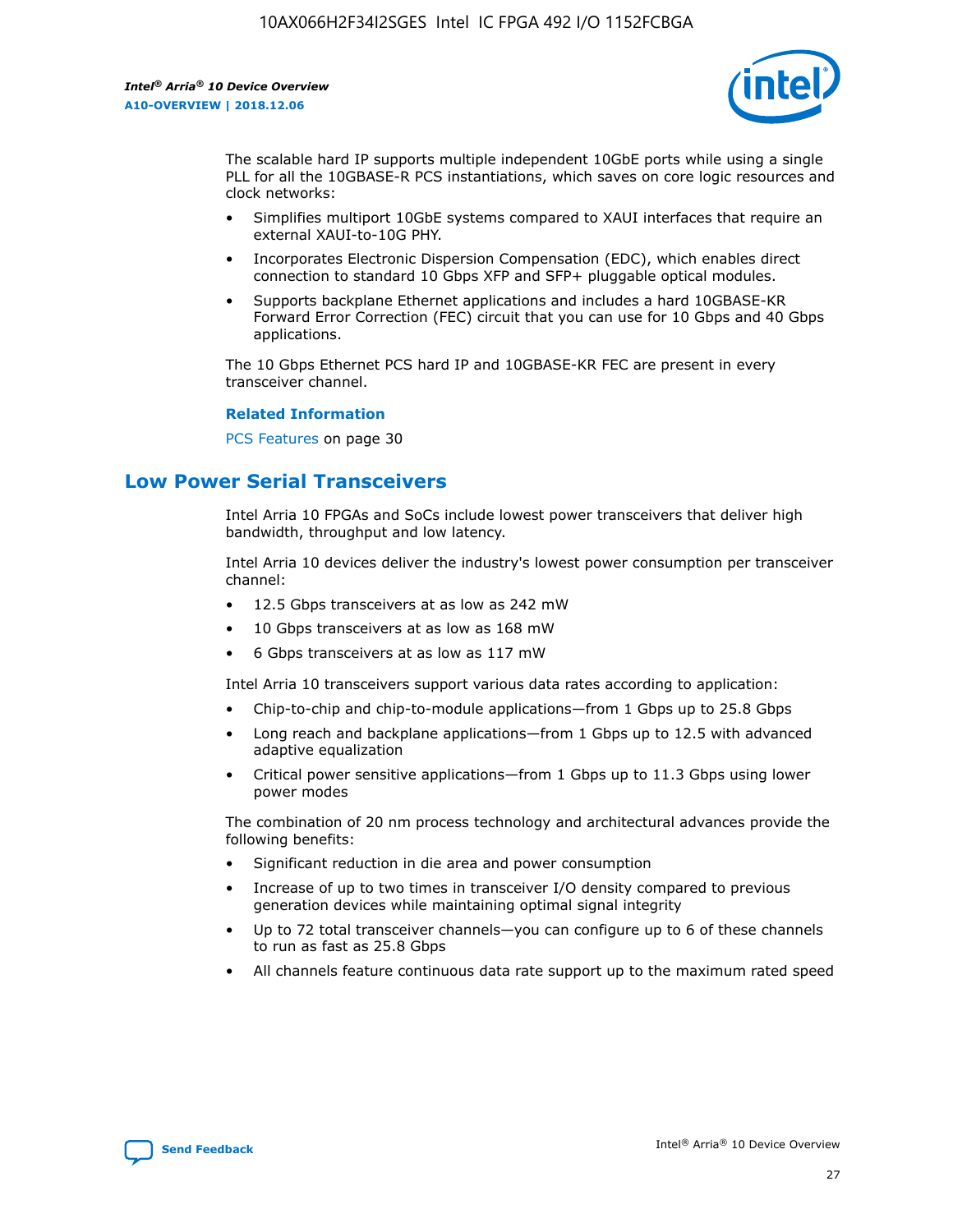

## Transceiver PMA TX/RX PCS ATX PLL Transceiver PMA TX/RX PCS fPLL Network Flexible Clock Distribution Network PCS Transceiver PMA TX/RX FPGA **Clock Distribution** Fabric PCS Transceiver PMA TX/RX ATX Flexible PLL PCS Transceiver PMA TX/RX ▲ fPLL Transceiver PMA TX/RX PCS 4

## **Figure 6. Intel Arria 10 Transceiver Block Architecture**

## **Transceiver Channels**

All transceiver channels feature a dedicated Physical Medium Attachment (PMA) and a hardened Physical Coding Sublayer (PCS).

- The PMA provides primary interfacing capabilities to physical channels.
- The PCS typically handles encoding/decoding, word alignment, and other preprocessing functions before transferring data to the FPGA core fabric.

A transceiver channel consists of a PMA and a PCS block. Most transceiver banks have 6 channels. There are some transceiver banks that contain only 3 channels.

A wide variety of bonded and non-bonded data rate configurations is possible using a highly configurable clock distribution network. Up to 80 independent transceiver data rates can be configured.

The following figures are graphical representations of top views of the silicon die, which correspond to reverse views for flip chip packages. Different Intel Arria 10 devices may have different floorplans than the ones shown in the figures.

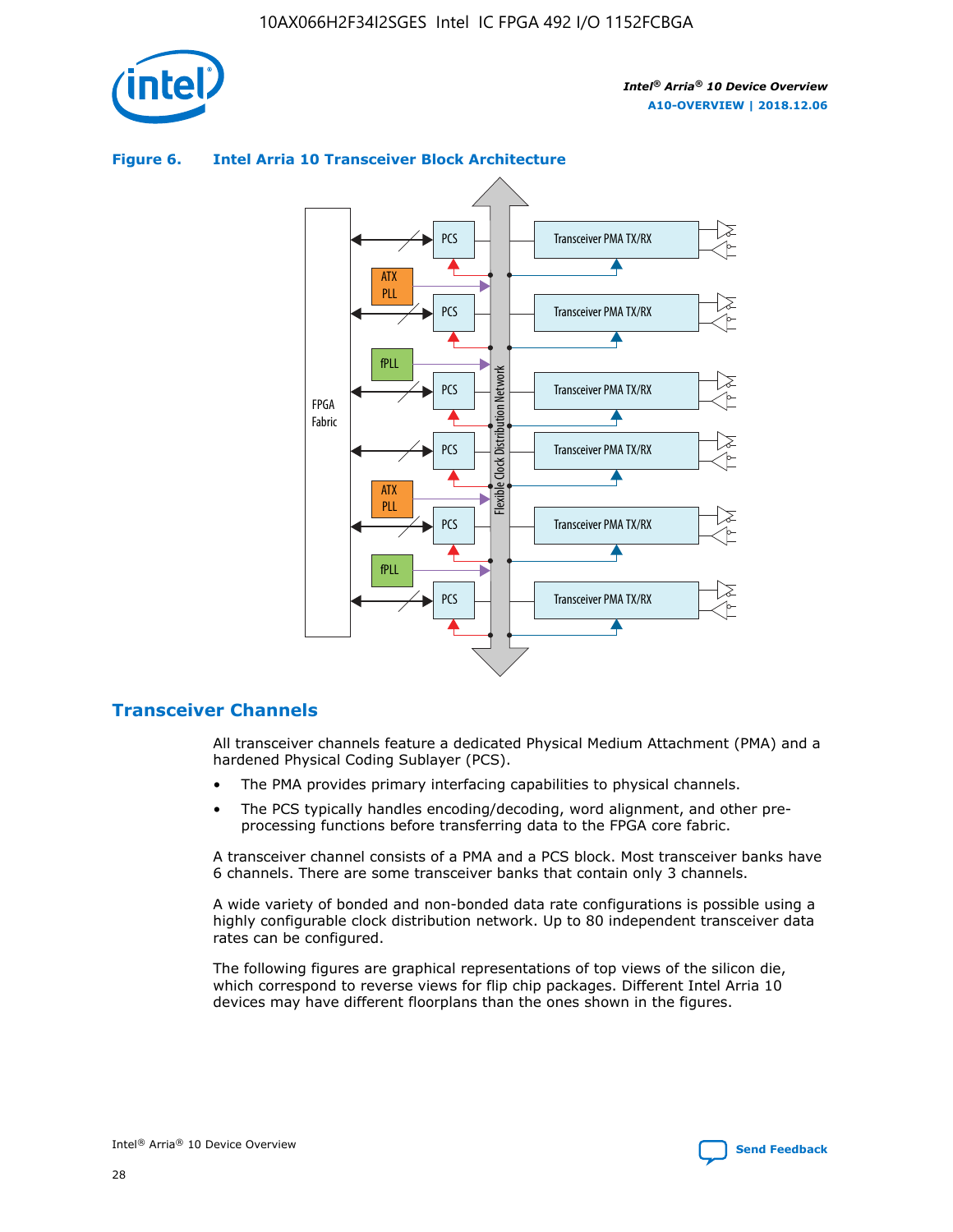

## **Figure 7. Device Chip Overview for Intel Arria 10 GX and GT Devices**





### **PMA Features**

Intel Arria 10 transceivers provide exceptional signal integrity at data rates up to 25.8 Gbps. Clocking options include ultra-low jitter ATX PLLs (LC tank based), clock multiplier unit (CMU) PLLs, and fractional PLLs.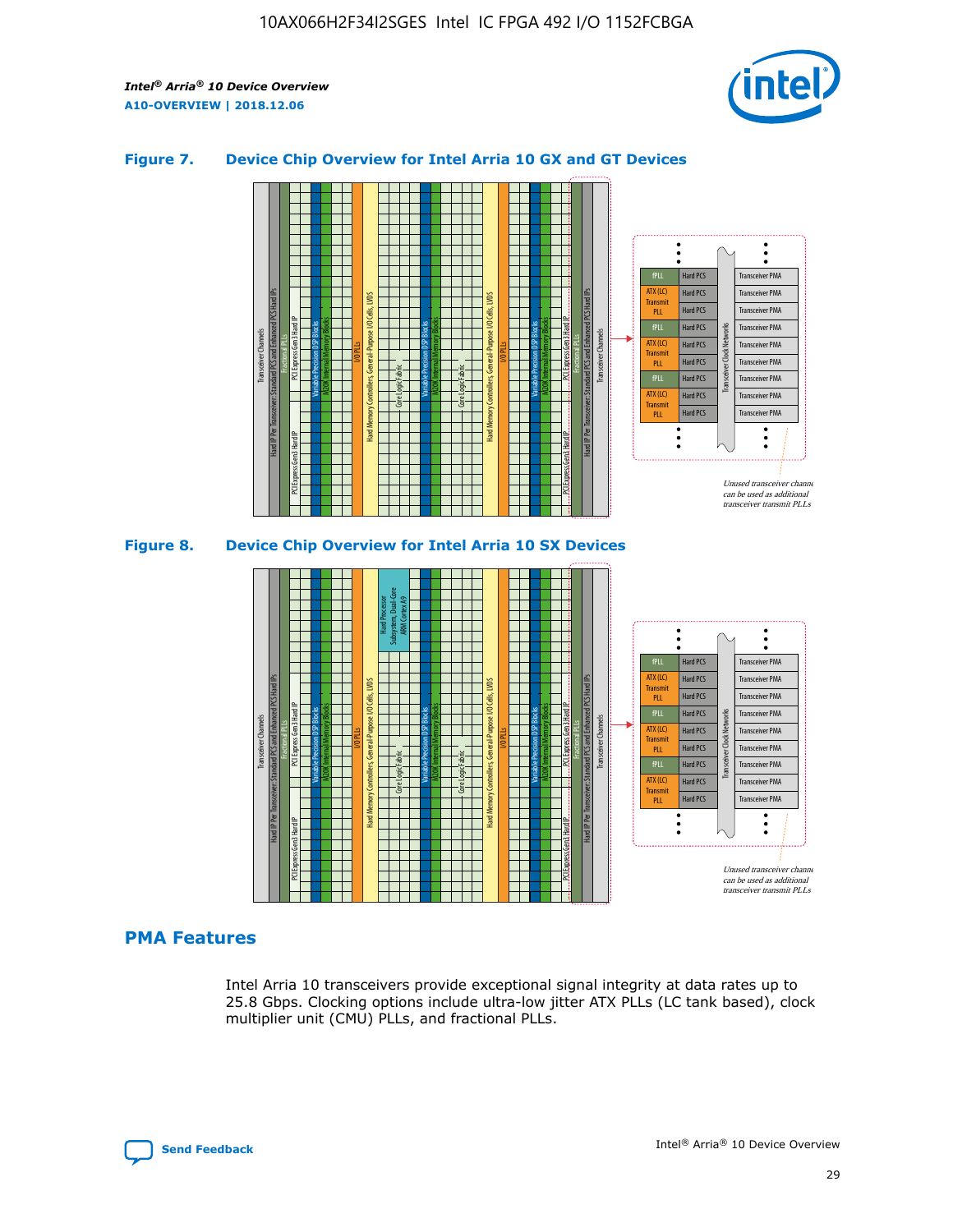

Each transceiver channel contains a channel PLL that can be used as the CMU PLL or clock data recovery (CDR) PLL. In CDR mode, the channel PLL recovers the receiver clock and data in the transceiver channel. Up to 80 independent data rates can be configured on a single Intel Arria 10 device.

## **Table 23. PMA Features of the Transceivers in Intel Arria 10 Devices**

| <b>Feature</b>                                             | <b>Capability</b>                                                                                                                                                                                                             |
|------------------------------------------------------------|-------------------------------------------------------------------------------------------------------------------------------------------------------------------------------------------------------------------------------|
| Chip-to-Chip Data Rates                                    | 1 Gbps to 17.4 Gbps (Intel Arria 10 GX devices)<br>1 Gbps to 25.8 Gbps (Intel Arria 10 GT devices)                                                                                                                            |
| Backplane Support                                          | Drive backplanes at data rates up to 12.5 Gbps                                                                                                                                                                                |
| <b>Optical Module Support</b>                              | SFP+/SFP, XFP, CXP, QSFP/QSFP28, CFP/CFP2/CFP4                                                                                                                                                                                |
| Cable Driving Support                                      | SFP+ Direct Attach, PCI Express over cable, eSATA                                                                                                                                                                             |
| Transmit Pre-Emphasis                                      | 4-tap transmit pre-emphasis and de-emphasis to compensate for system channel loss                                                                                                                                             |
| Continuous Time Linear<br>Equalizer (CTLE)                 | Dual mode, high-gain, and high-data rate, linear receive equalization to compensate for<br>system channel loss                                                                                                                |
| Decision Feedback Equalizer<br>(DFE)                       | 7-fixed and 4-floating tap DFE to equalize backplane channel loss in the presence of<br>crosstalk and noisy environments                                                                                                      |
| Variable Gain Amplifier                                    | Optimizes the signal amplitude prior to the CDR sampling and operates in fixed and<br>adaptive modes                                                                                                                          |
| Altera Digital Adaptive<br>Parametric Tuning (ADAPT)       | Fully digital adaptation engine to automatically adjust all link equalization parameters-<br>including CTLE, DFE, and variable gain amplifier blocks—that provide optimal link margin<br>without intervention from user logic |
| Precision Signal Integrity<br>Calibration Engine (PreSICE) | Hardened calibration controller to quickly calibrate all transceiver control parameters on<br>power-up, which provides the optimal signal integrity and jitter performance                                                    |
| Advanced Transmit (ATX)<br>PLL                             | Low jitter ATX (LC tank based) PLLs with continuous tuning range to cover a wide range of<br>standard and proprietary protocols                                                                                               |
| <b>Fractional PLLs</b>                                     | On-chip fractional frequency synthesizers to replace on-board crystal oscillators and reduce<br>system cost                                                                                                                   |
| Digitally Assisted Analog<br><b>CDR</b>                    | Superior jitter tolerance with fast lock time                                                                                                                                                                                 |
| Dynamic Partial<br>Reconfiguration                         | Allows independent control of the Avalon memory-mapped interface of each transceiver<br>channel for the highest transceiver flexibility                                                                                       |
| Multiple PCS-PMA and PCS-<br>PLD interface widths          | 8-, 10-, 16-, 20-, 32-, 40-, or 64-bit interface widths for flexibility of deserialization width,<br>encoding, and reduced latency                                                                                            |

## **PCS Features**

This table summarizes the Intel Arria 10 transceiver PCS features. You can use the transceiver PCS to support a wide range of protocols ranging from 1 Gbps to 25.8 Gbps.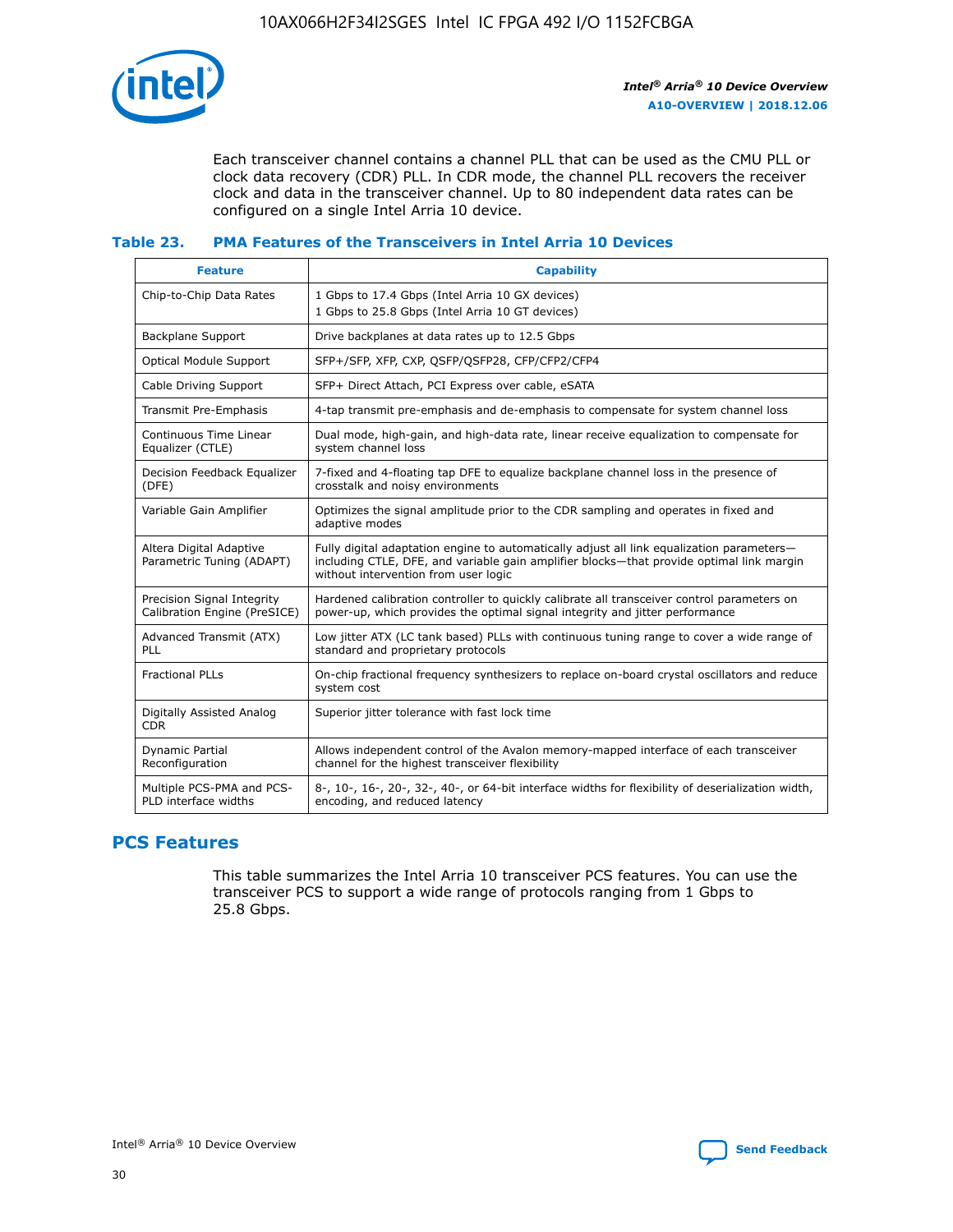

| <b>PCS</b>    | <b>Description</b>                                                                                                                                                                                                                                                                                                                                                                                             |
|---------------|----------------------------------------------------------------------------------------------------------------------------------------------------------------------------------------------------------------------------------------------------------------------------------------------------------------------------------------------------------------------------------------------------------------|
| Standard PCS  | Operates at a data rate up to 12 Gbps<br>Supports protocols such as PCI-Express, CPRI 4.2+, GigE, IEEE 1588 in Hard PCS<br>Implements other protocols using Basic/Custom (Standard PCS) transceiver<br>configuration rules.                                                                                                                                                                                    |
| Enhanced PCS  | Performs functions common to most serial data industry standards, such as word<br>alignment, encoding/decoding, and framing, before data is sent or received off-chip<br>through the PMA<br>• Handles data transfer to and from the FPGA fabric<br>Handles data transfer internally to and from the PMA<br>Provides frequency compensation<br>Performs channel bonding for multi-channel low skew applications |
| PCIe Gen3 PCS | Supports the seamless switching of Data and Clock between the Gen1, Gen2, and Gen3<br>data rates<br>Provides support for PIPE 3.0 features<br>Supports the PIPE interface with the Hard IP enabled, as well as with the Hard IP<br>bypassed                                                                                                                                                                    |

#### **Related Information**

- PCIe Gen1, Gen2, and Gen3 Hard IP on page 26
- Interlaken Support on page 26
- 10 Gbps Ethernet Support on page 26

## **PCS Protocol Support**

This table lists some of the protocols supported by the Intel Arria 10 transceiver PCS. For more information about the blocks in the transmitter and receiver data paths, refer to the related information.

| <b>Protocol</b>                                 | <b>Data Rate</b><br>(Gbps) | <b>Transceiver IP</b>       | <b>PCS Support</b>                      |
|-------------------------------------------------|----------------------------|-----------------------------|-----------------------------------------|
| PCIe Gen3 x1, x2, x4, x8                        | 8.0                        | Native PHY (PIPE)           | Standard PCS and PCIe<br>Gen3 PCS       |
| PCIe Gen2 x1, x2, x4, x8                        | 5.0                        | Native PHY (PIPE)           | <b>Standard PCS</b>                     |
| PCIe Gen1 x1, x2, x4, x8                        | 2.5                        | Native PHY (PIPE)           | Standard PCS                            |
| 1000BASE-X Gigabit Ethernet                     | 1.25                       | Native PHY                  | <b>Standard PCS</b>                     |
| 1000BASE-X Gigabit Ethernet with<br>IEEE 1588v2 | 1.25                       | Native PHY                  | Standard PCS                            |
| 10GBASE-R                                       | 10.3125                    | Native PHY                  | <b>Enhanced PCS</b>                     |
| 10GBASE-R with IEEE 1588v2                      | 10.3125                    | Native PHY                  | <b>Enhanced PCS</b>                     |
| 10GBASE-R with KR FEC                           | 10.3125                    | Native PHY                  | <b>Enhanced PCS</b>                     |
| 10GBASE-KR and 1000BASE-X                       | 10.3125                    | 1G/10GbE and 10GBASE-KR PHY | Standard PCS and<br><b>Enhanced PCS</b> |
| Interlaken (CEI-6G/11G)                         | 3.125 to 17.4              | Native PHY                  | <b>Enhanced PCS</b>                     |
| SFI-S/SFI-5.2                                   | 11.2                       | Native PHY                  | <b>Enhanced PCS</b>                     |
| $10G$ SDI                                       | 10.692                     | Native PHY                  | <b>Enhanced PCS</b>                     |
|                                                 |                            |                             | continued                               |

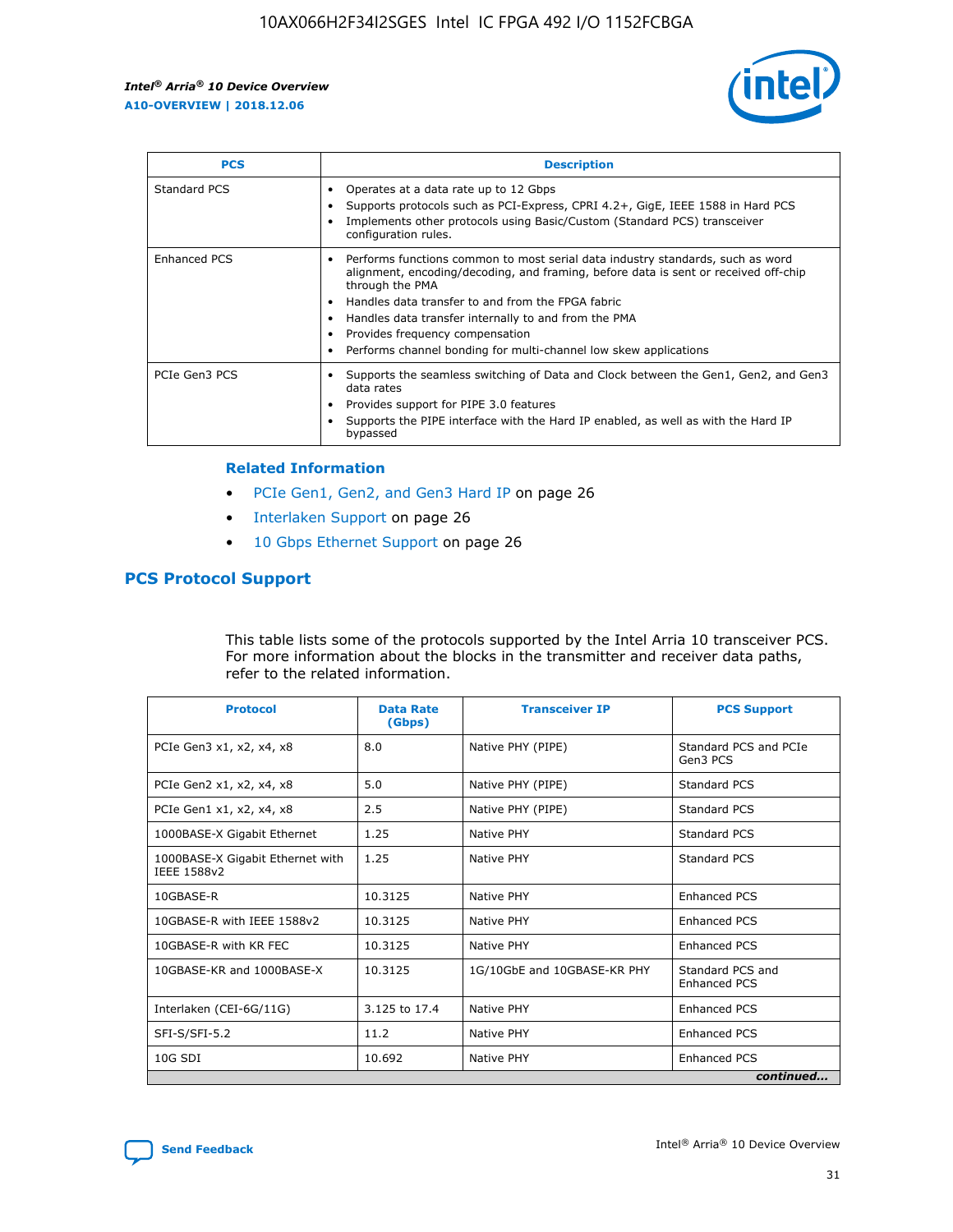

| <b>Protocol</b>      | <b>Data Rate</b><br>(Gbps) | <b>Transceiver IP</b> | <b>PCS Support</b> |
|----------------------|----------------------------|-----------------------|--------------------|
| CPRI 6.0 (64B/66B)   | 0.6144 to<br>10.1376       | Native PHY            | Enhanced PCS       |
| CPRI 4.2 (8B/10B)    | $0.6144$ to<br>9.8304      | Native PHY            | Standard PCS       |
| OBSAI RP3 v4.2       | 0.6144 to 6.144            | Native PHY            | Standard PCS       |
| SD-SDI/HD-SDI/3G-SDI | $0.143(12)$ to<br>2.97     | Native PHY            | Standard PCS       |

## **Related Information**

#### [Intel Arria 10 Transceiver PHY User Guide](https://www.intel.com/content/www/us/en/programmable/documentation/nik1398707230472.html#nik1398707091164)

Provides more information about the supported transceiver protocols and PHY IP, the PMA architecture, and the standard, enhanced, and PCIe Gen3 PCS architecture.

## **SoC with Hard Processor System**

Each SoC device combines an FPGA fabric and a hard processor system (HPS) in a single device. This combination delivers the flexibility of programmable logic with the power and cost savings of hard IP in these ways:

- Reduces board space, system power, and bill of materials cost by eliminating a discrete embedded processor
- Allows you to differentiate the end product in both hardware and software, and to support virtually any interface standard
- Extends the product life and revenue through in-field hardware and software updates

 $(12)$  The 0.143 Gbps data rate is supported using oversampling of user logic that you must implement in the FPGA fabric.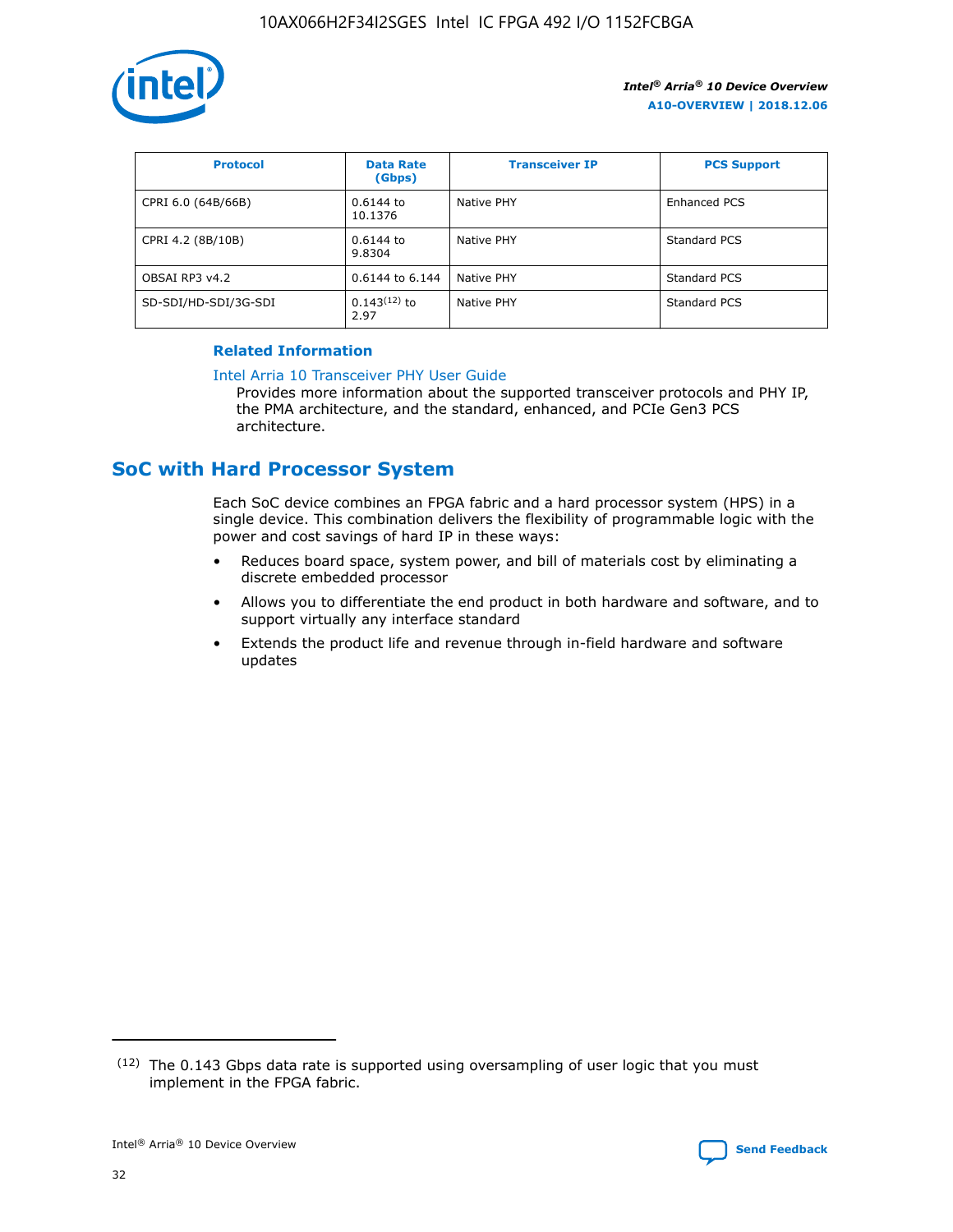

#### **Figure 9. HPS Block Diagram**

This figure shows a block diagram of the HPS with the dual ARM Cortex-A9 MPCore processor.



## **Key Advantages of 20-nm HPS**

The 20-nm HPS strikes a balance between enabling maximum software compatibility with 28-nm SoCs while still improving upon the 28-nm HPS architecture. These improvements address the requirements of the next generation target markets such as wireless and wireline communications, compute and storage equipment, broadcast and military in terms of performance, memory bandwidth, connectivity via backplane and security.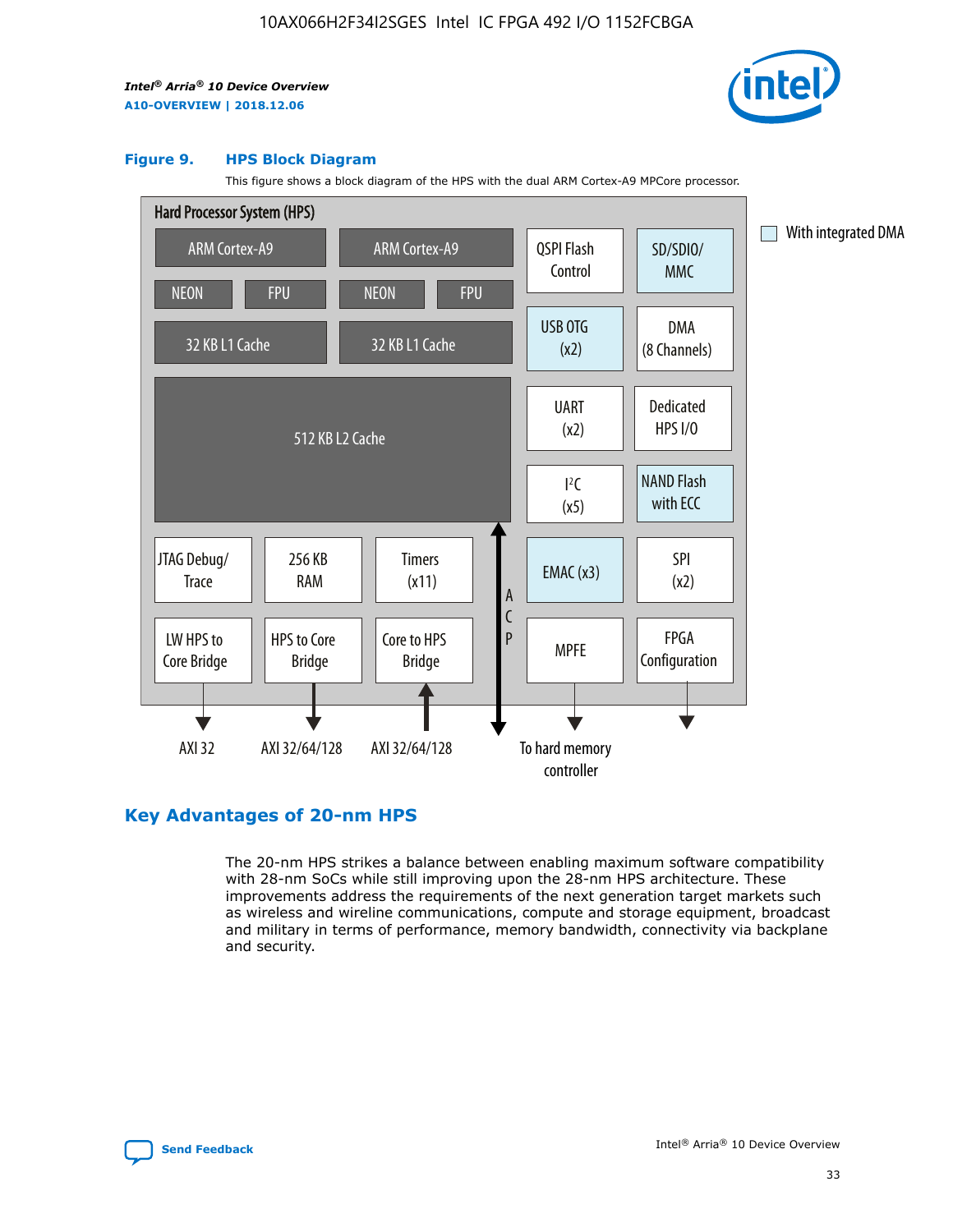

## **Table 24. Improvements in 20 nm HPS**

This table lists the key improvements of the 20 nm HPS compared to the 28 nm HPS.

| Advantages/<br><b>Improvements</b>                          | <b>Description</b>                                                                                                                                                                                                                                                                                                                                                                                                                                                                                                                                                                                                                                                                                                                                                                                                                                                                                                                                |
|-------------------------------------------------------------|---------------------------------------------------------------------------------------------------------------------------------------------------------------------------------------------------------------------------------------------------------------------------------------------------------------------------------------------------------------------------------------------------------------------------------------------------------------------------------------------------------------------------------------------------------------------------------------------------------------------------------------------------------------------------------------------------------------------------------------------------------------------------------------------------------------------------------------------------------------------------------------------------------------------------------------------------|
| Increased performance and<br>overdrive capability           | While the nominal processor frequency is 1.2 GHz, the 20 nm HPS offers an "overdrive"<br>feature which enables a higher processor operating frequency. This requires a higher supply<br>voltage value that is unique to the HPS and may require a separate regulator.                                                                                                                                                                                                                                                                                                                                                                                                                                                                                                                                                                                                                                                                             |
| Increased processor memory<br>bandwidth and DDR4<br>support | Up to 64-bit DDR4 memory at 2,400 Mbps support is available for the processor. The hard<br>memory controller for the HPS comprises a multi-port front end that manages connections<br>to a single port memory controller. The multi-port front end allows logic core and the HPS<br>to share ports and thereby the available bandwidth of the memory controller.                                                                                                                                                                                                                                                                                                                                                                                                                                                                                                                                                                                  |
| Flexible I/O sharing                                        | An advanced I/O pin muxing scheme allows improved sharing of I/O between the HPS and<br>the core logic. The following types of I/O are available for SoC:<br>17 dedicated I/Os-physically located inside the HPS block and are not accessible to<br>$\bullet$<br>logic within the core. The 17 dedicated I/Os are used for HPS clock, resets, and<br>interfacing with boot devices, QSPI, and SD/MMC.<br>48 direct shared I/O-located closest to the HPS block and are ideal for high speed HPS<br>$\bullet$<br>peripherals such as EMAC, USB, and others. There is one bank of 48 I/Os that supports<br>direct sharing where the 48 I/Os can be shared 12 I/Os at a time.<br>Standard (shared) I/O-all standard I/Os can be shared by the HPS peripherals and any<br>logic within the core. For designs where more than 48 I/Os are reguired to fully use all<br>the peripherals in the HPS, these I/Os can be connected through the core logic. |
| <b>EMAC</b> core                                            | Three EMAC cores are available in the HPS. The EMAC cores enable an application to<br>support two redundant Ethernet connections; for example, backplane, or two EMAC cores<br>for managing IEEE 1588 time stamp information while allowing a third EMAC core for debug<br>and configuration. All three EMACs can potentially share the same time stamps, simplifying<br>the 1588 time stamping implementation. A new serial time stamp interface allows core<br>logic to access and read the time stamp values. The integrated EMAC controllers can be<br>connected to external Ethernet PHY through the provided MDIO or I <sup>2</sup> C interface.                                                                                                                                                                                                                                                                                            |
| On-chip memory                                              | The on-chip memory is updated to 256 KB support and can support larger data sets and<br>real time algorithms.                                                                                                                                                                                                                                                                                                                                                                                                                                                                                                                                                                                                                                                                                                                                                                                                                                     |
| <b>ECC</b> enhancements                                     | Improvements in L2 Cache ECC management allow identification of errors down to the<br>address level. ECC enhancements also enable improved error injection and status reporting<br>via the introduction of new memory mapped access to syndrome and data signals.                                                                                                                                                                                                                                                                                                                                                                                                                                                                                                                                                                                                                                                                                 |
| HPS to FPGA Interconnect<br>Backbone                        | Although the HPS and the Logic Core can operate independently, they are tightly coupled<br>via a high-bandwidth system interconnect built from high-performance ARM AMBA AXI bus<br>bridges. IP bus masters in the FPGA fabric have access to HPS bus slaves via the FPGA-to-<br>HPS interconnect. Similarly, HPS bus masters have access to bus slaves in the core fabric<br>via the HPS-to-FPGA bridge. Both bridges are AMBA AXI-3 compliant and support<br>simultaneous read and write transactions. Up to three masters within the core fabric can<br>share the HPS SDRAM controller with the processor. Additionally, the processor can be used<br>to configure the core fabric under program control via a dedicated 32-bit configuration port.                                                                                                                                                                                            |
| FPGA configuration and HPS<br>booting                       | The FPGA fabric and HPS in the SoCs are powered independently. You can reduce the clock<br>frequencies or gate the clocks to reduce dynamic power.<br>You can configure the FPGA fabric and boot the HPS independently, in any order, providing<br>you with more design flexibility.                                                                                                                                                                                                                                                                                                                                                                                                                                                                                                                                                                                                                                                              |
| Security                                                    | New security features have been introduced for anti-tamper management, secure boot,<br>encryption (AES), and authentication (SHA).                                                                                                                                                                                                                                                                                                                                                                                                                                                                                                                                                                                                                                                                                                                                                                                                                |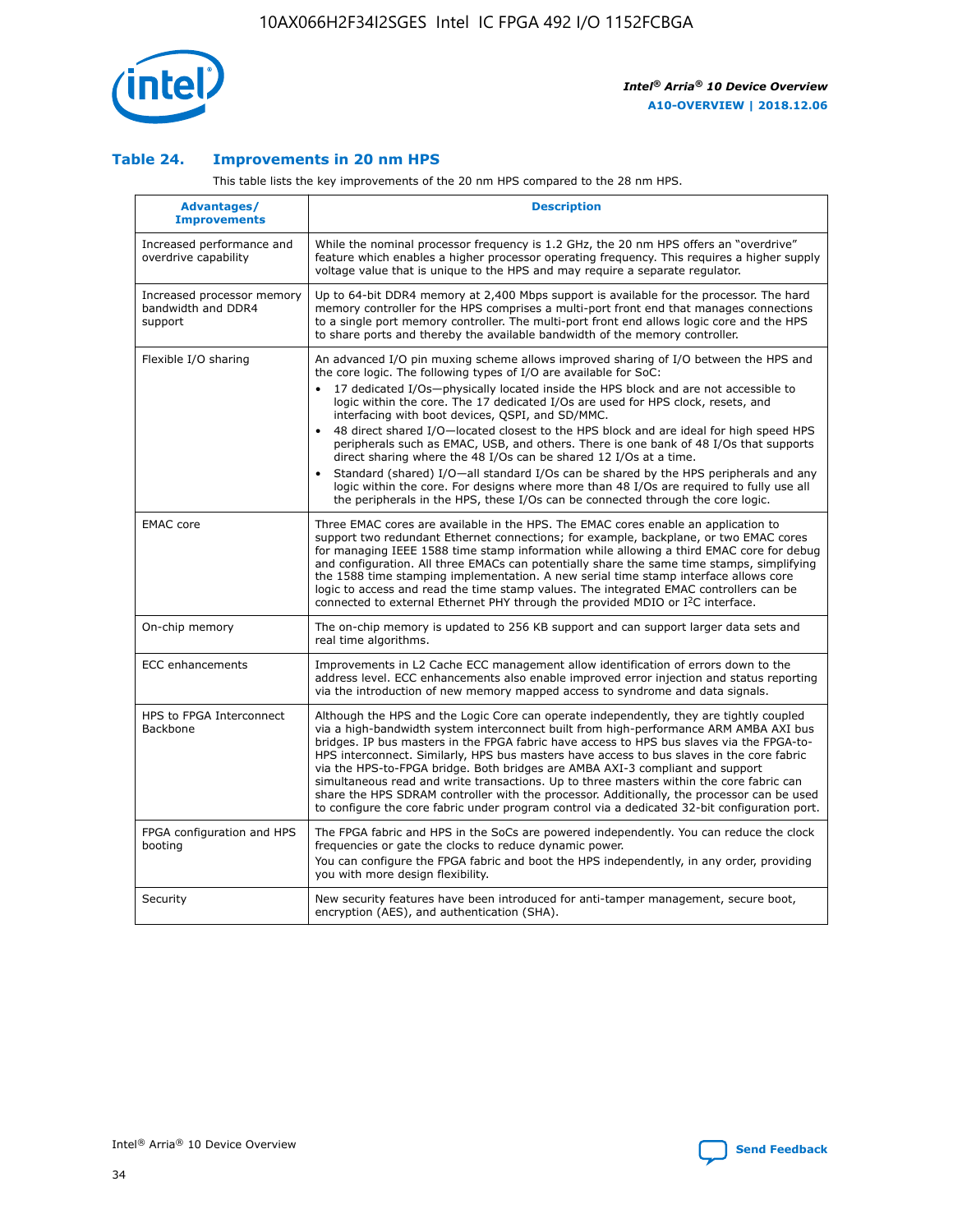

## **Features of the HPS**

The HPS has the following features:

- 1.2-GHz, dual-core ARM Cortex-A9 MPCore processor with up to 1.5-GHz via overdrive
	- ARMv7-A architecture that runs 32-bit ARM instructions, 16-bit and 32-bit Thumb instructions, and 8-bit Java byte codes in Jazelle style
	- Superscalar, variable length, out-of-order pipeline with dynamic branch prediction
	- Instruction Efficiency 2.5 MIPS/MHz, which provides total performance of 7500 MIPS at 1.5 GHz
- Each processor core includes:
	- 32 KB of L1 instruction cache, 32 KB of L1 data cache
	- Single- and double-precision floating-point unit and NEON media engine
	- CoreSight debug and trace technology
	- Snoop Control Unit (SCU) and Acceleration Coherency Port (ACP)
- 512 KB of shared L2 cache
- 256 KB of scratch RAM
- Hard memory controller with support for DDR3, DDR4 and optional error correction code (ECC) support
- Multiport Front End (MPFE) Scheduler interface to the hard memory controller
- 8-channel direct memory access (DMA) controller
- QSPI flash controller with SIO, DIO, QIO SPI Flash support
- NAND flash controller (ONFI 1.0 or later) with DMA and ECC support, updated to support 8 and 16-bit Flash devices and new command DMA to offload CPU for fast power down recovery
- Updated SD/SDIO/MMC controller to eMMC 4.5 with DMA with CE-ATA digital command support
- 3 10/100/1000 Ethernet media access control (MAC) with DMA
- 2 USB On-the-Go (OTG) controllers with DMA
- $\bullet$  5 I<sup>2</sup>C controllers (3 can be used by EMAC for MIO to external PHY)
- 2 UART 16550 Compatible controllers
- 4 serial peripheral interfaces (SPI) (2 Master, 2 Slaves)
- 62 programmable general-purpose I/Os, which includes 48 direct share I/Os that allows the HPS peripherals to connect directly to the FPGA I/Os
- 7 general-purpose timers
- 4 watchdog timers
- Anti-tamper, Secure Boot, Encryption (AES) and Authentication (SHA)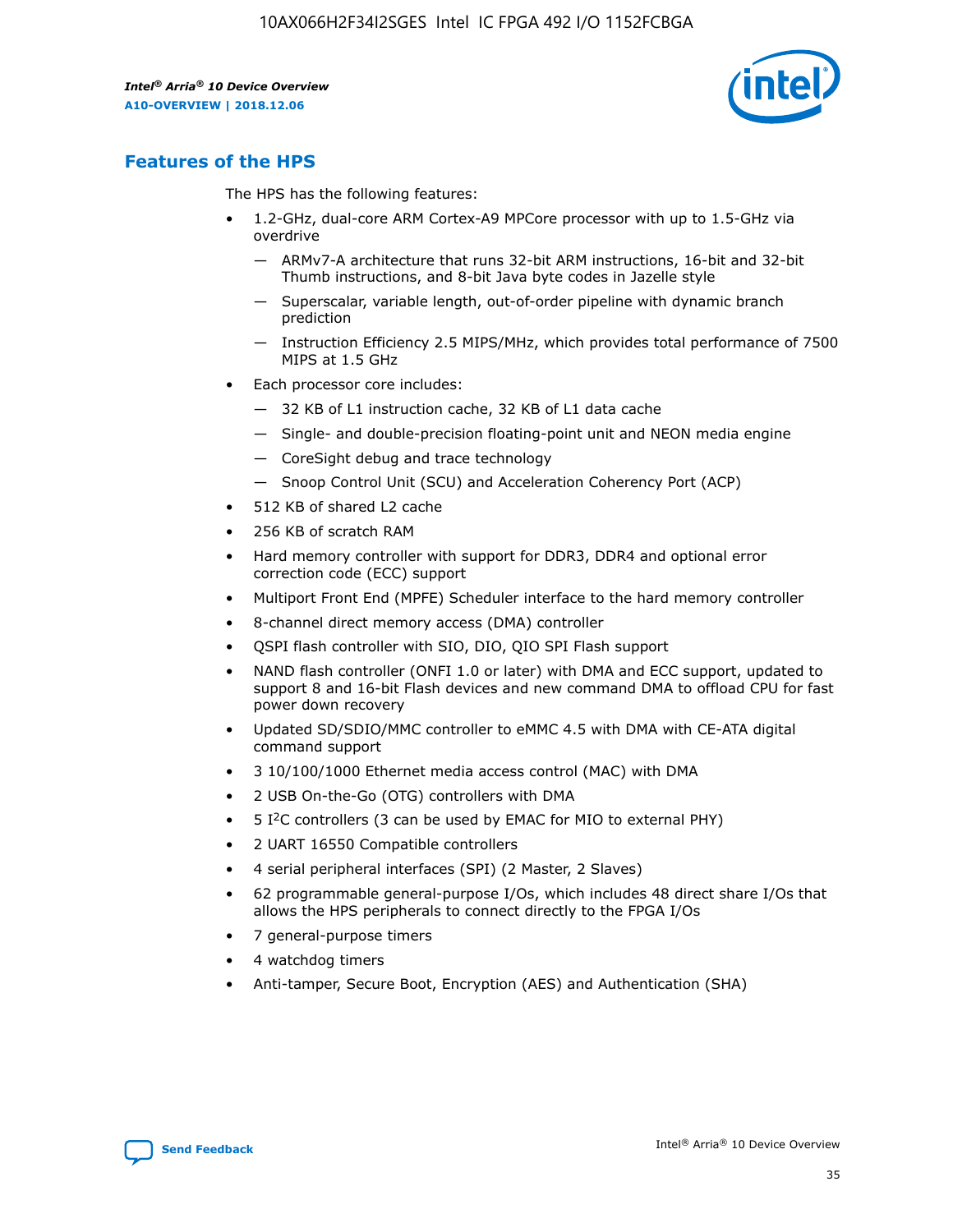

## **System Peripherals and Debug Access Port**

Each Ethernet MAC, USB OTG, NAND flash controller, and SD/MMC controller module has an integrated DMA controller. For modules without an integrated DMA controller, an additional DMA controller module provides up to eight channels of high-bandwidth data transfers. Peripherals that communicate off-chip are multiplexed with other peripherals at the HPS pin level. This allows you to choose which peripherals interface with other devices on your PCB.

The debug access port provides interfaces to industry standard JTAG debug probes and supports ARM CoreSight debug and core traces to facilitate software development.

## **HPS–FPGA AXI Bridges**

The HPS–FPGA bridges, which support the Advanced Microcontroller Bus Architecture (AMBA) Advanced eXtensible Interface (AXI™) specifications, consist of the following bridges:

- FPGA-to-HPS AMBA AXI bridge—a high-performance bus supporting 32, 64, and 128 bit data widths that allows the FPGA fabric to issue transactions to slaves in the HPS.
- HPS-to-FPGA Avalon/AMBA AXI bridge—a high-performance bus supporting 32, 64, and 128 bit data widths that allows the HPS to issue transactions to slaves in the FPGA fabric.
- Lightweight HPS-to-FPGA AXI bridge—a lower latency 32 bit width bus that allows the HPS to issue transactions to soft peripherals in the FPGA fabric. This bridge is primarily used for control and status register (CSR) accesses to peripherals in the FPGA fabric.

The HPS–FPGA AXI bridges allow masters in the FPGA fabric to communicate with slaves in the HPS logic, and vice versa. For example, the HPS-to-FPGA AXI bridge allows you to share memories instantiated in the FPGA fabric with one or both microprocessors in the HPS, while the FPGA-to-HPS AXI bridge allows logic in the FPGA fabric to access the memory and peripherals in the HPS.

Each HPS–FPGA bridge also provides asynchronous clock crossing for data transferred between the FPGA fabric and the HPS.

### **HPS SDRAM Controller Subsystem**

The HPS SDRAM controller subsystem contains a multiport SDRAM controller and DDR PHY that are shared between the FPGA fabric (through the FPGA-to-HPS SDRAM interface), the level 2 (L2) cache, and the level 3 (L3) system interconnect. The FPGA-to-HPS SDRAM interface supports AMBA AXI and Avalon® Memory-Mapped (Avalon-MM) interface standards, and provides up to six individual ports for access by masters implemented in the FPGA fabric.

The HPS SDRAM controller supports up to 3 masters (command ports), 3x 64-bit read data ports and 3x 64-bit write data ports.

To maximize memory performance, the SDRAM controller subsystem supports command and data reordering, deficit round-robin arbitration with aging, and high-priority bypass features.

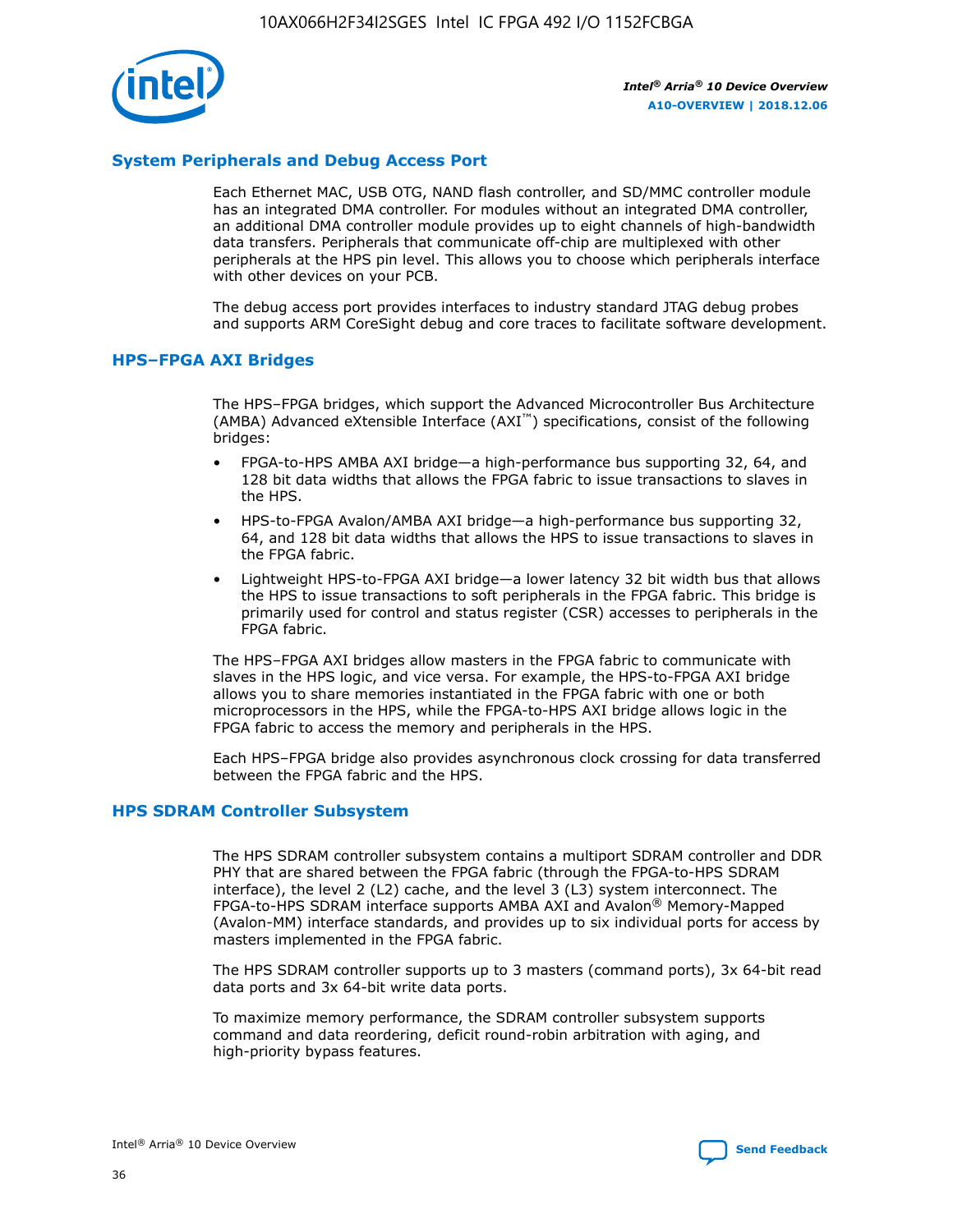

## **FPGA Configuration and HPS Booting**

The FPGA fabric and HPS in the SoC FPGA must be powered at the same time. You can reduce the clock frequencies or gate the clocks to reduce dynamic power.

Once powered, the FPGA fabric and HPS can be configured independently thus providing you with more design flexibility:

- You can boot the HPS independently. After the HPS is running, the HPS can fully or partially reconfigure the FPGA fabric at any time under software control. The HPS can also configure other FPGAs on the board through the FPGA configuration controller.
- Configure the FPGA fabric first, and then boot the HPS from memory accessible to the FPGA fabric.

## **Hardware and Software Development**

For hardware development, you can configure the HPS and connect your soft logic in the FPGA fabric to the HPS interfaces using the Platform Designer system integration tool in the Intel Quartus Prime software.

For software development, the ARM-based SoC FPGA devices inherit the rich software development ecosystem available for the ARM Cortex-A9 MPCore processor. The software development process for Intel SoC FPGAs follows the same steps as those for other SoC devices from other manufacturers. Support for Linux\*, VxWorks\*, and other operating systems are available for the SoC FPGAs. For more information on the operating systems support availability, contact the Intel FPGA sales team.

You can begin device-specific firmware and software development on the Intel SoC FPGA Virtual Target. The Virtual Target is a fast PC-based functional simulation of a target development system—a model of a complete development board. The Virtual Target enables the development of device-specific production software that can run unmodified on actual hardware.

## **Dynamic and Partial Reconfiguration**

The Intel Arria 10 devices support dynamic and partial reconfiguration. You can use dynamic and partial reconfiguration simultaneously to enable seamless reconfiguration of both the device core and transceivers.

## **Dynamic Reconfiguration**

You can reconfigure the PMA and PCS blocks while the device continues to operate. This feature allows you to change the data rates, protocol, and analog settings of a channel in a transceiver bank without affecting on-going data transfer in other transceiver banks. This feature is ideal for applications that require dynamic multiprotocol or multirate support.

## **Partial Reconfiguration**

Using partial reconfiguration, you can reconfigure some parts of the device while keeping the device in operation.

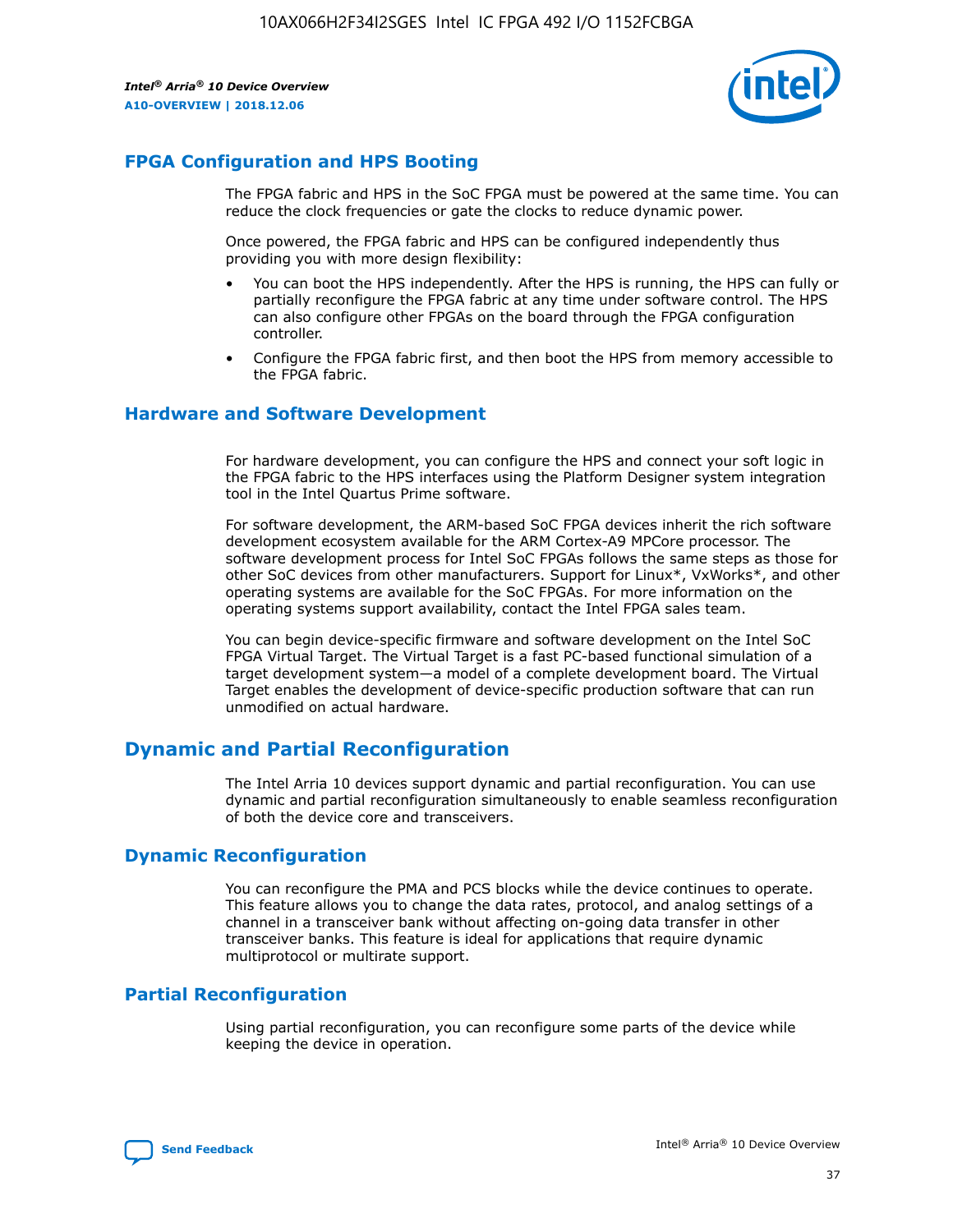

Instead of placing all device functions in the FPGA fabric, you can store some functions that do not run simultaneously in external memory and load them only when required. This capability increases the effective logic density of the device, and lowers cost and power consumption.

In the Intel solution, you do not have to worry about intricate device architecture to perform a partial reconfiguration. The partial reconfiguration capability is built into the Intel Quartus Prime design software, making such time-intensive task simple.

Intel Arria 10 devices support partial reconfiguration in the following configuration options:

- Using an internal host:
	- All supported configuration modes where the FPGA has access to external memory devices such as serial and parallel flash memory.
	- Configuration via Protocol [CvP (PCIe)]
- Using an external host—passive serial (PS), fast passive parallel (FPP) x8, FPP x16, and FPP x32 I/O interface.

# **Enhanced Configuration and Configuration via Protocol**

## **Table 25. Configuration Schemes and Features of Intel Arria 10 Devices**

Intel Arria 10 devices support 1.8 V programming voltage and several configuration schemes.

| <b>Scheme</b>                                                          | <b>Data</b><br><b>Width</b> | <b>Max Clock</b><br>Rate<br>(MHz) | <b>Max Data</b><br>Rate<br>(Mbps)<br>(13) | <b>Decompression</b> | <b>Design</b><br>Security <sup>(1</sup><br>4) | <b>Partial</b><br><b>Reconfiguration</b><br>(15) | <b>Remote</b><br><b>System</b><br><b>Update</b> |
|------------------------------------------------------------------------|-----------------------------|-----------------------------------|-------------------------------------------|----------------------|-----------------------------------------------|--------------------------------------------------|-------------------------------------------------|
| <b>JTAG</b>                                                            | 1 bit                       | 33                                | 33                                        |                      |                                               | Yes(16)                                          |                                                 |
| Active Serial (AS)<br>through the<br>EPCO-L<br>configuration<br>device | 1 bit,<br>4 bits            | 100                               | 400                                       | Yes                  | Yes                                           | $Y_{PS}(16)$                                     | Yes                                             |
| Passive serial (PS)<br>through CPLD or<br>external<br>microcontroller  | 1 bit                       | 100                               | 100                                       | Yes                  | Yes                                           | Yes <sup>(16)</sup>                              | Parallel<br>Flash<br>Loader<br>(PFL) IP<br>core |
|                                                                        |                             |                                   |                                           |                      |                                               |                                                  | continued                                       |

<sup>(13)</sup> Enabling either compression or design security features affects the maximum data rate. Refer to the Intel Arria 10 Device Datasheet for more information.

<sup>(14)</sup> Encryption and compression cannot be used simultaneously.

 $(15)$  Partial reconfiguration is an advanced feature of the device family. If you are interested in using partial reconfiguration, contact Intel for support.

 $(16)$  Partial configuration can be performed only when it is configured as internal host.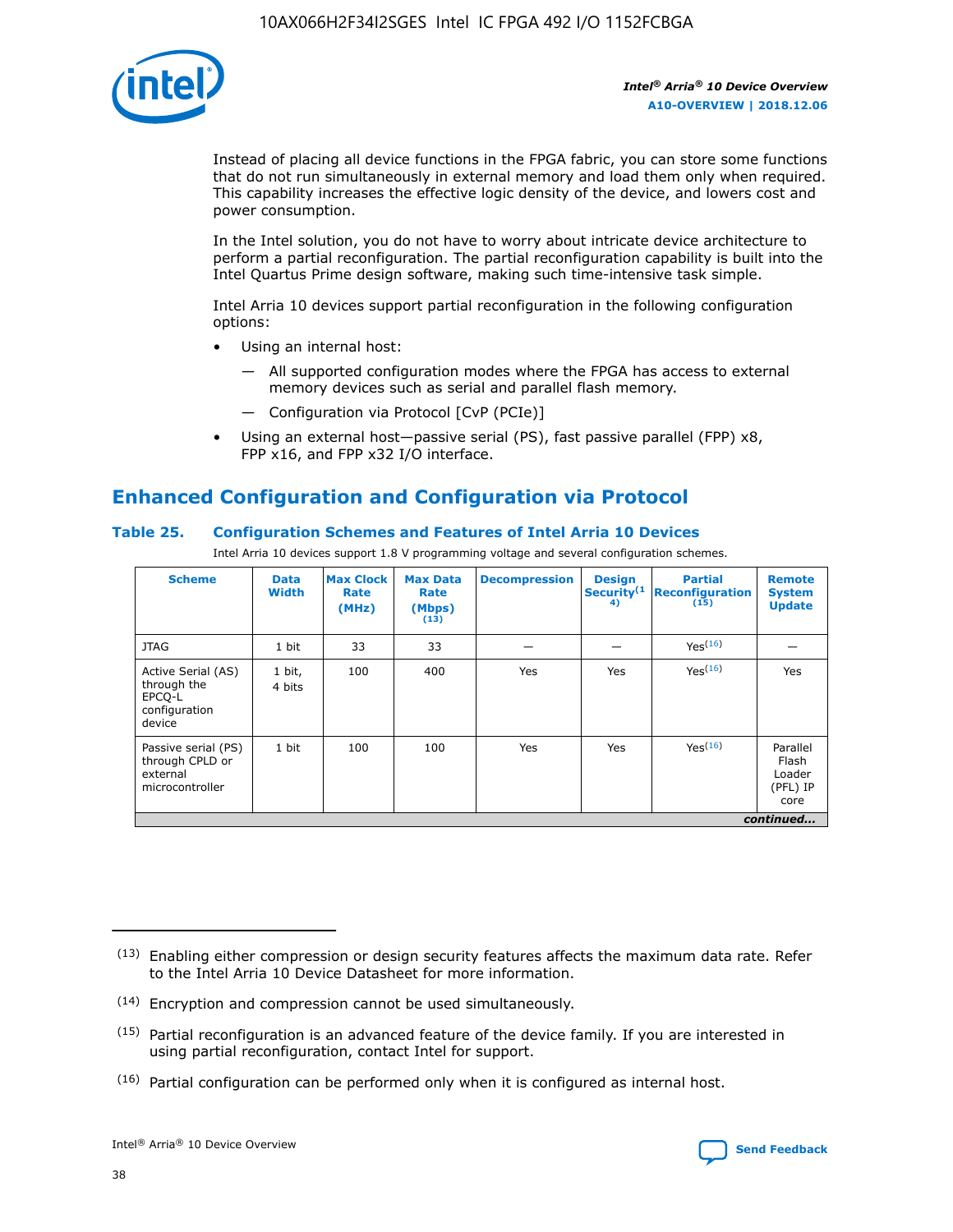

| <b>Scheme</b>                                   | <b>Data</b><br><b>Width</b> | <b>Max Clock</b><br>Rate<br>(MHz) | <b>Max Data</b><br>Rate<br>(Mbps)<br>(13) | <b>Decompression</b> | <b>Design</b><br>Security <sup>(1</sup><br>4) | <b>Partial</b><br><b>Reconfiguration</b><br>(15) | <b>Remote</b><br><b>System</b><br><b>Update</b> |
|-------------------------------------------------|-----------------------------|-----------------------------------|-------------------------------------------|----------------------|-----------------------------------------------|--------------------------------------------------|-------------------------------------------------|
| Fast passive                                    | 8 bits                      | 100                               | 3200                                      | Yes                  | Yes                                           | Yes(17)                                          | PFL IP                                          |
| parallel (FPP)<br>through CPLD or               | 16 bits                     |                                   |                                           | Yes                  | Yes                                           |                                                  | core                                            |
| external<br>microcontroller                     | 32 bits                     |                                   |                                           | Yes                  | Yes                                           |                                                  |                                                 |
| Configuration via                               | 16 bits                     | 100                               | 3200                                      | Yes                  | Yes                                           | Yes <sup>(17)</sup>                              |                                                 |
| <b>HPS</b>                                      | 32 bits                     |                                   |                                           | Yes                  | Yes                                           |                                                  |                                                 |
| Configuration via<br>Protocol [CvP<br>$(PCIe*)$ | x1, x2,<br>x4, x8<br>lanes  |                                   | 8000                                      | Yes                  | Yes                                           | Yes <sup>(16)</sup>                              |                                                 |

You can configure Intel Arria 10 devices through PCIe using Configuration via Protocol (CvP). The Intel Arria 10 CvP implementation conforms to the PCIe 100 ms power-up-to-active time requirement.

#### **Related Information**

[Configuration via Protocol \(CvP\) Implementation in Intel FPGAs User Guide](https://www.intel.com/content/www/us/en/programmable/documentation/dsu1441819344145.html#dsu1442269728522) Provides more information about the CvP configuration scheme.

## **SEU Error Detection and Correction**

Intel Arria 10 devices offer robust and easy-to-use single-event upset (SEU) error detection and correction circuitry.

The detection and correction circuitry includes protection for Configuration RAM (CRAM) programming bits and user memories. The CRAM is protected by a continuously running CRC error detection circuit with integrated ECC that automatically corrects one or two errors and detects higher order multi-bit errors. When more than two errors occur, correction is available through reloading of the core programming file, providing a complete design refresh while the FPGA continues to operate.

The physical layout of the Intel Arria 10 CRAM array is optimized to make the majority of multi-bit upsets appear as independent single-bit or double-bit errors which are automatically corrected by the integrated CRAM ECC circuitry. In addition to the CRAM protection, the M20K memory blocks also include integrated ECC circuitry and are layout-optimized for error detection and correction. The MLAB does not have ECC.

(14) Encryption and compression cannot be used simultaneously.

<sup>(17)</sup> Supported at a maximum clock rate of 100 MHz.



 $(13)$  Enabling either compression or design security features affects the maximum data rate. Refer to the Intel Arria 10 Device Datasheet for more information.

 $(15)$  Partial reconfiguration is an advanced feature of the device family. If you are interested in using partial reconfiguration, contact Intel for support.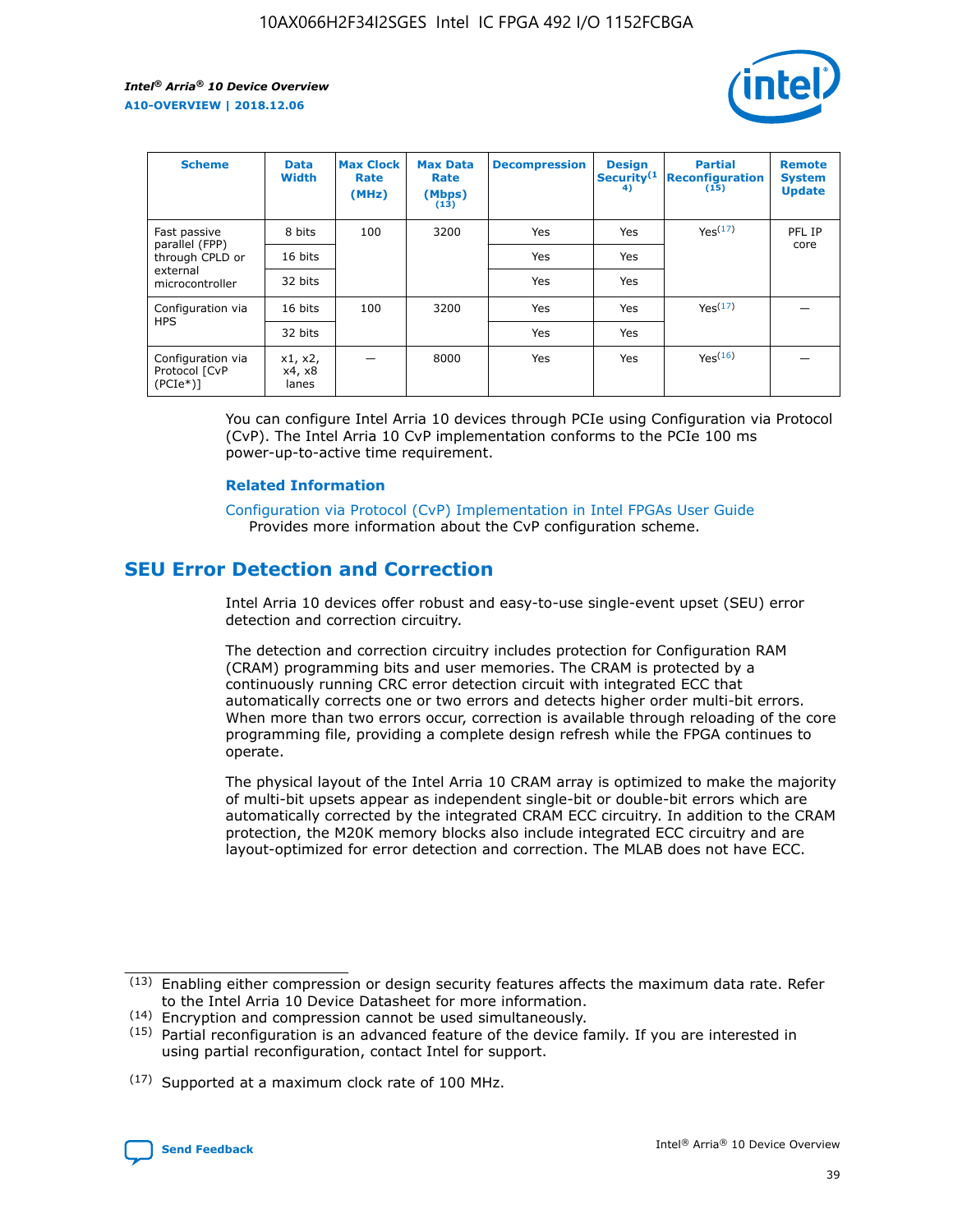

## **Power Management**

Intel Arria 10 devices leverage the advanced 20 nm process technology, a low 0.9 V core power supply, an enhanced core architecture, and several optional power reduction techniques to reduce total power consumption by as much as 40% compared to Arria V devices and as much as 60% compared to Stratix V devices.

The optional power reduction techniques in Intel Arria 10 devices include:

- **SmartVID**—a code is programmed into each device during manufacturing that allows a smart regulator to operate the device at lower core  $V_{CC}$  while maintaining performance
- **Programmable Power Technology**—non-critical timing paths are identified by the Intel Quartus Prime software and the logic in these paths is biased for low power instead of high performance
- **Low Static Power Options**—devices are available with either standard static power or low static power while maintaining performance

Furthermore, Intel Arria 10 devices feature Intel's industry-leading low power transceivers and include a number of hard IP blocks that not only reduce logic resources but also deliver substantial power savings compared to soft implementations. In general, hard IP blocks consume up to 90% less power than the equivalent soft logic implementations.

## **Incremental Compilation**

The Intel Quartus Prime software incremental compilation feature reduces compilation time and helps preserve performance to ease timing closure. The incremental compilation feature enables the partial reconfiguration flow for Intel Arria 10 devices.

Incremental compilation supports top-down, bottom-up, and team-based design flows. This feature facilitates modular, hierarchical, and team-based design flows where different designers compile their respective design sections in parallel. Furthermore, different designers or IP providers can develop and optimize different blocks of the design independently. These blocks can then be imported into the top level project.

# **Document Revision History for Intel Arria 10 Device Overview**

| <b>Document</b><br><b>Version</b> | <b>Changes</b>                                                                                                                                                                                                                                                              |
|-----------------------------------|-----------------------------------------------------------------------------------------------------------------------------------------------------------------------------------------------------------------------------------------------------------------------------|
| 2018.12.06                        | Added links to Intel Arria 10 device errata documents.<br>Removed automotive temperature option from the Intel Arria 10 GX devices.<br>Removed -3 fabric speed grade from the Intel Arria 10 GT devices.<br>Updated power options for the Intel Arria 10 GX and GT devices. |
| 2018.04.09                        | Updated the lowest $V_{CC}$ from 0.83 V to 0.82 V in the topic listing a summary of the device features.                                                                                                                                                                    |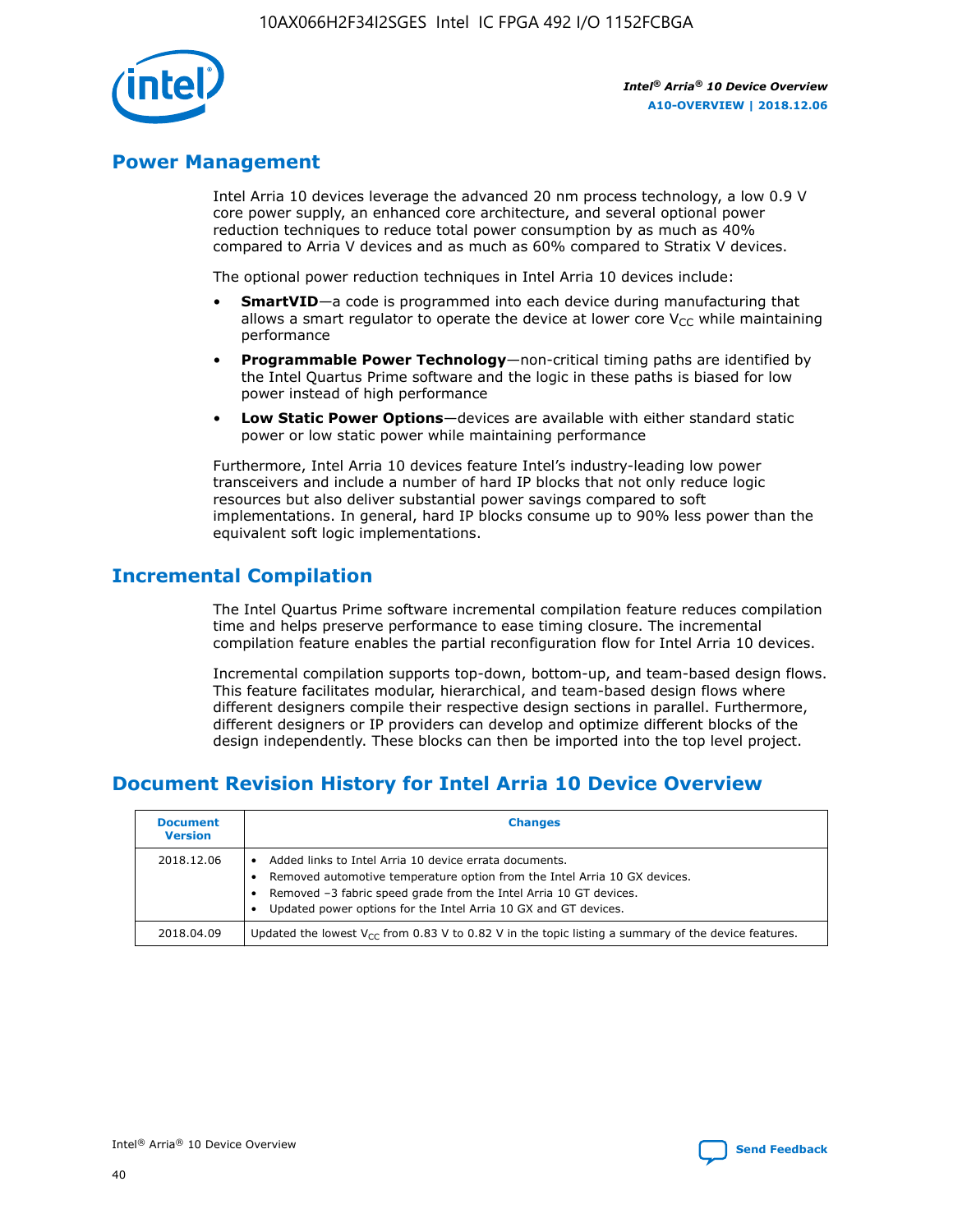*Intel® Arria® 10 Device Overview* **A10-OVERVIEW | 2018.12.06**



| <b>Date</b>    | <b>Version</b> | <b>Changes</b>                                                                                                                                                                                                                                                                                                                                                                                                                                                                                                                                                                                                                                                                                                                                                                                                                                                                                                                                                            |
|----------------|----------------|---------------------------------------------------------------------------------------------------------------------------------------------------------------------------------------------------------------------------------------------------------------------------------------------------------------------------------------------------------------------------------------------------------------------------------------------------------------------------------------------------------------------------------------------------------------------------------------------------------------------------------------------------------------------------------------------------------------------------------------------------------------------------------------------------------------------------------------------------------------------------------------------------------------------------------------------------------------------------|
| January 2018   | 2018.01.17     | Updated the maximum data rate for HPS (Intel Arria 10 SX devices<br>external memory interface DDR3 controller from 2,166 Mbps to 2,133<br>Mbps.<br>Updated maximum frequency supported for half rate QDRII and QDRII<br>+ SRAM to 633 MHz in Memory Standards Supported by the Soft<br>Memory Controller table.<br>Updated transceiver backplane capability to 12.5 Gbps.<br>$\bullet$<br>Removed transceiver speed grade 5 in Sample Ordering Core and<br>Available Options for Intel Arria 10 GX Devices figure.<br>Removed package code 40, low static power, SmartVID, industrial, and<br>military operating temperature support from Sample Ordering Core and<br>Available Options for Intel Arria 10 GT Devices figure.<br>Updated short reach transceiver rate for Intel Arria 10 GT devices to<br>25.8 Gbps.<br>Removed On-Die Instrumentation - EyeQ and Jitter Margin Tool<br>support from PMA Features of the Transceivers in Intel Arria 10 Devices<br>table. |
| September 2017 | 2017.09.20     | Updated the maximum speed of the DDR4 external memory interface from<br>1,333 MHz/2,666 Mbps to 1,200 MHz/2,400 Mbps.                                                                                                                                                                                                                                                                                                                                                                                                                                                                                                                                                                                                                                                                                                                                                                                                                                                     |
| July 2017      | 2017.07.13     | Corrected the automotive temperature range in the figure showing the<br>available options for the Intel Arria 10 GX devices from "-40°C to 100°C"<br>to "-40°C to 125°C".                                                                                                                                                                                                                                                                                                                                                                                                                                                                                                                                                                                                                                                                                                                                                                                                 |
| July 2017      | 2017.07.06     | Added automotive temperature option to Intel Arria 10 GX device family.                                                                                                                                                                                                                                                                                                                                                                                                                                                                                                                                                                                                                                                                                                                                                                                                                                                                                                   |
| May 2017       | 2017.05.08     | Corrected protocol names with "1588" to "IEEE 1588v2".<br>Updated the vertical migration table to remove vertical migration<br>between Intel Arria 10 GX and Intel Arria 10 SX device variants.<br>Removed all "Preliminary" marks.                                                                                                                                                                                                                                                                                                                                                                                                                                                                                                                                                                                                                                                                                                                                       |
| March 2017     | 2017.03.15     | Removed the topic about migration from Intel Arria 10 to Intel Stratix<br>10 devices.<br>Rebranded as Intel.<br>$\bullet$                                                                                                                                                                                                                                                                                                                                                                                                                                                                                                                                                                                                                                                                                                                                                                                                                                                 |
| October 2016   | 2016.10.31     | Removed package F36 from Intel Arria 10 GX devices.<br>Updated Intel Arria 10 GT sample ordering code and maximum GX<br>$\bullet$<br>transceiver count. Intel Arria 10 GT devices are available only in the<br>SF45 package option with a maximum of 72 transceivers.                                                                                                                                                                                                                                                                                                                                                                                                                                                                                                                                                                                                                                                                                                     |
| May 2016       | 2016.05.02     | Updated the FPGA Configuration and HPS Booting topic.<br>Remove V <sub>CC</sub> PowerManager from the Summary of Features, Power<br>Management and Arria 10 Device Variants and packages topics. This<br>feature is no longer supported in Arria 10 devices.<br>Removed LPDDR3 from the Memory Standards Supported by the HPS<br>Hard Memory Controller table in the Memory Standards Supported by<br>Intel Arria 10 Devices topic. This standard is only supported by the<br>FPGA.<br>Removed transceiver speed grade 5 from the Device Variants and<br>Packages topic for Arria 10 GX and SX devices.                                                                                                                                                                                                                                                                                                                                                                   |
| February 2016  | 2016.02.11     | Changed the maximum Arria 10 GT datarate to 25.8 Gbps and the<br>minimum datarate to 1 Gbps globally.<br>Revised the state for Core clock networks in the Summary of Features<br>$\bullet$<br>topic.<br>Changed the transceiver parameters in the "Summary of Features for<br>Arria 10 Devices" table.<br>• Changed the transceiver parameters in the "Maximum Resource Counts<br>for Arria 10 GT Devices" table.<br>• Changed the package availability for GT devices in the "Package Plan<br>for Arria 10 GT Devices" table.<br>Changed the package configurations for GT devices in the "Migration"<br>Capability Across Arria 10 Product Lines" figure.<br>continued                                                                                                                                                                                                                                                                                                  |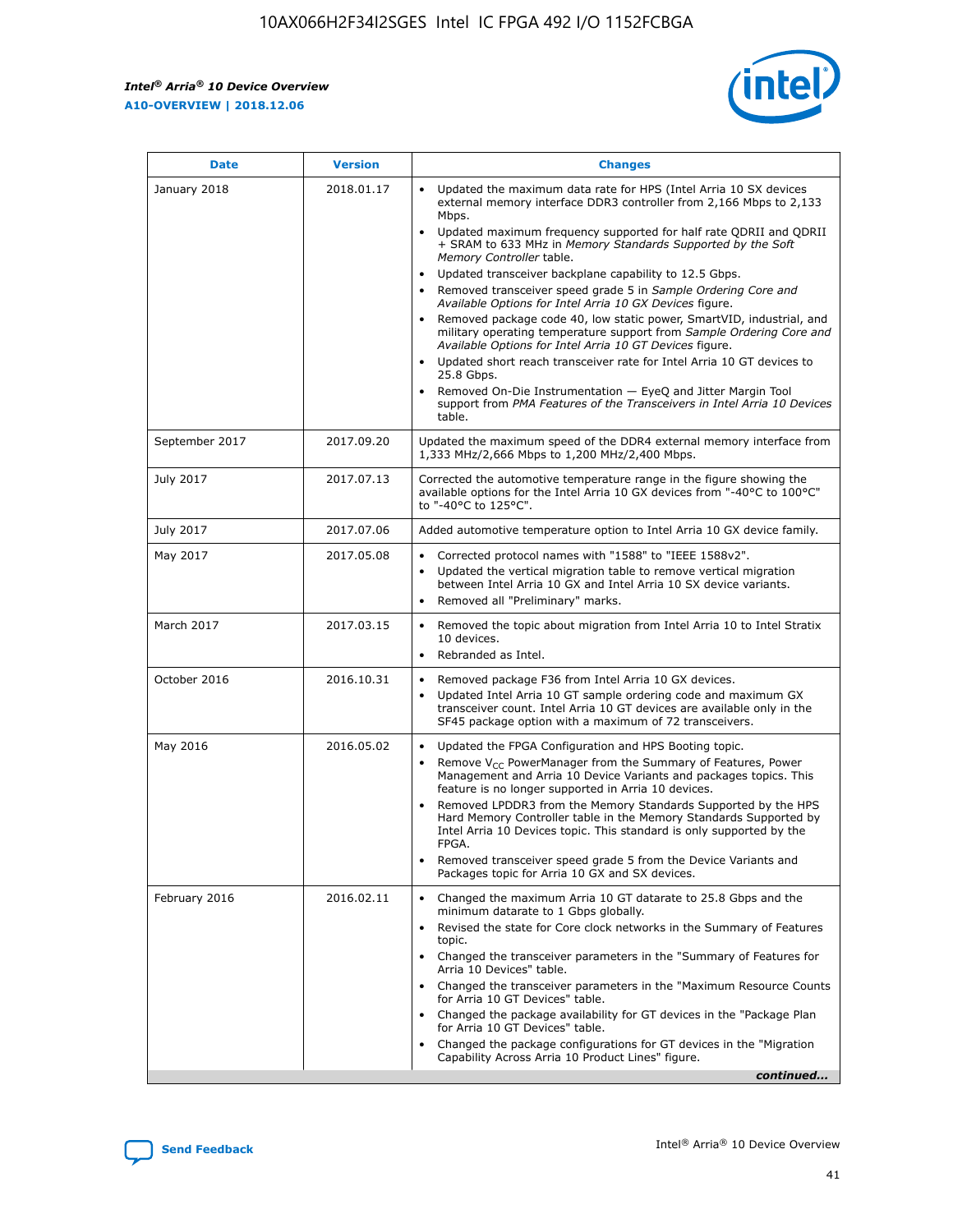

| <b>Date</b>   | <b>Version</b> | <b>Changes</b>                                                                                                                                                               |
|---------------|----------------|------------------------------------------------------------------------------------------------------------------------------------------------------------------------------|
|               |                | Changed transceiver parameters in the "Low Power Serial Transceivers"<br>$\bullet$<br>section.                                                                               |
|               |                | • Changed the transceiver descriptions in the "Device Variants for the<br>Arria 10 Device Family" table.                                                                     |
|               |                | • Changed the "Sample Ordering Code and Available Options for Arria 10<br>GT Devices" figure.                                                                                |
|               |                | Changed the datarates for GT devices in the "PMA Features" section.                                                                                                          |
|               |                | Changed the datarates for GT devices in the "PCS Features" section.<br>$\bullet$                                                                                             |
| December 2015 | 2015.12.14     | Updated the number of M20K memory blocks for Arria 10 GX 660 from<br>2133 to 2131 and corrected the total RAM bit from 48,448 Kb to<br>48,408 Kb.                            |
|               |                | Corrected the number of DSP blocks for Arria 10 GX 660 from 1688 to<br>$\bullet$<br>1687 in the table listing floating-point arithmetic resources.                           |
| November 2015 | 2015.11.02     | Updated the maximum resources for Arria 10 GX 220, GX 320, GX 480,<br>GX 660, SX 220, SX 320, SX 480, and SX 660.                                                            |
|               |                | Updated resource count for Arria 10 GX 320, GX 480, GX 660, SX 320,<br>SX 480, a SX 660 devices in Number of Multipliers in Intel Arria 10<br><b>Devices</b> table.          |
|               |                | Updated the available options for Arria 10 GX, GT, and SX.<br>$\bullet$                                                                                                      |
|               |                | Changed instances of Quartus II to Quartus Prime.<br>$\bullet$                                                                                                               |
| June 2015     | 2015.06.15     | Corrected label for Intel Arria 10 GT product lines in the vertical migration<br>figure.                                                                                     |
| May 2015      | 2015.05.15     | Corrected the DDR3 half rate and quarter rate maximum frequencies in the<br>table that lists the memory standards supported by the Intel Arria 10 hard<br>memory controller. |
| May 2015      | 2015.05.04     | • Added support for 13.5G JESD204b in the Summary of Features table.                                                                                                         |
|               |                | Added a link to Arria 10 GT Channel Usage in the Arria 10 GT Package<br>$\bullet$<br>Plan topic.                                                                             |
|               |                | • Added a note to the table, Maximum Resource Counts for Arria 10 GT<br>devices.                                                                                             |
|               |                | • Updated the power requirements of the transceivers in the Low Power<br>Serial Transceivers topic.                                                                          |
| January 2015  | 2015.01.23     | • Added floating point arithmetic features in the Summary of Features<br>table.                                                                                              |
|               |                | • Updated the total embedded memory from 38.38 megabits (Mb) to<br>65.6 Mb.                                                                                                  |
|               |                | • Updated the table that lists the memory standards supported by Intel<br>Arria 10 devices.                                                                                  |
|               |                | Removed support for DDR3U, LPDDR3 SDRAM, RLDRAM 2, and DDR2.                                                                                                                 |
|               |                | Moved RLDRAM 3 support from hard memory controller to soft memory<br>controller. RLDRAM 3 support uses hard PHY with soft memory<br>controller.                              |
|               |                | Added soft memory controller support for QDR IV.                                                                                                                             |
|               |                | Updated the maximum resource count table to include the number of<br>hard memory controllers available in each device variant.                                               |
|               |                | Updated the transceiver PCS data rate from 12.5 Gbps to 12 Gbps.                                                                                                             |
|               |                | Updated the max clock rate of PS, FPP x8, FPP x16, and Configuration<br>via HPS from 125 MHz to 100 MHz.                                                                     |
|               |                | Added a feature for fractional synthesis PLLs: PLL cascading.                                                                                                                |
|               |                | Updated the HPS programmable general-purpose I/Os from 54 to 62.<br>$\bullet$                                                                                                |
|               |                | continued                                                                                                                                                                    |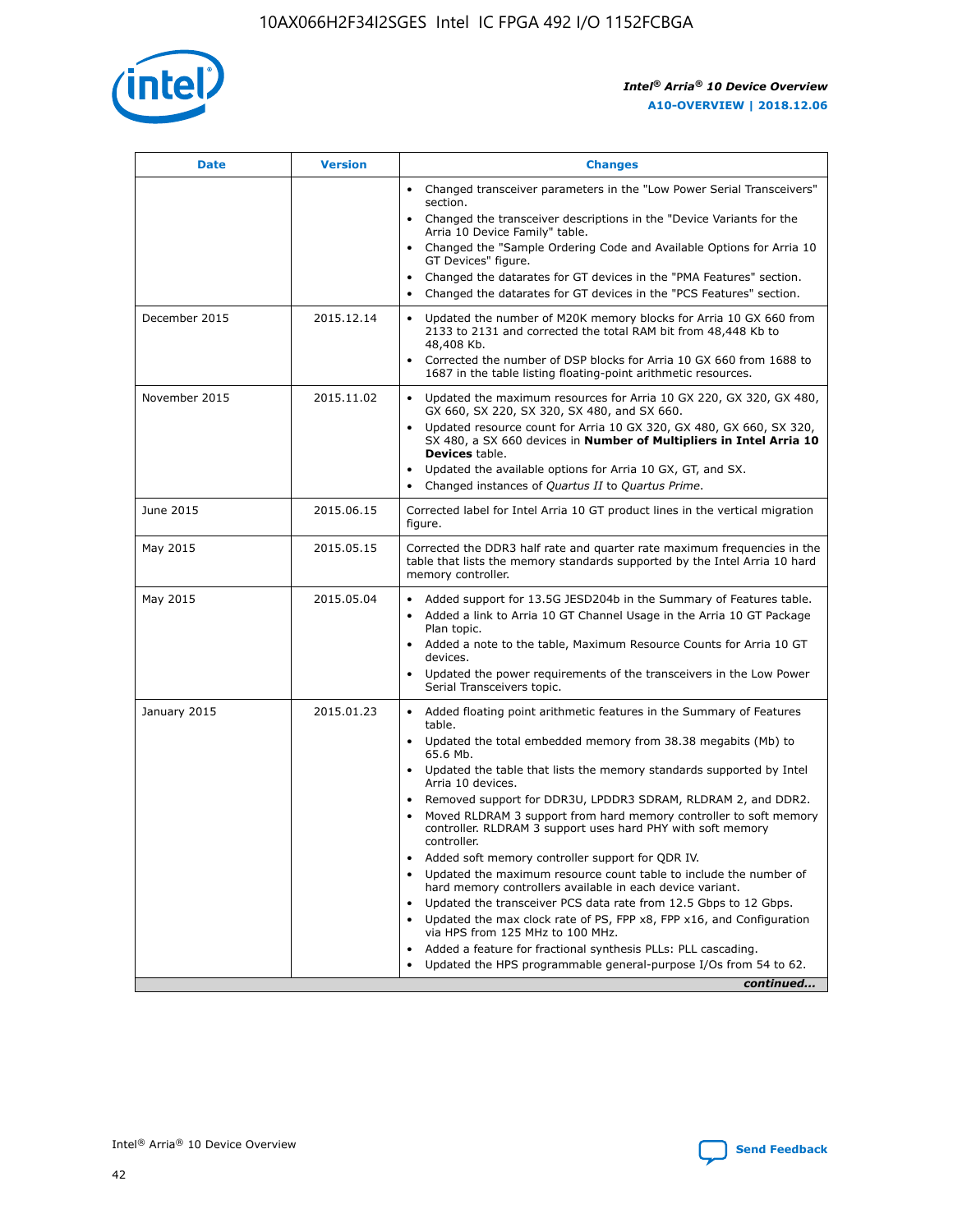

| <b>Date</b>    | <b>Version</b> | <b>Changes</b>                                                                                                                                                                                                                                                                                                                                                                                                                                                                                                                                      |
|----------------|----------------|-----------------------------------------------------------------------------------------------------------------------------------------------------------------------------------------------------------------------------------------------------------------------------------------------------------------------------------------------------------------------------------------------------------------------------------------------------------------------------------------------------------------------------------------------------|
| September 2014 | 2014.09.30     | Corrected the 3 V I/O and LVDS I/O counts for F35 and F36 packages<br>$\bullet$<br>of Arria 10 GX.<br>Corrected the 3 V I/O, LVDS I/O, and transceiver counts for the NF40<br>$\bullet$<br>package of the Arria GX 570 and 660.<br>Removed 3 V I/O, LVDS I/O, and transceiver counts for the NF40<br>$\bullet$<br>package of the Arria GX 900 and 1150. The NF40 package is not<br>available for Arria 10 GX 900 and 1150.                                                                                                                          |
| August 2014    | 2014.08.18     | Updated Memory (Kb) M20K maximum resources for Arria 10 GX 660<br>devices from 42,660 to 42,620.<br>Added GPIO columns consisting of LVDS I/O Bank and 3V I/O Bank in<br>$\bullet$<br>the Package Plan table.<br>Added how to use memory interface clock frequency higher than 533<br>$\bullet$<br>MHz in the I/O vertical migration.<br>Added information to clarify that RLDRAM3 support uses hard PHY with<br>$\bullet$<br>soft memory controller.<br>Added variable precision DSP blocks support for floating-point<br>$\bullet$<br>arithmetic. |
| June 2014      | 2014.06.19     | Updated number of dedicated I/Os in the HPS block to 17.                                                                                                                                                                                                                                                                                                                                                                                                                                                                                            |
| February 2014  | 2014.02.21     | Updated transceiver speed grade options for GT devices in Figure 2.                                                                                                                                                                                                                                                                                                                                                                                                                                                                                 |
| February 2014  | 2014.02.06     | Updated data rate for Arria 10 GT devices from 28.1 Gbps to 28.3 Gbps.                                                                                                                                                                                                                                                                                                                                                                                                                                                                              |
| December 2013  | 2013.12.10     | Updated the HPS memory standards support from LPDDR2 to LPDDR3.<br>$\bullet$<br>Updated HPS block diagram to include dedicated HPS I/O and FPGA<br>$\bullet$<br>Configuration blocks as well as repositioned SD/SDIO/MMC, DMA, SPI<br>and NAND Flash with ECC blocks.                                                                                                                                                                                                                                                                               |
| December 2013  | 2013.12.02     | Initial release.                                                                                                                                                                                                                                                                                                                                                                                                                                                                                                                                    |